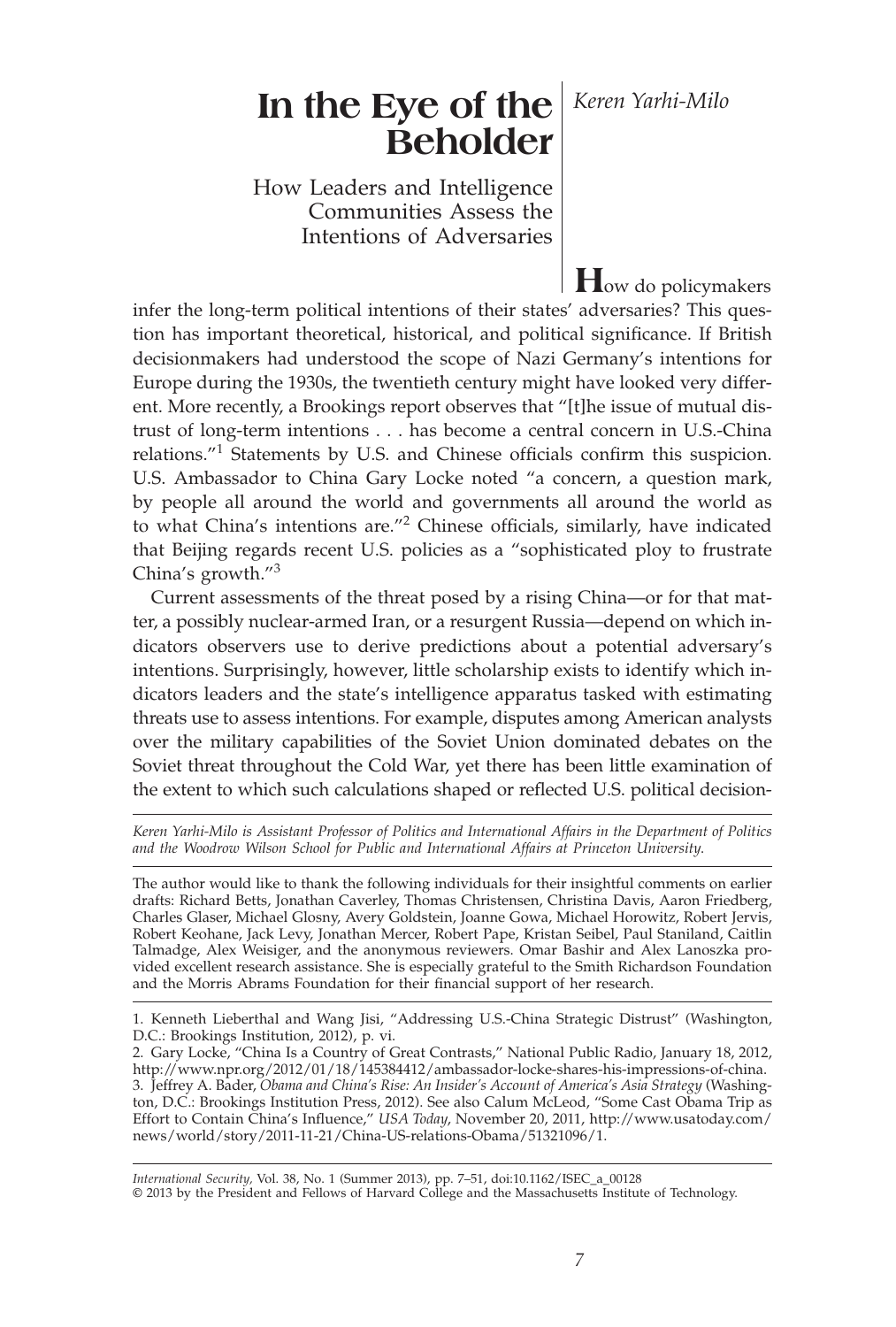makers' assessments of Soviet intentions. Analyzing how signals are filtered and interpreted by the state's decisionmakers and its intelligence apparatus can lead to better understanding of the types of signals that tend to prompt changes in relations with adversaries, as well as help to develop useful advice for policymakers on how to deter or reassure an adversary more effectively.

In this article, I compare two prominent rationalist approaches in international relations theory about how observers can be expected to infer adversaries' political intentions, with a third approach that I develop and term the "selective attention thesis." First, the behavior thesis asserts that observers refer to certain noncapability-based actions—such as the adversary's decision to withdraw from a foreign military intervention or join binding international organizations—to draw conclusions regarding that adversary's intentions. This approach focuses on the role of costly information in influencing state behavior. Actions are considered costly if they require the state to expend significant, unrecoverable resources or if they severely constrain its future decisionmaking. The basic intuition behind this approach is that an action that costs nothing could equally be taken by actors with benign or with malign intentions, and thus it provides no credible information about the actor's likely plans.<sup>4</sup> Observers should therefore ignore "cheap talk."<sup>5</sup> Second, the capabilities thesis, drawing on insights from realism as well as costly signaling, asserts that states should consider an adversary's military capabilities in assessing its intentions. Of particular importance would be significant changes in armament policies, such as a unilateral reduction in military capabilities. Such changes reveal credible information about an adversary's ability to engage in warfare and thus its intention to do so. $6<sup>6</sup>$ 

<sup>4.</sup> In the context of foreign policy intentions, see James D. Fearon, "Signaling Foreign Policy Interests: Tying Hands versus Sinking Costs," *Journal of Conflict Resolution*, Vol. 41, No. 1 (February 1997), pp. 68–90; Andrew Kydd, *Trust and Mistrust in International Relations* (Princeton, N.J.: Princeton University Press, 2005); and Robert F. Trager, "Diplomatic Calculus in Anarchy: How Communication Matters," *American Political Science Review*, Vol. 104, No. 2 (May 2010), pp. 347–368. I exclude from the analysis public statements that can generate "audience costs," because they are typically seen as relevant in crisis situations. James D. Fearon, "Domestic Political Audiences and the Escalation of International Disputes," *American Political Science Review*, Vol. 88, No. 3 (September 1994), pp. 577–592. For an empirical analysis of audience costs, see Jack Snyder and Erica D. Borghard, "The Cost of Empty Threats: A Penny, Not a Pound," *American Political Science Review*, Vol. 105, No. 3 (November 2011), pp. 437–456; and Marc Trachtenberg, "Audience Costs: An Historical Analysis," *Security Studies*, Vol. 21, No. 1 (2012), pp. 3–42.

<sup>5.</sup> Thomas C. Schelling*, The Strategy of Conflict* (Cambridge, Mass.: Harvard University Press, 1980); and Fearon, "Signaling Foreign Policy Interests." On when and how "cheap talk" could matter, see Trager, "Diplomatic Calculus in Anarchy"; Vincent P. Crawford and Joel Sobel, "Strategic Information Transmission," *Econometrica*, Vol. 50, No. 6 (November 1982), pp. 1431–1451; Joseph Farrell and Robert Gibbons, "Cheap Talk Can Matter in Bargaining," *Journal of Economic Theory*, Vol. 48, No. 1 (June 1989), pp. 221–237; and Anne E. Sartori, *Deterrence by Diplomacy* (Princeton, N.J.: Princeton University Press, 2005).

<sup>6.</sup> Charles L. Glaser, *Rational Theory of International Politics: The Logic of Competition and Cooperation* (Princeton, N.J.: Princeton University Press, 2010).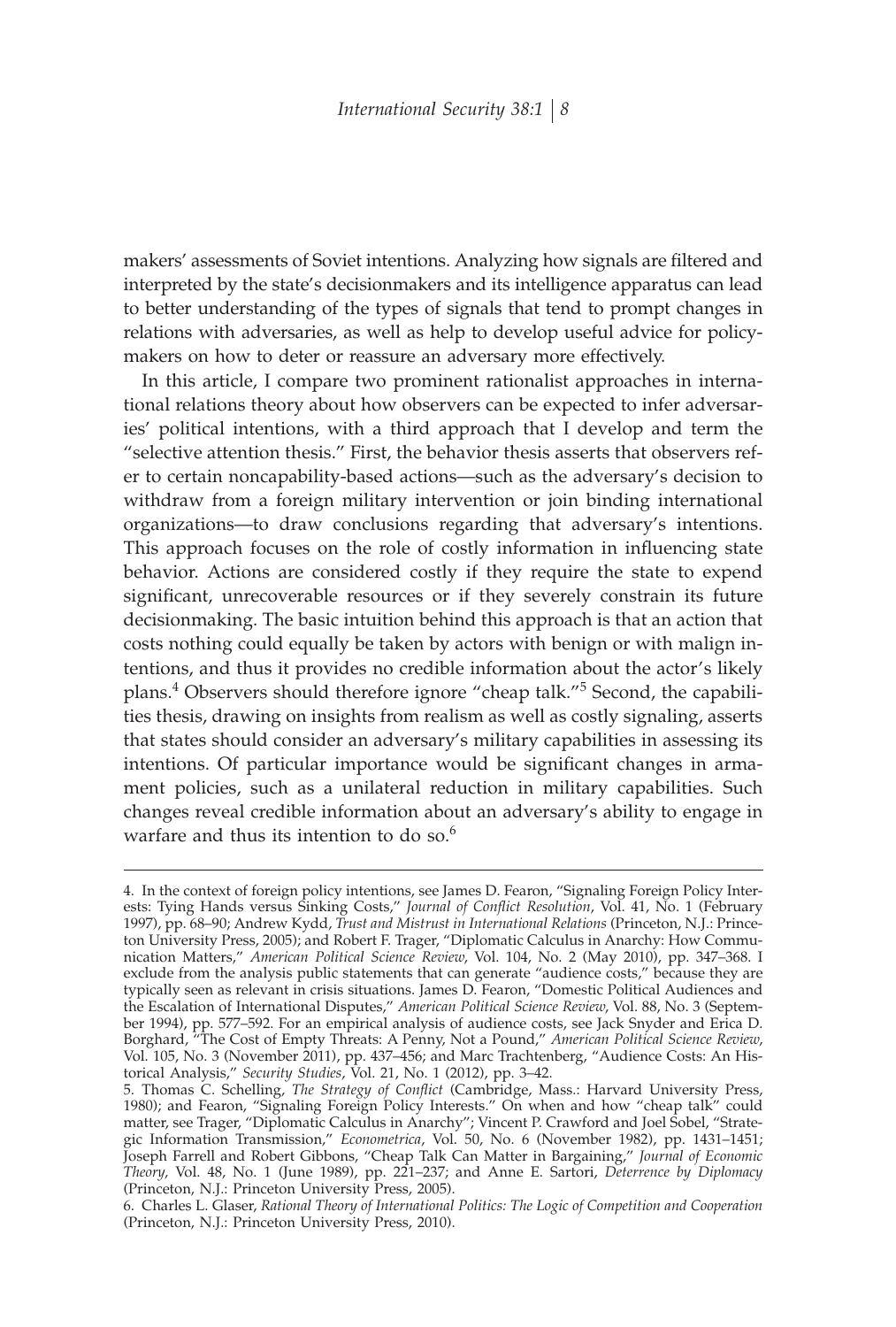Drawing on insights from psychology, neuroscience, and organizational theory, I develop a third approach, the selective attention thesis. This thesis posits that individual perceptual biases and organizational interests and practices influence which types of indicators observers regard as credible signals of the adversary's intentions. Thus, the thesis predicts differences between a state's political leaders and its intelligence community in their selection of which signals to focus on and how to interpret those signals. In particular, decisionmakers often base their interpretations on their own theories, expectations, and needs, sometimes ignoring costly signals and paying more attention to information that, though less costly, is more vivid (i.e., personalized and emotionally involving). The thesis also posits that organizational affiliations and roles matter: intelligence organizations predictably rely on different indicators than civilian decisionmakers do to determine an adversary's intentions. In intelligence organizations, the collection and analysis of data on the adversary's military inventory typically receive priority. Over time, intelligence organizations develop substantial knowledge of these material indicators that they then use to make predictions about an adversary's intentions.

To test the competing theses, I examined three cases: U.S. assessments of Soviet intentions under the administration of President Jimmy Carter (a period when détente collapsed); U.S. assessments of Soviet intentions in the years leading to the end of the Cold War during the second administration of President Ronald Reagan; and British assessments of the intentions of Nazi Germany in the period leading up to World War II. My findings are based on review of more than 30,000 archival documents and intelligence reports, as well as interviews with former decisionmakers and intelligence officials. The cases yield findings more consistent with the selective attention thesis than with either the behavior or capabilities thesis, as I explain in the conclusion.

Before proceeding, it is important to note what lies outside the scope of this study. First, I am concerned primarily with the perceptions of an adversary's long-term political intentions because these are most likely to affect a state's foreign policy and strategic choices. Second, I do not address whether observers correctly identified the intentions of their adversaries. Addressing this question would require that we first establish what the leaders of Nazi Germany and the Soviet Union during the periods examined here genuinely believed their own intentions to be at the time. Third, elsewhere I address the effects of perceived intentions on the collective policies of the states.7 Rather, the focus of this

<sup>7.</sup> For the effects of perceived intentions on policies, see Keren Yarhi-Milo, *Knowing Thy Adversary: Leaders, Intelligence, and Assessments of Intentions in International Relations* (Princeton, N.J.: Princeton University Press, forthcoming).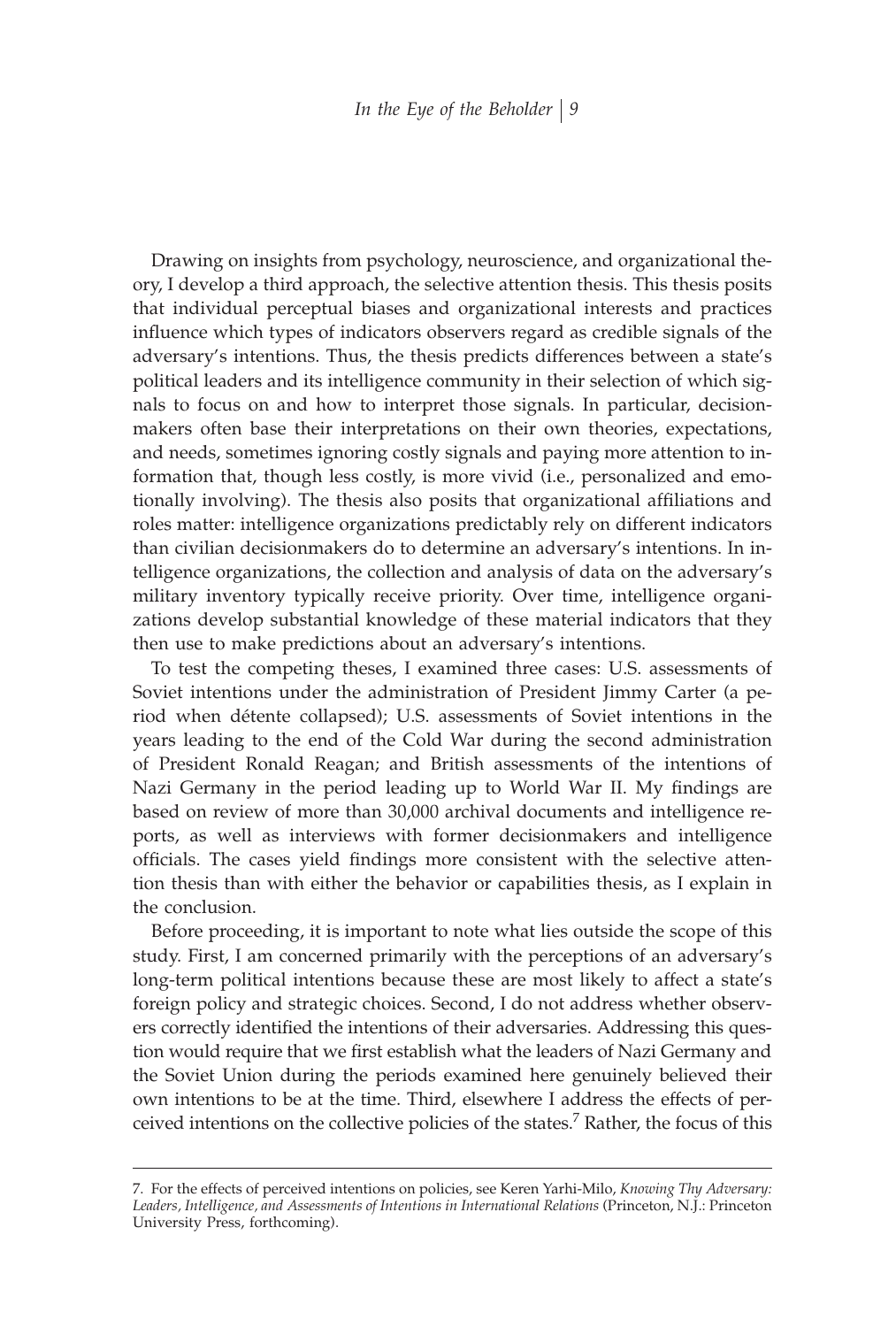article is on the indicators that leaders and intelligence organizations tend to privilege or ignore in their assessments of an adversary's political intentions.

The next section of this article describes the dependent variable—perceived political intentions—and lays out the three theses. The following section outlines the research design. Then, three cases offer empirical tests of the theoretical explanations. The last section discusses the implications of my findings for international relations theory and practice.

# *Theories of Intentions and the Problem of Attention*

The three theses I outline below provide different explanations as to how observers reach their assessments about the adversary's political intentions. The term "political intentions" refers to beliefs about the foreign policy plans of the adversary with regard to the status quo. $8$  I divide assessments of political intentions into three simple categories: expansionist, opportunistic, or status quo.<sup>9</sup> Expansionist adversaries exhibit strong determination to expand their power and influence beyond their territorial boundaries. Opportunistic states desire a favorable change in the distribution of power with either a limited or an unlimited geographical scope, but do not actively seek change. They may have contingent plans to seize opportunities to achieve this objective, but they will not pursue their revisionist goals when the cost of doing so appears high.<sup>10</sup> Status quo powers want only to maintain their relative power position.

### the selective attention thesis

Information about intentions can be complex, ambiguous, and potentially deceptive, and thus requires much interpretive work. Cognitive, affective, and organizational practices impede individuals' ability to process this information. To distinguish between signals and noise, individuals use a variety of heuristic inference strategies.<sup>11</sup> These simplified models of reality, however,

<sup>8.</sup> Intention should be distinguished from states' motives for keeping or changing the status quo. On motives, see Glaser, *Rational Theory of International Politics*, pp. 38–39.

<sup>9.</sup> The scope of the revisionist intentions in expansionist and opportunistic states can be limited or unlimited. For a similar typology, see Keith L. Shimko, *Images and Arms Control: Perceptions of the Soviet Union in the Reagan Administration* (Ann Arbor: University of Michigan Press, 1991).

<sup>10.</sup> Douglas Seay, "What Are the Soviets' Objectives in Their Foreign, Military, and Arms Control Policies?" in Lynn Eden and Steven E. Miller, eds., *Nuclear Arguments: Understanding the Strategic Nuclear Arms and Arms Control Debates* (Ithaca, N.Y.: Cornell University Press, 1989), pp. 47–108; and Robert Jervis, *Perception and Misperception in International Politics* (Princeton, N.J.: Princeton University Press, 1976).

<sup>11.</sup> Amos Tversky and Daniel Kahneman, "Availability: A Heuristic for Judging Frequency and Probability," *Cognitive Psychology*, Vol. 5, No. 2 (September 1973), pp. 207–232; and Thomas Gilovich, Dale Griffin, and Daniel Kahneman, eds., *Heuristics and Biases: The Psychology of Intuitive Judgment* (Cambridge: Cambridge University Press, 2002).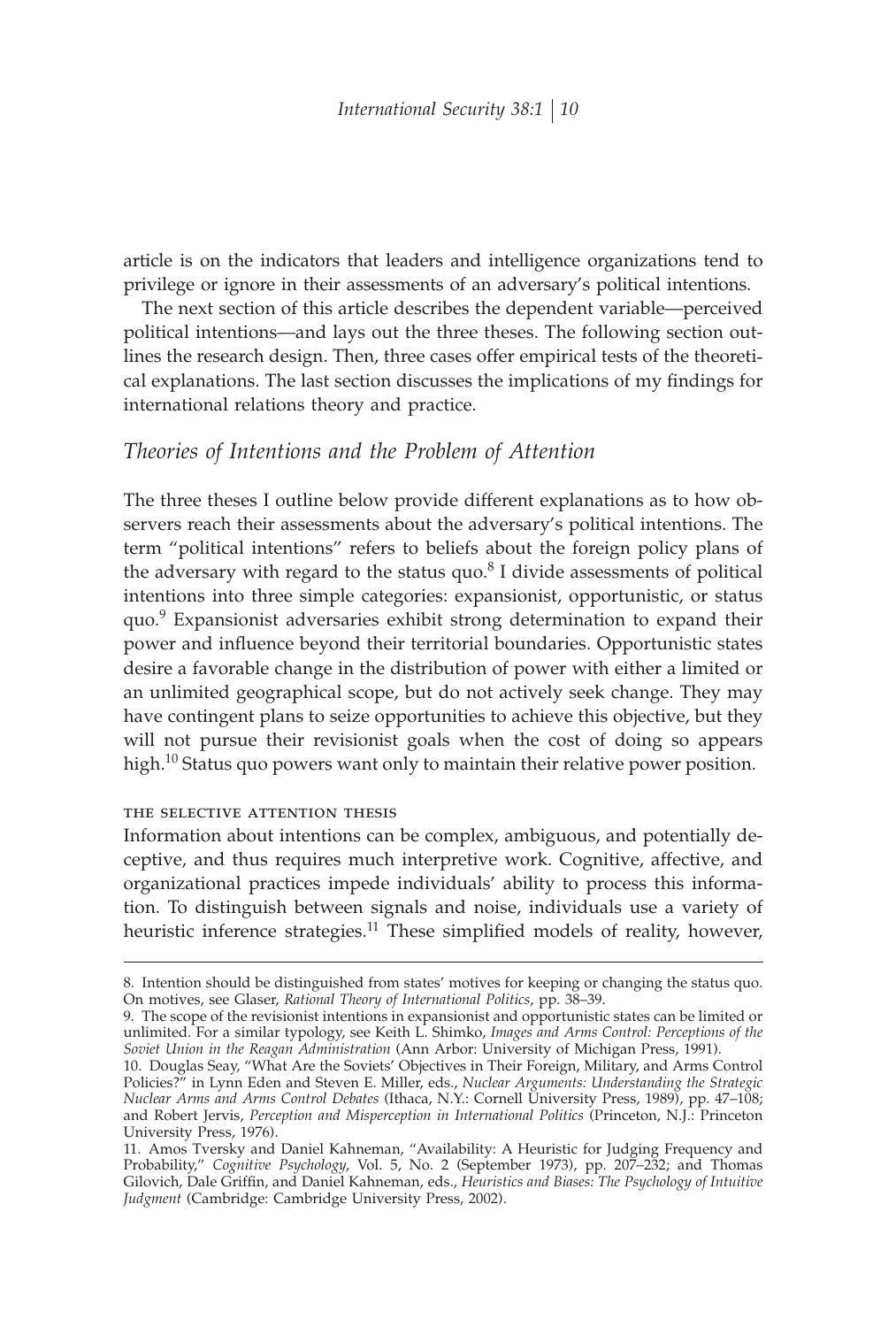can have the unintended effect of focusing excessive attention on certain pieces of information and away from others. The selective attention thesis recognizes that individual decisionmakers and bureaucratic organizations, such as an intelligence community, process information differently. The thesis yields two hypotheses: the subjective credibility hypothesis explains the inference process of decisionmakers, and the organizational expertise hypothesis describes that of intelligence organizations.

the subjective credibility hypothesis. The subjective credibility hypothesis predicts that decisionmakers will not necessarily detect or interpret costly actions as informative signals.<sup>12</sup> This psychology-based theory posits that both the degree of credence given to evidence and the interpretation of evidence deemed credible will depend on a decisionmaker's expectations about the links between the adversary's behavior and its underlying characteristics; his or her own theories about which signals are indicative of the adversary's type; and the vividness of the information.<sup>13</sup>

First, the attention paid to costly actions hinges on observers' expectations about the adversary.<sup>14</sup> Observers are likely to vary in their prior degree of distrust toward an adversary and the extent to which they believe its intentions are hostile. This variation in decisionmakers' beliefs and expectations affects their selection and reading of signals in predictable ways. Given cognitive assimilation mechanisms and the human tendency to try to maintain cognitive consistency, decisionmakers who already hold relatively more hawkish views about the adversary's intentions when they assume power are less likely to perceive and categorize even costly reassuring actions as credible signals of benign intent. They are likely to reason, for example, that the adversary's actions are intended to deceive observers into believing that it harbors no malign intentions. Or they may believe that the adversary's reassuring signals merely reflect its economic or domestic political interests, and thus should not be seen as signaling more benign foreign policy goals. In contrast, those with relatively less hawkish views of an adversary's intentions are more likely to interpret reassuring signals as conforming with their current beliefs and, therefore, are

<sup>12.</sup> Robert Jervis, "Signaling and Perception: Drawing Inferences and Projecting Images," in Kristen Monroe, ed., *Political Psychology* (Mahwah, N.J.: Lawrence Erlbaum, 2002); and Jonathan Mercer, "Emotional Beliefs," *International Organization*, Vol. 64, No. 1 (January 2010), pp. 1–31.

<sup>13.</sup> The literature on such biases is vast. For important works and good summaries, see Jervis, *Perception and Misperception in International Politics*; Ole Holsti, "The Belief System and National Images: A Case Study," *Journal of Conflict Resolution,* Vol. 6, No. 3 (September 1962), pp. 244–252; and Philip E. Tetlock, "Social Psychology and World Politics," in Susan T. Fiske, Daniel T. Gilbert, and Gardner Lindzey, eds., *Handbook of Social Psychology*, 4th ed. (New York: McGraw-Hill, 1998), pp. 868–914.

<sup>14.</sup> Robert Jervis, "Understanding Beliefs," *Political Psychology*, Vol. 27, No. 5 (October 2006), pp. 641–663.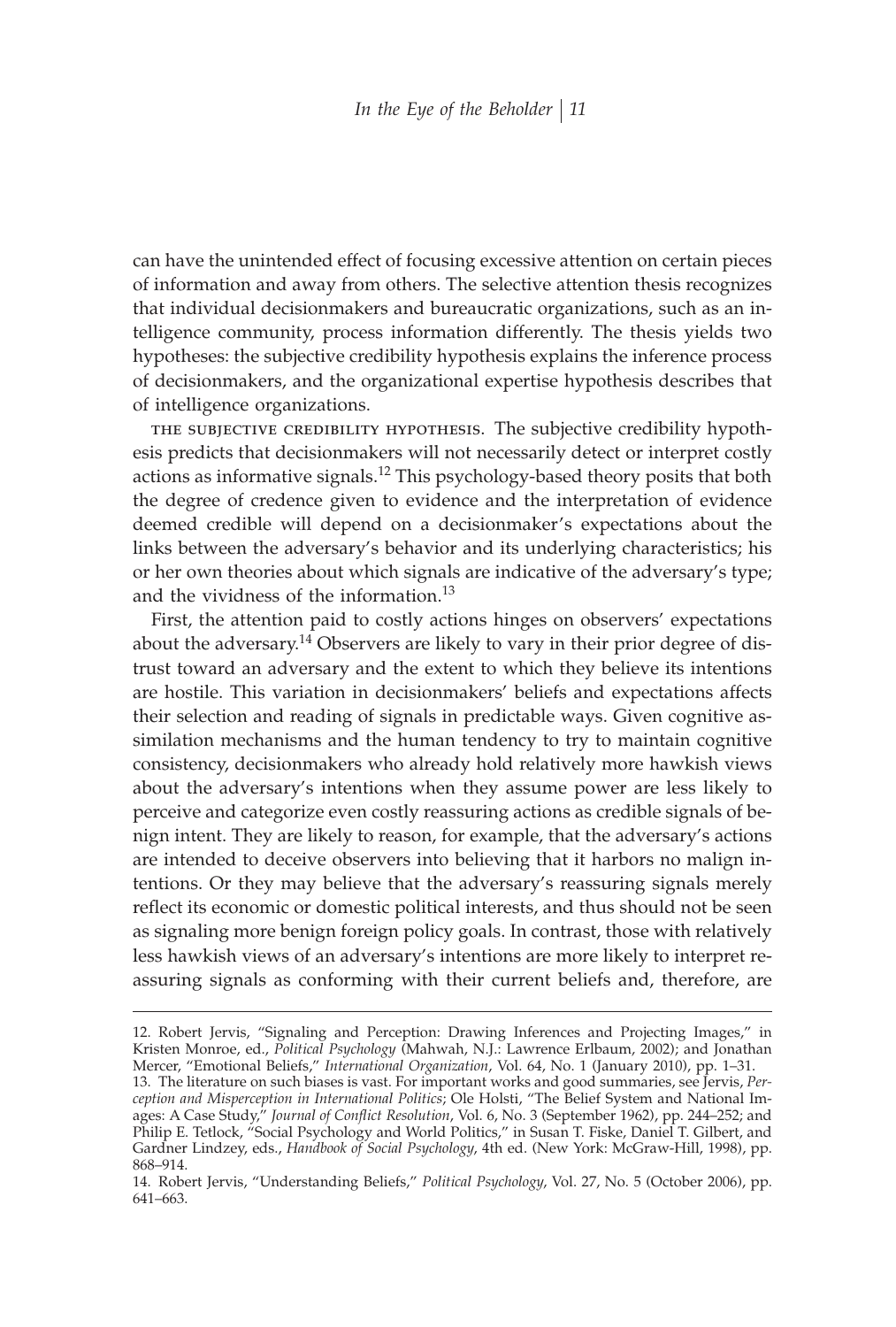more likely to see such signals as benign. Hawks are likely to focus on costly actions that indicate malign intentions, because such actions are consistent with their existing beliefs about the adversary's intentions.<sup>15</sup>

Second, decisionmakers' interpretations are also guided by their theories about the relationship between an adversary's behavior and its underlying characteristics. As Robert Jervis points out, different observers will interpret even costly behavior differently, "because some of them saw a certain correlation while others either saw none or believed that the correlation was quite different."<sup>16</sup> If, for instance, a decisionmaker believes in the logic of diversionary war, he or she is likely to pay attention to indicators of an adversary state's domestic social unrest and see them as evidence that its leadership is about to embark on a revisionist foreign policy. Thus, social unrest serves as an index of intention, one that the adversary is unlikely to manipulate to project a false image. Those within the administration who do not share this theory of diversionary war will view social unrest as an unreliable indicator of future intentions.

Third, the subjective credibility hypothesis expects decisionmakers to focus on information that, even if perhaps costless, is vivid. Vividness refers to the "emotional interest of information, the concreteness and imaginability of information, and the sensory, spatial, and temporal proximity of information."<sup>17</sup> One "vivid" indicator that is particularly salient to the issues studied in this article consists of a decisionmaker's impressions from personal interactions with members of the adversary's leadership.<sup>18</sup> Recent work in psychology and political science has shown that our emotional responses in face-to-face meetings shape the certainty of our beliefs and preferences for certain choices.<sup>19</sup> As

<sup>15.</sup> This hypothesis cannot indicate a priori when observers will change their assessments about intentions, but it can predict the possibility of change in perceived intentions relative to those of other observers on the basis of their initial beliefs about the intentions of the adversary.

<sup>16.</sup> Peer Schouten, "Theory Talk #12: Robert Jervis on Nuclear Weapons, Explaining the Non-Realist Politics of the Bush Administration and U.S. Military Presence in Europe," *Theory Talks*, January 24, 2008, http://www.theory-talks.org/2008/07/theory-talk-12.html.

<sup>17.</sup> Richard E. Nisbett and Lee Ross, *Human Inference: Strategies and Shortcomings of Social Judgment* (Englewood Cliffs, N.J.: Prentice Hall, 1980), p. 62. See also Eugene Borgida and Richard E. Nisbett, "The Differential Impact of Abstract vs. Concrete Information on Decisions," *Journal of Applied Social Psychology*, Vol. 7, No. 3 (September 1977), pp. 258–271; Chaim D. Kaufmann, "Out of the Lab and into the Archives: A Method for Testing Psychological Explanations of Political Decision Making," *International Studies Quarterly*, Vol. 38, No. 4 (December 1994), pp. 557–586; and Tversky and Kahneman, "Availability."

<sup>18.</sup> On the importance of personal meetings in inferring leaders' sincerity, see Todd Hall and Keren Yarhi-Milo, "The Personal Touch: Leaders' Impressions, Costly Signaling, and Assessments of Sincerity in International Affairs," *International Studies Quarterly*, Vol. 56, No. 3 (September 2012), pp. 560–573.

<sup>19.</sup> See, for example, Mercer, "Emotional Beliefs"; and Rose McDermott, "The Feeling of Rationality: The Meaning of Neuroscientific Advances for Political Science," Perspectives on Politics, Vol. 2, No. 4 (December 2004), pp. 691–706.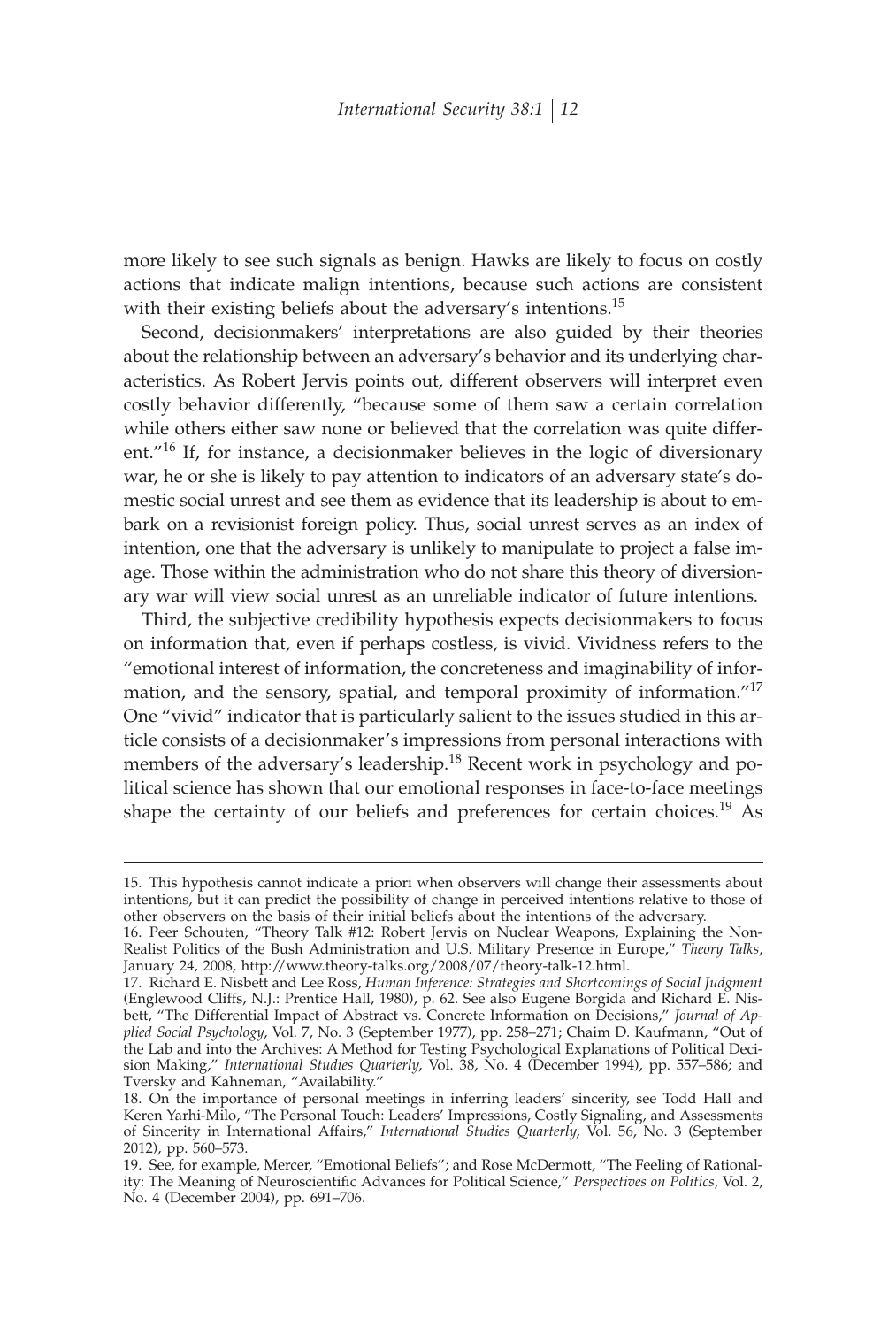Eugene Borgida and Richard Nisbett argued, "[T]here may be a kind of 'eyewitness' principle of the weighing of evidence, such that firsthand, senseimpression data is assigned greater validity."<sup>20</sup> Accordingly, information about intentions that is vivid, personalized, and emotionally involving is more likely to be remembered, and hence to be disproportionately available for influencing inferences. Conversely, decisionmakers will be reluctant to rely onevidence that is abstract, colorless, objective, or less tangible—such as measurements of the adversary's weapon inventory or the contents of its doctrinal manuals—even if such evidence could be regarded as extremely reliable. This kind of information is not nearly as engaging as the vivid, salient, and often emotionally laden personal responses that leaders take away from meeting with their opponents. $^{21}$ 

A few clarifications about the selective attention thesis are in order. First, the importance of prior beliefs in assimilating new information is central to both psychological and some rationalist approaches.<sup>22</sup> In Bayesian learning models, observers evaluating new evidence are not presumed to possess identical prior beliefs. The prediction that distinguishes Bayesian models from biasedlearning models concerns whether observers with identical prior beliefs and levels of uncertainty will be similarly affected by new information revealed by costly signals.<sup>23</sup> In contrast, the subjective credibility hypothesis claims that a process of updating might not occur even in the face of costly signals, and that vivid, noncostly actions can also be seen as informative. Further, the concept of Bayesian updating suggests that disconfirming data will always lead to some belief change, or at least to lowered confidence. The subjective credibility hypothesis, however, recognizes that some decisionmakers will not revise their beliefs even when confronted with valuable and costly information for reasons described above, such as a strong confirmation bias, the colorless nature of the information, or incongruity with the decisionmaker's theories. This study also

<sup>20.</sup> Borgida and Nisbett, "Differential Impact of Abstract vs. Concrete Information," p. 269.

<sup>21.</sup> Nisbett and Ross, *Human Inference*, pp. 188–191; Fiske and Taylor, *Social Cognition*, pp. 278–279; Tversky and Kahneman, "Availability"; Kaufmann, "Out of the Lab and into the Archives"; and Rose McDermott, Jonathan Cowden, and Stephen Rosen, "The Role of Hostile Communications in a Simulated Crisis Game," *Peace and Conflict: Journal of Peace Psychology,* Vol. 14, No. 2 (2008), p. 156.

<sup>22.</sup> For a debate on the role of "common prior beliefs" in bargaining models, see Alastair Smith and Allan Stam, "Bargaining and the Nature of War," *Journal of Conflict Resolution*, Vol. 50, No. 6 (December 2004), pp. 783–813; and Mark Fey and Kristopher W. Ramsay, "The Common Priors Assumption: A Comment on 'Bargaining and the Nature of War,'" Journal of Conflict Resolution, Vol. 50, No. 4 (2006), pp. 607–613.

<sup>23.</sup> Alan Gerber and Donald P. Green, "Rational Learning and Partisan Attitudes," *American Journal of Political Science*, Vol. 42, No. 3 (July 1998), pp. 189–210; and Charles S. Taber and Milton Lodge, "Motivated Skepticism in the Evaluation of Political Beliefs," *American Journal of Political Science*, Vol. 50, No. 3 (July 2006), pp. 755–769.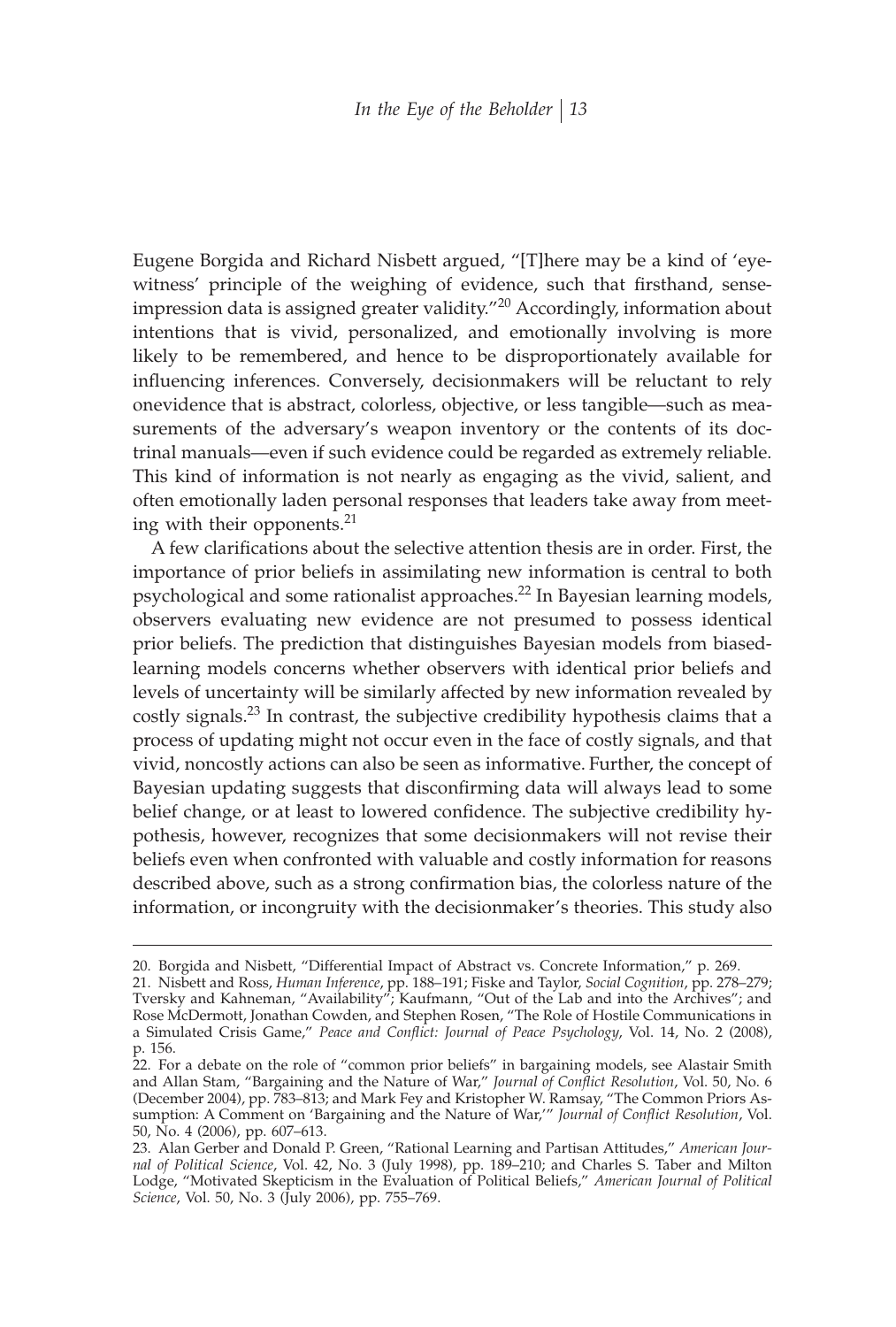asks a set of questions about the importance of costly actions that Bayesian models tend to ignore: that is, do different observers select different kinds of external indicators to update their beliefs?

the organizational expertise hypothesis. The bureaucratic-organizational context in which intelligence analysts operate has specific effects that do not apply to political decisionmakers. As a collective, intelligence organizations tend to analyze their adversary's intentions through the prism of their relative expertise. Intelligence organizations tend to devote most of their resources to the collection, production, and analysis of information about the military inventory of the adversary, which can be known and tracked over time. As Mark Lowenthal writes, "[T]he regularity and precision that govern each nation's military make it susceptible to intelligence collection."<sup>24</sup> Quantified inventories can also be presented in a quasi-scientific way to decisionmakers.

Over time, the extensive monitoring of the adversary's military inventory creates a kind of narrow-mindedness that influences the inference process. To use Isaiah Berlin's metaphor, extensive monitoring creates hedgehogs: "[T]he intellectually aggressive hedgehogs knew one big thing and sought, under the banner of parsimony, to expand the explanatory power of that big thing to 'cover' new cases."<sup>25</sup> This is not to argue that intelligence organizations know only how to count an adversary's missiles and military divisions. Rather, the organizational expertise hypothesis posits that, because analyzing intentions is one central issue with which intelligence organizations are explicitly tasked, and because there is no straightforward or easy way to predict the adversary's intentions, a state's intelligence apparatus has strong incentives to use the relative expertise that it has, which emphasizes careful empirical analysis of military capabilities. Unlike the capabilities thesis, the organizational expertise hypothesis sees the logic of relying on capabilities as arising from bureaucratic and practical reasons specific to intelligence organizations. $^{26}$ 

<sup>24.</sup> As Mark M. Lowenthal writes, "Deployed conventional and strategic forces . . . are difficult to conceal, as they tend to exist in identifiable garrisons and must exercise from time to time. They also tend to be garrisoned or deployed in large numbers, which makes hiding them or masking them impractical at best." Lowenthal, *Intelligence: From Secrets to Policy* (Washington, D.C.: CQ Press, 2009), pp. 234–235.

<sup>25.</sup> Philip E. Tetlock, *Expert Political Judgment: How Good Is It? How Can We Know*? (Princeton, N.J.: Princeton University Press, 2005), pp. 20–21.

<sup>26.</sup> For analyses of how organizations influence information processes, see Martha S. Feldman and James G. March, "Information in Organizations as Signal and Symbol," *Administrative Science Quarterly*, Vol. 26, No. 2 (June 1981), pp. 171–186; Yaacov Y.I. Vertzberger, *The World in Their Minds: Information Processing, Cognition, and Perception in Foreign Policy Decisionmaking* (Stanford, Calif.: Stanford University Press, 1990); and Isaiah Berlin, *The Hedgehog and the Fox: An Essay on Tolstoy's View of History* (London: Weidenfeld and Nicolson, 1953). The organizational expertise hypothesis does not predict the kinds of conclusions that individual intelligence agencies or analysts will reach about the adversary's intentions.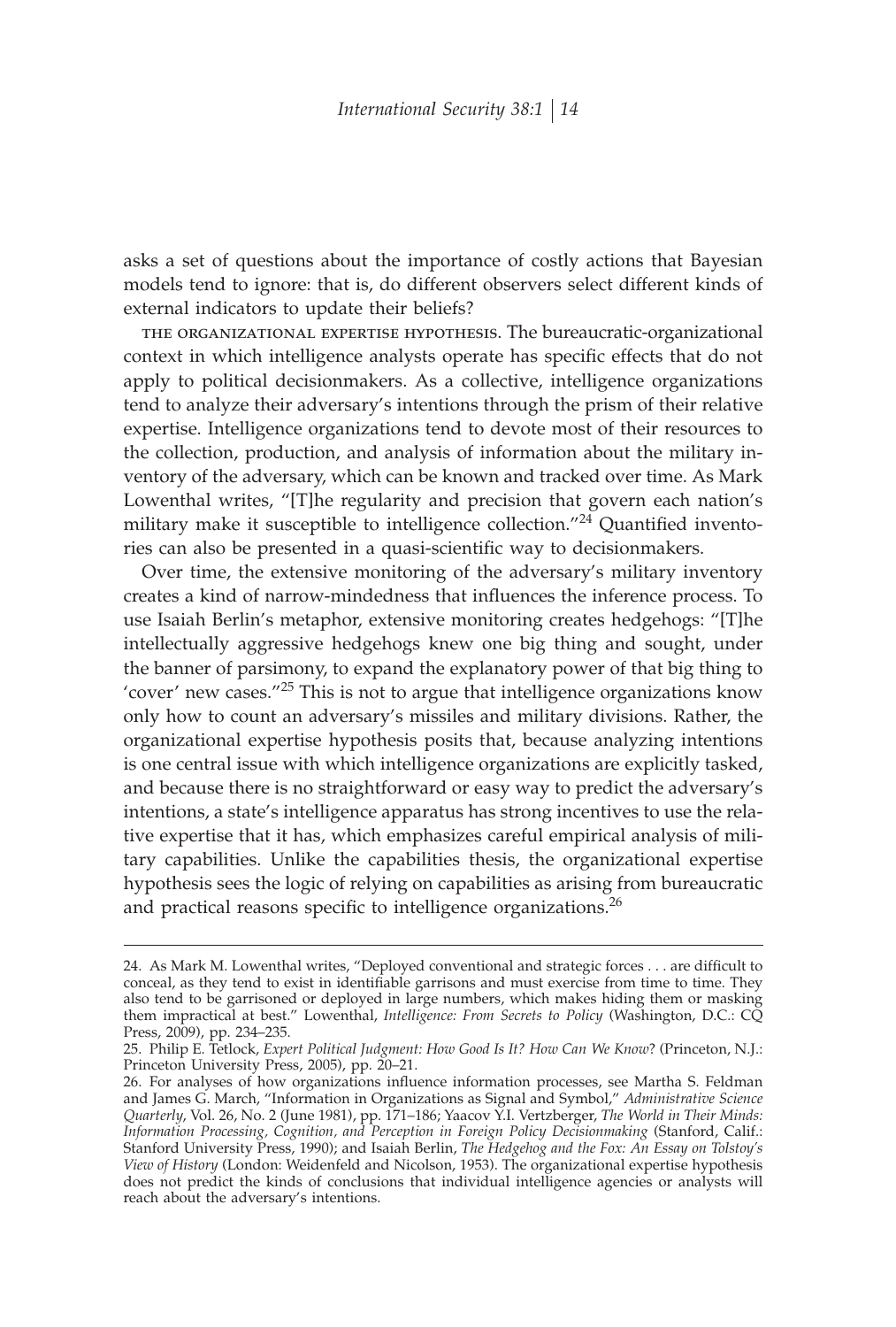#### the capabilities thesis

The capabilities thesis posits that observers should infer an adversary's intentions based on indexes of its military power. This thesis draws on several realist theories that suggest that a state's intentions reveal, or are at least constrained by, its military capabilities. Two pathways link military power and perceived intentions.<sup>27</sup> First, according to John Mearsheimer's theory of offensive realism, decisionmakers in an anarchic international system must "assume the worst" about adversaries' intentions.<sup>28</sup> How aggressive a state can (or will) be is essentially a function of its power. A second pathway relies on the logic of costly actions, according to which the size of an incremental increase or decrease in an adversary's military capabilities, in combination with how powerful the observing country sees it to be, can serve as a credible signal of aggressive or benign intentions.<sup>29</sup>

Drawing on these insights, the capabilities hypothesis predicts that observers in a state will infer an adversary's intentions from perceived trends in the level of the adversary's military capabilities compared with its own military capabilities. Under conditions of uncertainty about states' intentions, a perception that an adversary is devoting more resources to building up its military capabilities is likely to be seen as a costly signal of hostile intentions. As Charles Glaser puts it, "[A] state's military buildup can change the adversary's beliefs about the state's motives, convincing the adversary that the state is inherently more dangerous than it had previously believed. More specifically, the state's buildup could increase the adversary's assessment of the extent to which it is motivated by the desire to expand for reasons other than security." $30$ Conversely, a perception of a freeze or a decrease in the adversary's military capabilities or its investment in them is likely to be seen as a costly and reassuring signal of more benign intentions. At the same time, realists have long emphasized that a state's perception of security or threat depends on how its military power compares with the power of the adversary, that is, on the balance of military power. Thus, in the process of discerning intentions, assessments of the balance of military capabilities are also likely to affect interpretations of benign or hostile intent. For example, if the adversary already enjoys military superiority

<sup>27.</sup> A third pathway concerns the offensive or defensive nature of the military capabilities as a signal of intentions. On the little impact that such indicators had on the inference processes of decisionmakers during these periods, see Yarhi-Milo, *Knowing Thy Adversary*.

<sup>28.</sup> John J. Mearsheimer, *The Tragedy of Great Power Politics* (New York: W.W. Norton, 2001), p. 31. 29. Kydd, *Trust and Mistrust in International Relations*; and Glaser, *Rational Theory of International Politics*.

<sup>30.</sup> Charles L. Glaser, "The Security Dilemma Revisited," *World Politics*, Vol. 50, No. 1 (October 1997), p. 178.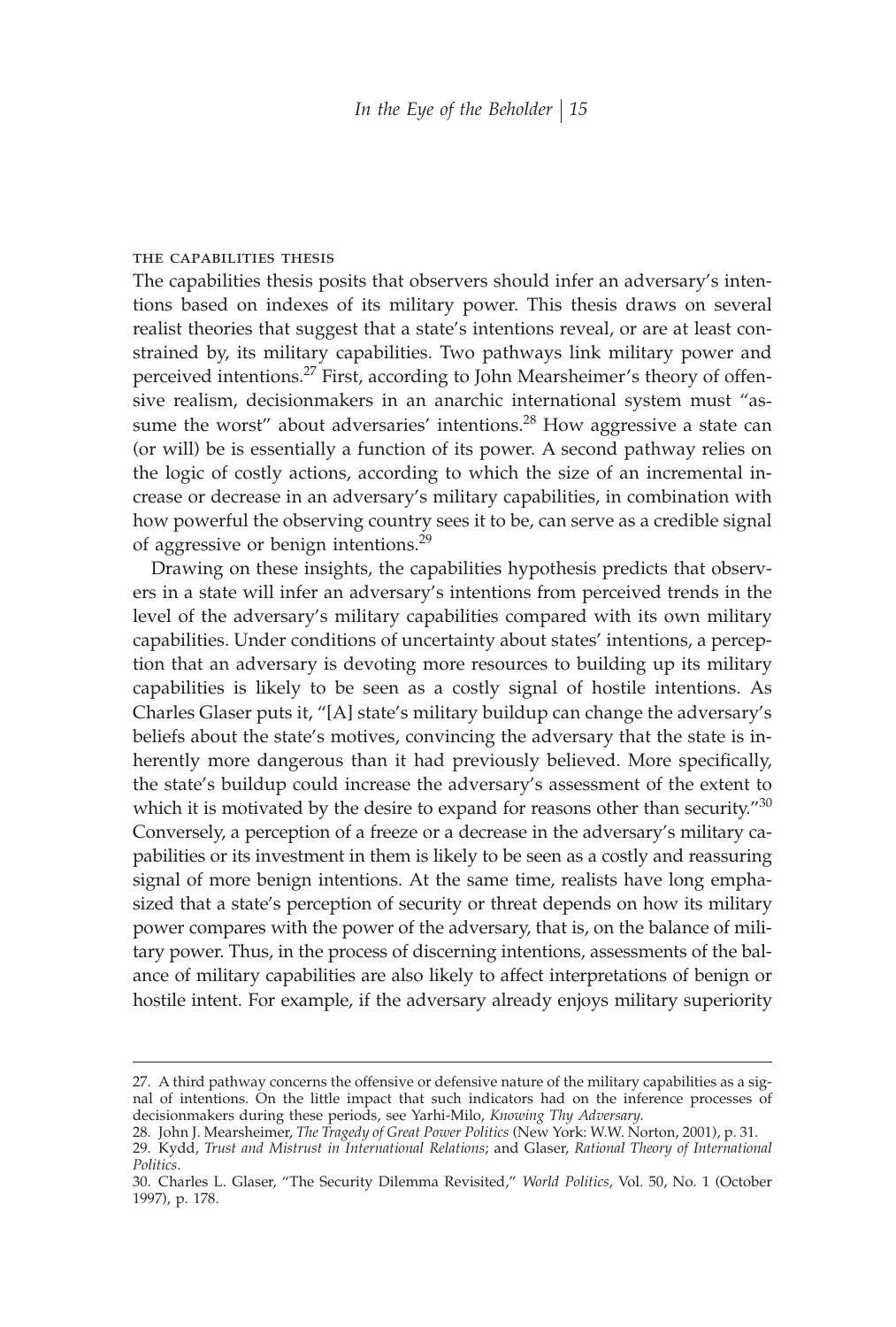over the observer, then observers will perceive an increase in the adversary's military capabilities as clear evidence of hostile intentions.

## the behavior thesis

The behavior thesis posits that certain kinds of noncapability-based actions are also useful in revealing information about political intentions, because undertaking them requires the adversary either to sink costs or to commit itself credibly by tying its own hands. I evaluate the potential causal role of three types of such "costly" actions. The first is a state's decision to join or withdraw from binding international institutions. $31$  Some institutions can impose significant costs on states, and they are thus instrumental in allowing other states to discern whether a state has benign or malign intentions.<sup>32</sup> The structural version of the democratic peace, for instance, posits that the creation of democratic domestic institutions—because of their constraining effects, transparency, and ability to generate audience costs—should make it easier for others to recognize a democratic state's benign intentions.<sup>33</sup>

The second costly signal involves foreign interventions in the affairs of weaker states, or withdrawals from such interventions. A state's decision to spill blood and treasure in an effort to change the status quo, for example, is likely to be viewed as a costly, hence credible, signal of hostile intentions.

A third type of behavioral signal involves arms control agreements. Scholars have pointed out that, when offensive and defensive weapons are distinguishable, arms control agreements—especially those that limit offensive deployment and impose effective verification—provide an important and reassuring

<sup>31.</sup> On the role of institutions in signaling intentions, see Robert O. Keohane, *After Hegemony: Cooperation and Discord in the World Political Economy* (Princeton, N.J.: Princeton University Press, 1984); G. John Ikenberry, *After Victory: Institutions, Strategic Restraint, and the Rebuilding of Order after Major Wars* (Princeton, N.J.: Princeton University Press, 2001); Seth Weinberger, "Institutional Signaling and the Origins of the Cold War," *Security Studies*, Vol. 12, No. 4 (Summer 2003), pp. 80– 115; Songying Fang, "The Informational Role of International Institutions and Domestic Politics," *American Journal of Political Science*, Vol. 52, No. 2 (April 2008), pp. 304–321; and Terence L. Chapman, "International Security Institutions, Domestic Politics, and Institutional Legitimacy," *Journal* of Conflict Resolution, Vol. 51, No. 1 (February 2007), pp. 134-166. See also Stephen D. Krasner, *International Regimes* (Ithaca, N.Y.: Cornell University Press, 1983); and Andrew Kydd, "Sheep in Sheep's Clothing: Why Security Seekers Do Not Fight Each Other," *Security Studies*, Vol. 7, No. 1 (Fall 1997), pp. 114–155.

<sup>32.</sup> The usefulness of international institutions in revealing information about intentions depends on institutional characteristics such as the nature of enforcement, the effects of veto points on state decisionmaking, and the institution's effects on member states' domestic political institutions.

<sup>33.</sup> For a summary of how domestic institutions can be a signal of intentions, see Mark L. Haas, "The United States and the End of the Cold War: Reactions to Shifts in Soviet Power, Policies, or Domestic Politics?" *International Organization*, Vol. 61, No. 1 (Winter 2007), p. 152; and James D. Fearon, "Domestic Political Audiences and the Escalation of International Disputes," *American Political Science Review*, Vol. 88, No. 3 (September 1994), pp. 577–592.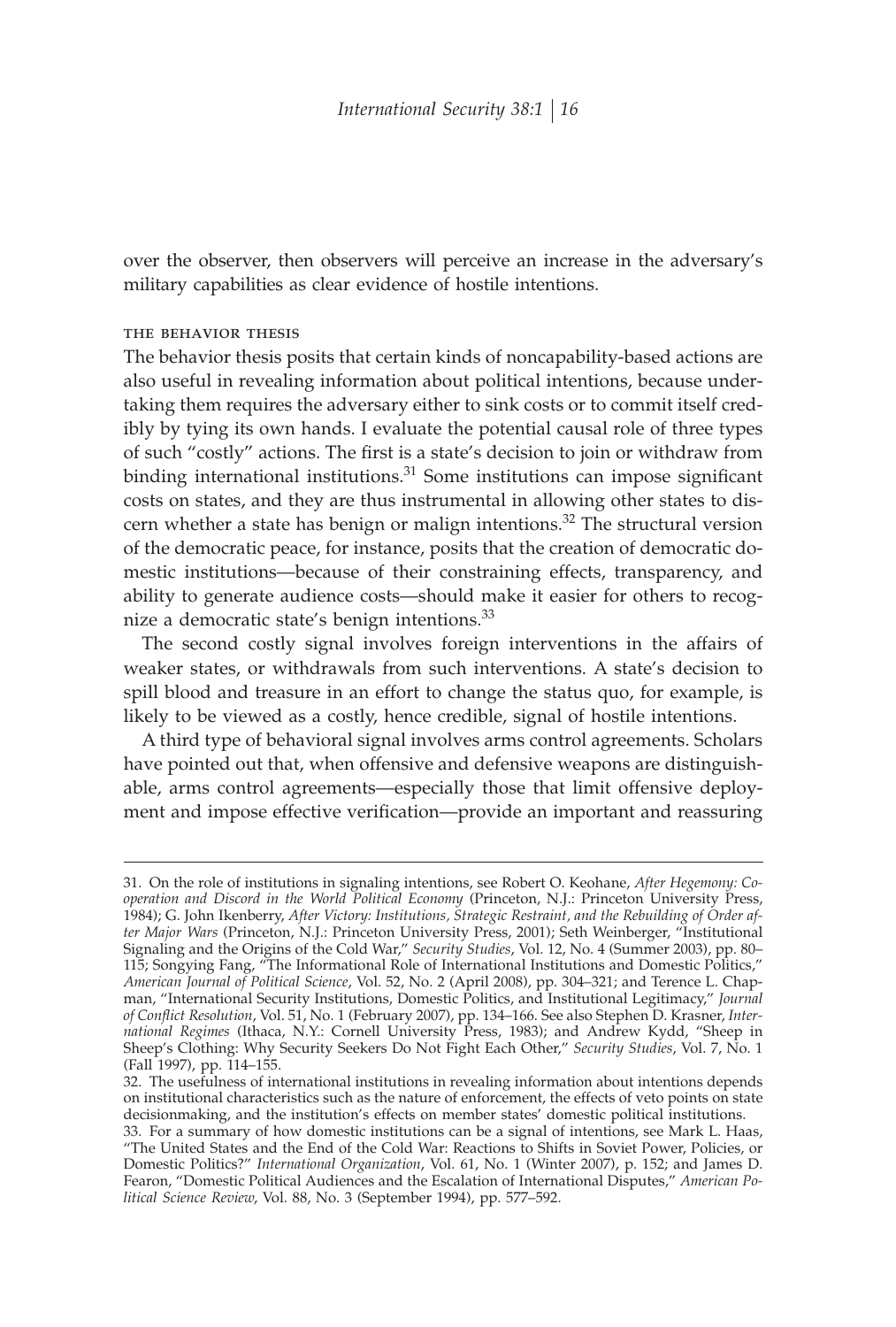signal of benign intentions. $34$  Cheating or reneging on arms control agreements would lead others to question the intentions of that state. It is important to differentiate indicators such as the signing of arms control agreements as a behavioral signal of intentions from indicators associated with the capabilities thesis. Although both theses ultimately deal with the relationship between a state's military policy and others' assessments of its intentions, they have different predictions. If the capabilities thesis is correct, a change in perceived intentions should occur only when the implementation of the agreement results in an actual decrease in the adversary's capabilities. Policymakers should refer to the actual change in capabilities as the reason for a change in their perceptions of the adversary's intentions. If the behavior thesis is correct, perceptions of intentions should shift when the arms control agreement is signed, and policymakers should refer to the action of signing the agreement as a critical factor. Evidence indicating that changes in assessments of intentions occurring at the time of the signing of a treaty in response to expectations of future shifts in capabilities, or reasoning pointing to both the symbolic and the actual value of a treaty, confirms both theses.

#### summary of predictions

Table 1 highlights the most significant differences in the observable implications of the selective attention, capabilities, and behavior theses. Each of the four questions in the table addresses how to test the predictions of the three theories against the empirical evidence.

#### research design

To evaluate the selective attention, capabilities, and behavior theses, I examine, first, the perceptions of key decisionmakers and their closest senior advisers on the foreign policy of a particular adversary and, second, the coordinated assessments of the intelligence community.<sup>35</sup> In addition to variation on the dependent variable—perceptions of political intentions—the cases also provide useful variation on the explanatory variables.

<sup>34.</sup> Glaser, "The Security Dilemma Revisited"; and Charles L. Glaser, *Analyzing Strategic Nuclear Policy* (Princeton, N.J.: Princeton University Press, 1991).

<sup>35.</sup> For the U.S. cases, I use the declassified National Intelligence Estimates (NIEs) on the Soviet Union. NIEs, which are produced by the National Intelligence Council, are the most authoritative product of the intelligence community. The community regularly assessed Soviet intentions in the 11-4 and 11-8 series of NIEs, supplemented by occasional Special NIEs (SNIEs). In all NIEs, I analyze only those sections that deal with the question of intentions. In the British case, the main focus of the analysis is the coordinated Chiefs of Staff reports and memoranda, because these represent the integrated analysis of all three military service intelligence agencies. As such, they provide a useful guide to the evolution of perceptions of the German threat at the level of the British intelligence community as a whole.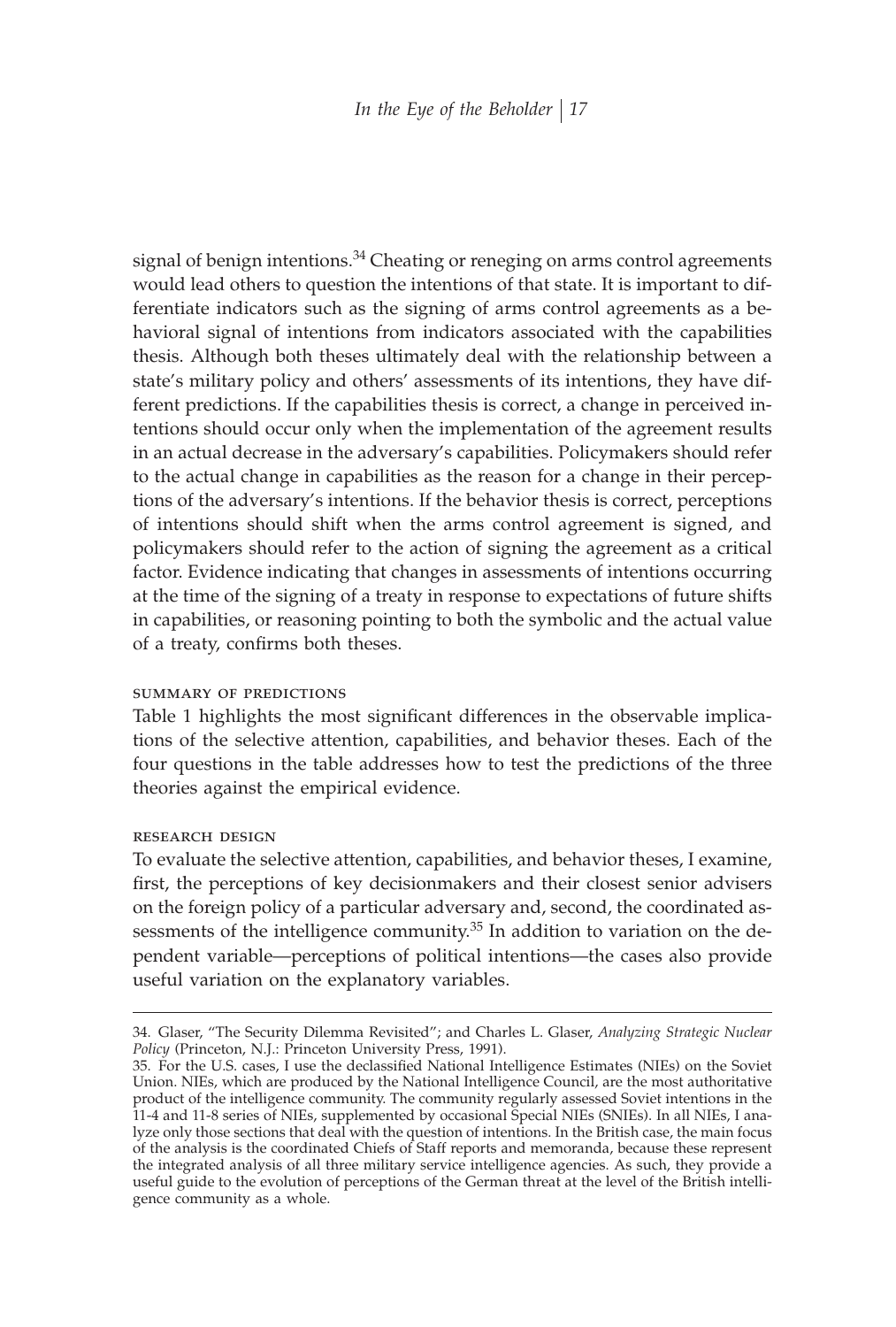| Table 1. Summary of Predictions                                                                |                                                                                                                                      |                                                                                                                                                                                     |                                                                                                                                  |                                                                                            |
|------------------------------------------------------------------------------------------------|--------------------------------------------------------------------------------------------------------------------------------------|-------------------------------------------------------------------------------------------------------------------------------------------------------------------------------------|----------------------------------------------------------------------------------------------------------------------------------|--------------------------------------------------------------------------------------------|
|                                                                                                | lective Attention Thesis<br>မိ                                                                                                       |                                                                                                                                                                                     | Capabilities Thesis                                                                                                              | <b>Behavior Thesis</b>                                                                     |
| they assess the adversary's<br>Do observers vary in how<br>political intentions?               | rely on different indicators.                                                                                                        | Yes, decisionmakers and the intelligence community will                                                                                                                             | Not necessarily                                                                                                                  | Not necessarily                                                                            |
| guiding observers' assessments<br>What is the key set of variables<br>of political intentions? | Decisionmakers will focus<br>on vivid information that<br>addresses what they<br>subjectively judge as<br>informative.               | orioritize information in which<br>Intelligence community will<br>pertain to the adversary's<br>t has the most expertise,<br>which in most cases will<br>military capabilities.     | quantity of the adversary's<br>Influential variables are<br>costly changes in the<br>military capabilities.                      | Influential variables are<br>costly noncapabilities-<br>based actions by the<br>adversary. |
| When do assessments about<br>political intentions change?                                      | update in response to<br>vivid information and<br>subjective reading of<br>Decisionmakers will<br>credible indicators.               | in most cases, in response to<br>changes in relative expertise;<br>capabilities of the adversary.<br>Intelligence community will<br>update in response to<br>the perceived military | quantity of the adversary's<br>changes in the perceived<br>Assessments change in<br>military capabilities.<br>response to costly | Assessments change<br>undertakes particular<br>when the adversary<br>costly actions.       |
| How do observers explain<br>their assessments of<br>political intentions?                      | perceive as vivid or<br>subjectively perceive as<br>Decisionmakers reason<br>with reference to<br>information that they<br>credible. | about the adversary's military<br>information on which it has<br>the most expertise, usually<br>easons with reference to<br>Intelligence community<br>capabilities.                 | of the adversary's military<br>reference to the quantity<br>Observers reason with<br>capabilities.                               | behavior of the adversary.<br>Observers reason with<br>reference to the costly             |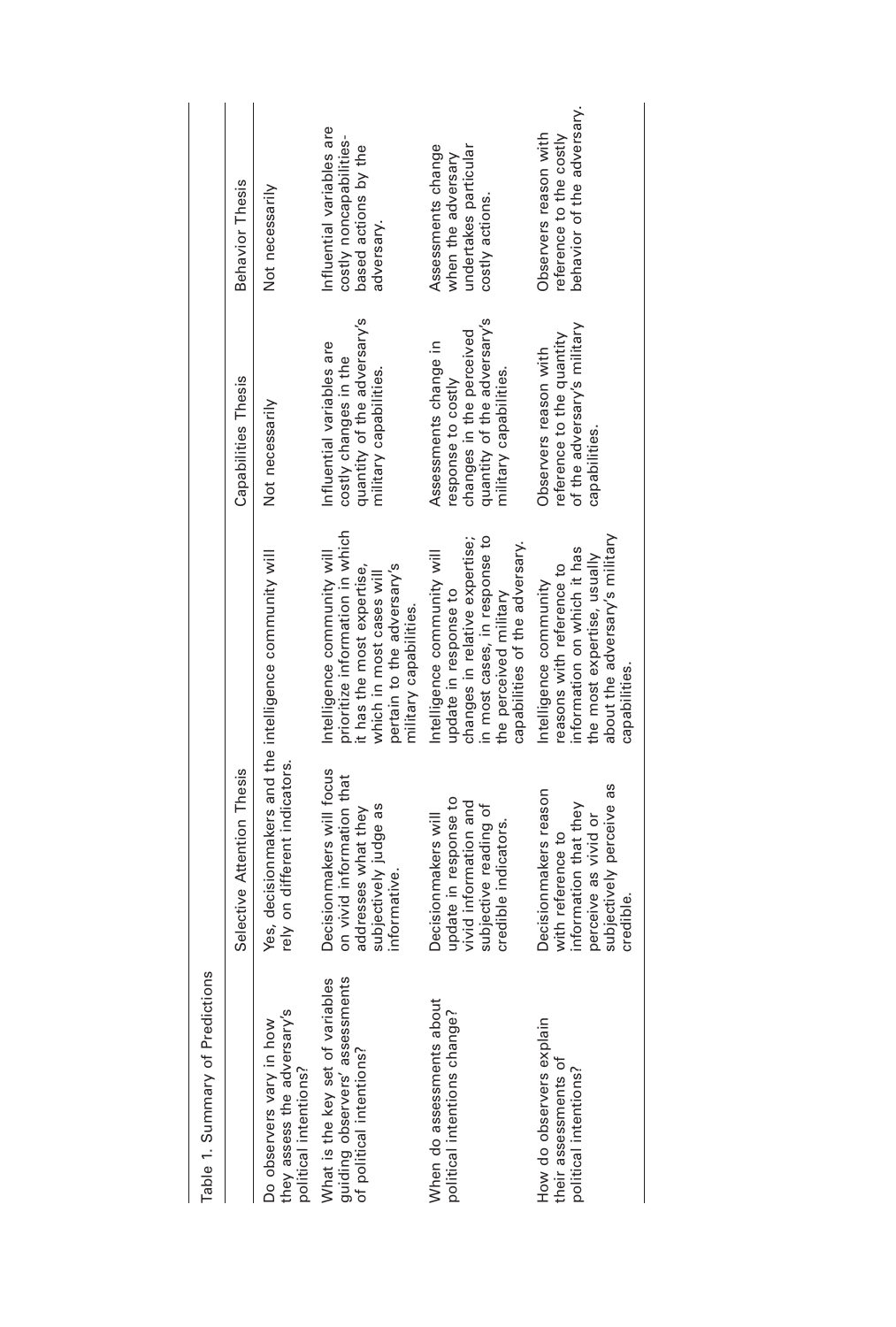To test the propositions offered by the selective attention thesis, I examine how the primary decisionmakers—President Jimmy Carter, President Ronald Reagan, and Prime Minister Neville Chamberlain and their senior advisers varied in their initial assessments of the enemy. Also, all three key decisionmakers were engaged in personal meetings with the adversary's leadership, albeit to various degrees.<sup>36</sup>

The cases also allow testing of the capabilities thesis, because both the initial balance of capabilities and the magnitude of change in the adversary's capabilities during the period of interaction vary across the cases. Both Cold War cases assume relative equality in military capabilities between the superpowers with a moderate increase (the collapse of détente case) or decrease (the end of the Cold War case) in Soviet capabilities during the interaction period. In contrast, the German military was vastly inferior to the British military, but an unprecedented increase in German military capabilities during the mid-to-late 1930s shifted the balance of power in Germany's favor. Thus, the interwar case should be an easy test case for the capabilities thesis, as the dramatic increase in German military capabilities and the shift in the balance of power during the period should have led observers to focus on this indicator as a signal of intentions.

The cases are also useful in testing the predictions of the behavior thesis. In particular, the end of the Cold War case is an easy test for the behavior thesis, given that the Soviet leader, Mikhail Gorbachev, took a series of extremely costly actions. This should have had a significant reassuring influence on observers' perceptions.

In each case, I subject the evidence to two probes. First, I look for covariance between changes in the independent variables cited in each thesis and changes in the dependent variable of perceptions of intentions. A finding of no correlation between the predictions of a thesis and the time or direction in which perceptions of intentions change is evidence against that thesis. Second, through process tracing, I examine whether decisionmakers or collective intelligence reports explicitly cited the adversary's capabilities or its behavior, for example, as relevant evidence in their assessments of the adversary's intentions. This step provides a further check against mistaking correlation for causation.

<sup>36.</sup> One potential criticism is that all cases involve Western democracies' assessments about the intentions of their nondemocratic adversaries. This is primarily because the data available from nondemocracies are not adequate to permit a reasonable understanding of what decisionmakers and intelligence analysts in these countries discussed and thought when they inferred the intentions of their adversaries. Moreover, although I show in the cases that the adversary's ideology did not play a direct role in the assessments of intentions, I do not systematically test the role of ideology in this project.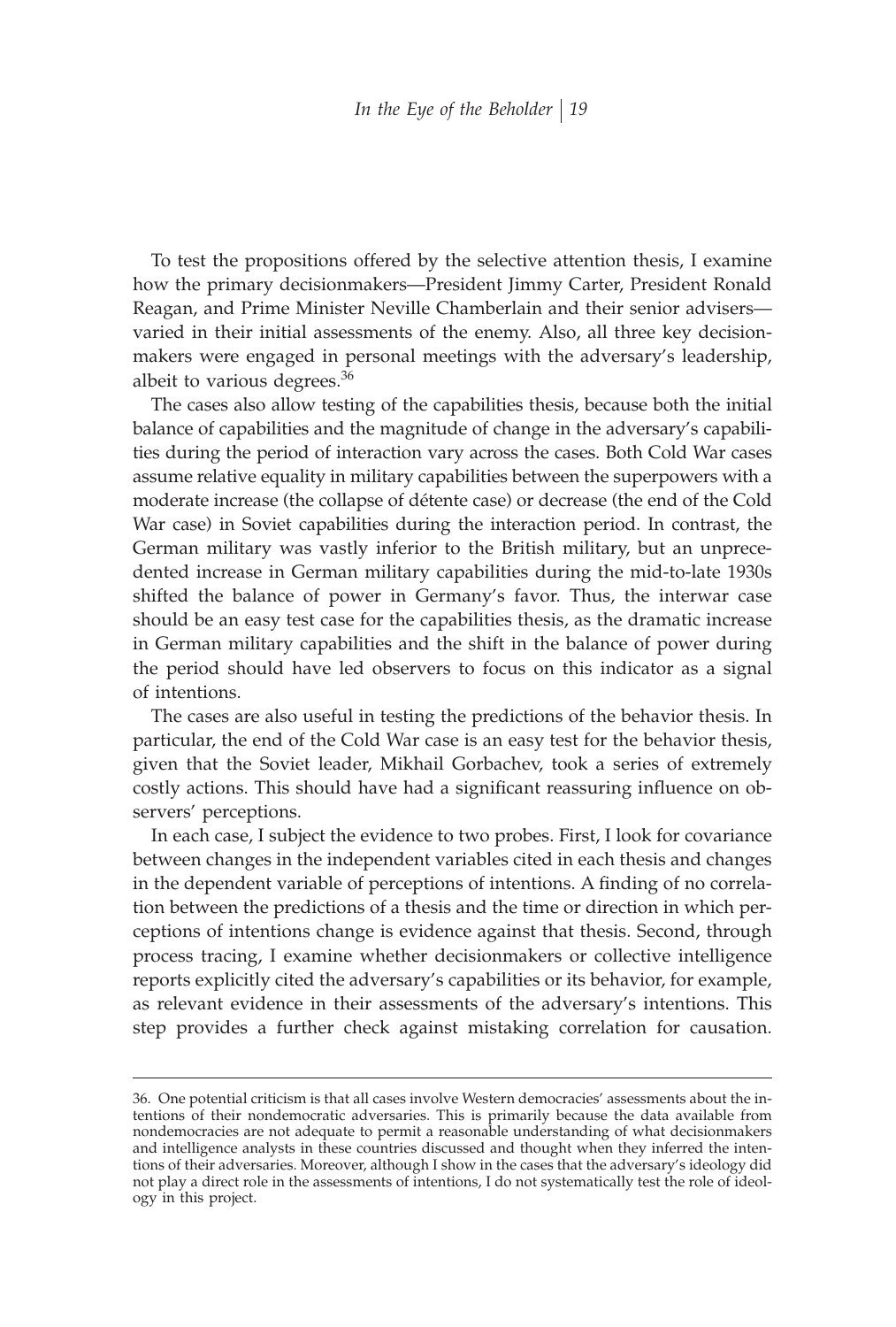Third, in each case I test the predictions of the selective attention framework by comparing decisionmakers' assessments with those of the intelligence communities, as well as by tracing the process by which the selective attention criteria account for the variation among decisionmakers in how they categorized credible signals, and the timing of changes in their perceived intentions.

# *The Collapse of Détente, 1977–80*

Jimmy Carter began his presidency with great optimism about relations with the Soviet Union. But by his last year in office, the U.S.-Soviet détente had collapsed: Carter did not meet with Soviet leaders; he increased the defense budget; he withdrew the Strategic Arms Limitation Talks (SALT) II Treaty from Senate consideration; and he announced the Carter Doctrine, which warned against interference with U.S. interests in the Middle East. In this case, I briefly outline trends in Soviet military capabilities and costly actions during that period that inform the capabilities and behavior theses, respectively. Then I show how the main decisionmakers in the Carter administration—President Jimmy Carter, National Security Adviser Zbigniew Brzezinski, and Secretary of State Cyrus Vance<sup>37</sup>—assessed Soviet intentions in a manner that is most consistent with the subjective credibility hypothesis of the selective attention thesis. This is followed by a discussion of the U.S. intelligence community's assessments which, I argue, are in line with both the capabilities thesis and the selective attention thesis's organizational expertise hypothesis.

The U.S. consensus during this period was that the Soviet Union was building up and modernizing its military capabilities and that the correlation of military forces was shifting in its favor.<sup>38</sup> The Soviets were expanding their already large conventional ground and theater air forces and introducing modern systems that were equal or superior to those of NATO.<sup>39</sup> The deployment of Soviet intermediate-range ballistic missiles in Europe produced a growing concern over the potential threat of Soviet continental strategic superiority.<sup>40</sup> While the United States maintained what it called "asymmetric equivalence"

38. Zbigniew Brzezinski, memo, "Comprehensive Net Assessment, 1978," p. 8; and Harold Brown, "Report of Secretary of Defense Harold Brown to the Congress on the FY 1979 Budget, FY Authorization Request, and FY 1979–1983 Defense Programs," January 23, 1978, pp. 65–66.

39. Office of Strategic Research, "The Development of Soviet Military Power: Trends since 1965 and Prospects for the 1980s," SR 81-10035X (Washington, D.C.: National Foreign Research Center, April 1981), pp. xiii–xv.

40. NIE 11-6-78, pp. 2–3.

<sup>37.</sup> On the relationship between the three decisionmakers, see Jerel A. Rosati, *The Carter Administration's Quest for Global Community: Beliefs and Their Impact on Behavior* (Columbia: University of South Carolina Press, 1987); and Betty Glad, *An Outsider in the White House: Jimmy Carter, His Advisors, and the Making of American Foreign Policy* (Ithaca, N.Y.: Cornell University Press, 2009).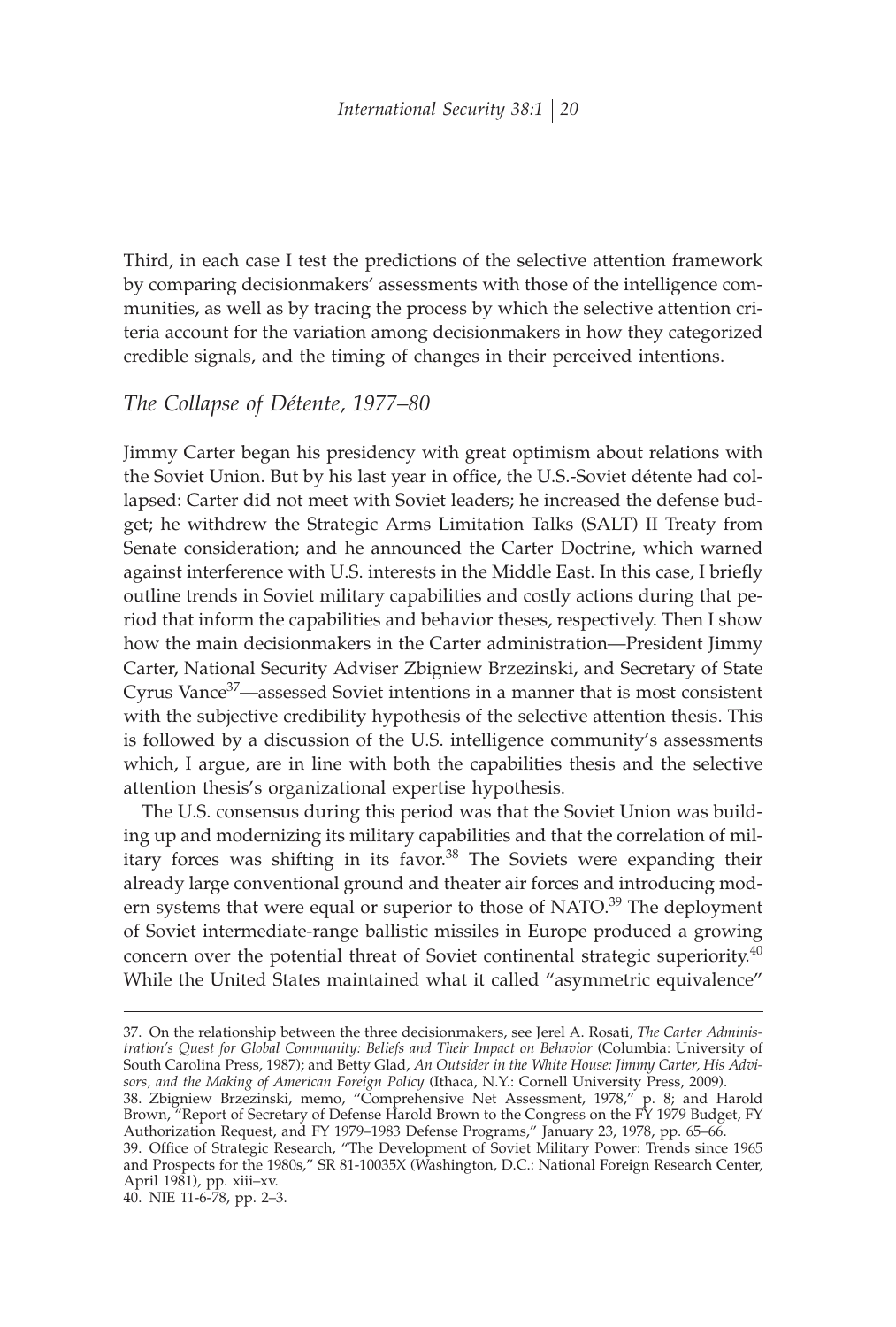with the Soviet Union,<sup>41</sup> the U.S. defense establishment was especially worried about increases in Soviet nuclear counterforce capability. The Soviets were steadily improving the survivability and flexibility of their strategic forces, which had reached the potential to destroy about four-fifths of the U.S. Minuteman silos by 1980 or 1981.<sup>42</sup> In mid-1979, the National Security Council (NSC) cautioned that the strategic nuclear balance was deteriorating faster than the United States had expected two years earlier, and would get worse into the early 1980s.

The Soviets took two kinds of costly actions that fit the criteria of the behavior thesis. The first was signing the SALT II Treaty in June 1979, which called for reductions in U.S. and Soviet strategic forces to 2,250 in all categories of delivery vehicles.<sup>43</sup> The second was Soviet interventions in crises around the world. The Soviets intervened in twenty-six conflicts during 1975–80.<sup>44</sup> Unlike previous interventions during that period, however, the 1978 Soviet intervention in Ethiopia was direct, not simply through Cuban proxies, and the Soviet invasion of Afghanistan in late 1979 was a full-scale application of Soviet military power. The United States feared that the pattern of Soviet actions would expand beyond the "arc of crisis" to include additional regions and countries more important to U.S. interests. The Soviet invasion of Afghanistan, in particular, significantly intensified this fear, because it was the first direct use of Soviet force beyond the Warsaw Pact nations to restore a pro-Soviet regime. In addition to these two interventions, reports in 1979 that the Soviets had placed a combat brigade in Cuba created a sense of panic in Washington that subsided only when American decisionmakers realized that the brigade had been in Cuba since 1962.<sup>45</sup>

<sup>41.</sup> National Security Council (NSC) meeting, June 4, 1979, quoted in Zbigniew Brzezinski, *Power and Principle: Memoirs of the National Security Advisor, 1977–1981* (New York: Farrar, Straus and Giroux, 1983), pp. 334–336. The conventional military balance in Europe was perceived as favoring the Warsaw Pact forces. See National Foreign Assessment Center, "The Balance of Nuclear Forces in Central Europe," SR 78-10004 (Washington, D.C.: Central Intelligence Agency, January 1978); and "Comprehensive Net Assessment, 1978."

<sup>42.</sup> NIE 11-3/8-79, pp. 2, 4. Soviet damage-limitation capabilities were, however, still judged to be poor despite a large, ongoing Soviet investment. NIE 11-3/8-78, pp. 5–6, 11. See also Harold Brown, "Report of Secretary of Defense Harold Brown, on the FY 1979 Budget," pp. 65–66; and Harold Brown, "Department of Defense Annual Report, Fiscal Year 1980," January 25, 1979, p. 70. 43. As a result of the Soviet invasion of Afghanistan, Carter decided to table SALT II. NSC Weekly Report 123, December 28, 1979.

<sup>44.</sup> The Soviet Union had low-level involvement in eleven crises and conducted covert or semimilitary activities in thirteen crises, in addition to using direct military force in Ethiopia and Afghanistan. See International Conflict Behavior Project dataset, http://www.cidcm.umd.edu/icb/. 45. On the episode of the Soviet brigade in Cuba, see Cyrus R. Vance, *Hard Choices: Critical Years in America's Foreign Policy* (New York: Simon and Schuster, 1983), pp. 360–361; Brzezinski, *Power and Principle*, p. 347; and NSC Weekly Report 98, May 25, 1979; NSC Weekly Report 103, July 20, 1979; NSC Weekly Report 104, July 27, 1979; and NSC Weekly Report 109, September 13, 1979.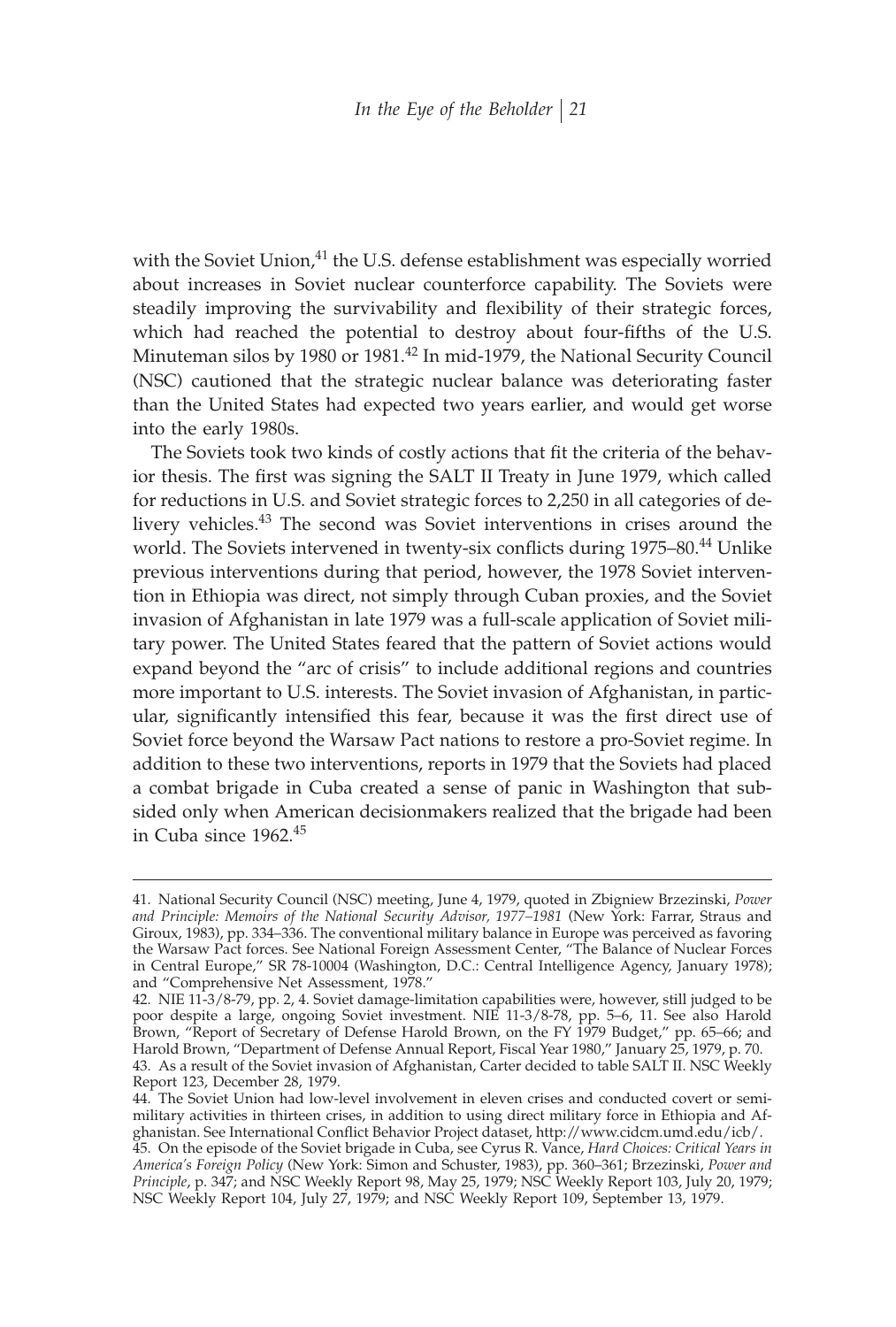## carter administration assessments of soviet intentions

In what follows I show that, consistent with the subjective credibility hypothesis derived from the selective attention thesis, Carter and his advisers did not agree on the informative value of Soviet costly actions. Rather, they debated the importance of various indicators in inferring intentions, and interpreted costly Soviet behavior markedly differently from one another. Specifically, their initial beliefs and theories about the Soviet Union affected the degree of credibility that each of the three decisionmakers attached to various Soviet actions.

Prior to becoming national security adviser, Brzezinski had held a more negative impression of the Soviet Union than either Carter or Vance.<sup>46</sup> During their first year in office, Carter and Vance perceived Soviet intentions as, at worst, opportunistic.<sup>47</sup> Brzezinski's private weekly memoranda to Carter reveal that, even though he was more skeptical than the president about Soviet intentions, he, too, was hopeful that the Soviets would remain relatively cooperative.<sup>48</sup> As conflicts in the third world grew in scope, intensity, and importance throughout 1978, however, Brzezinski concluded that the Soviet involvement in Africa was expansionist, not merely opportunistic. In January 1978, he maintained that "either by design or simply as a response to an apparent opportunity, the Soviets have stepped up their efforts to exploit African turbulence to their own advantage."<sup>49</sup> Soon after, he cautioned Carter that the "Soviet leaders may be acting merely in response to an apparent opportunity, or the Soviet actions may be part of a wider strategic design."50 On February 17, Brzezinski provided Carter with a rare, explicit account of his impressions of Soviet intentions, including a table that divided Soviet behavior into three categories: benign, neutral, and malignant.<sup>51</sup> Brzezinski described Soviet objectives as seeking "selective détente,"<sup>52</sup> and explained that his revised assessments about Soviet intentions "emerge from Soviet behavior and statements since the election."<sup>53</sup> The table is particularly illuminating because it provides no mention of Soviet military capabilities, only of Soviet behavior, although the latter was not confined to Soviet interven-

<sup>46.</sup> Rosati, *The Carter Administration's Quest for Global Community*; Melchiore Laucella, "A Cognitive-Psychodynamic Perspective to Understanding Secretary of State Cyrus Vance's Worldview," *Presidential Studies Quarterly*, Vol. 34, No. 2 (June 2004), pp. 227–271; and Steven Jay Campbell, "Brzezinski's Image of the USSR: Inferring Foreign Policy Beliefs from Multiple Sources Over Time," Ph.D. dissertation, University of South Carolina, 2003, pp. 74–75.

<sup>47.</sup> See, for example, *Public Papers of the President of the United States* [hereafter *PPP*] (Washington, D.C.: Government Printing Office, June 30, 1977), p. 1198; and *PPP*, December 15, 1977, p. 2119.

<sup>48.</sup> NSC Weekly Report 18, June 24, 1977.

<sup>49.</sup> NSC Weekly Report 42, January 13, 1978.

<sup>50.</sup> Quoted in Brzezinski, *Power and Principle*, p. 181.

<sup>51.</sup> NSC Weekly Report 47, February 17, 1978.

<sup>52.</sup> Ibid.

<sup>53.</sup> NSC Weekly Report 2, February 26, 1977.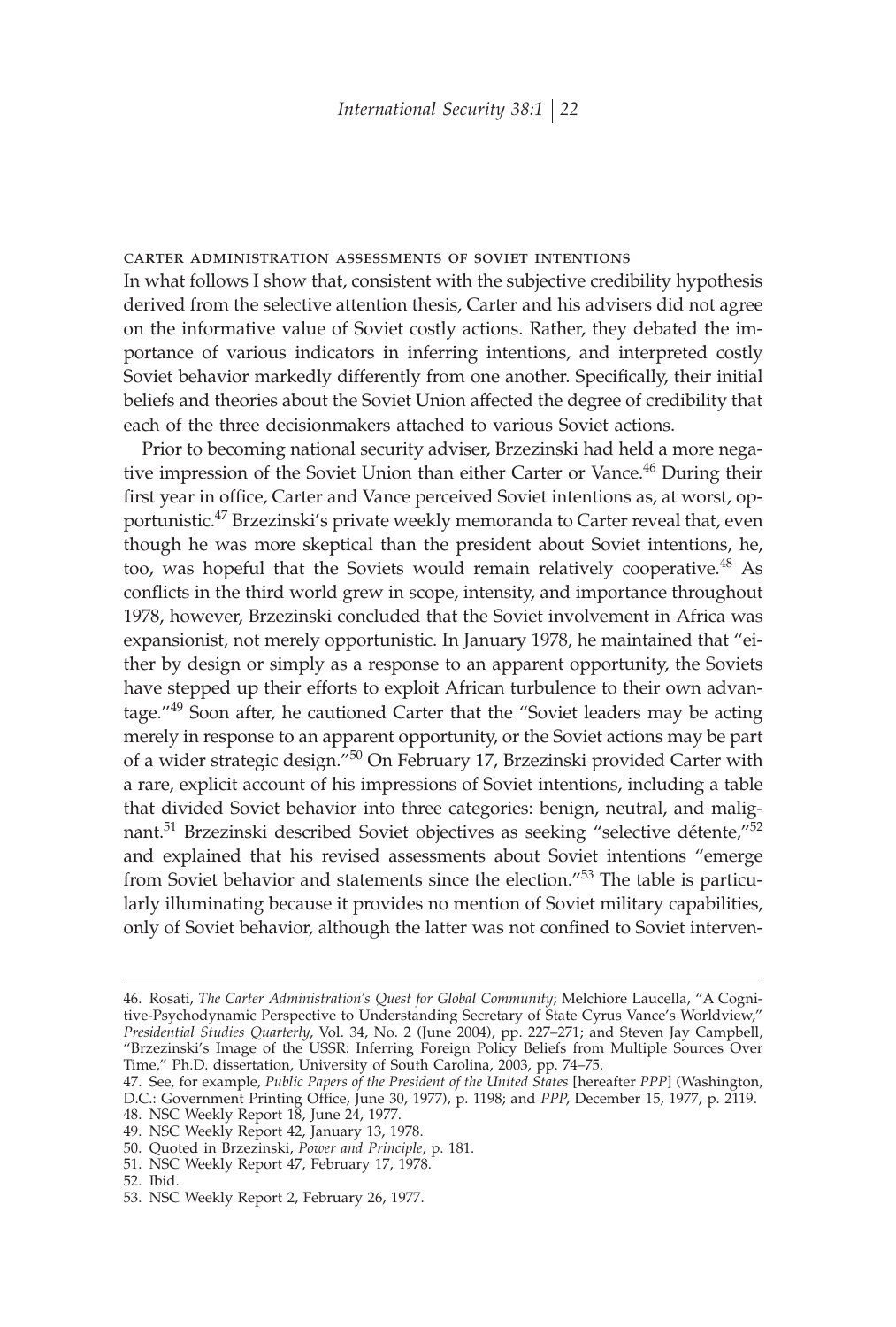tionism or costly actions alone. During February and March, Cuban and Soviet forces backed the government of Ethiopia in its effort to expel the defeated Somali army; Brzezinski believed that the Soviet Union was in Ethiopia "because it has a larger design in mind." $54$  He reiterated these conclusions in subsequent reports to the president.<sup>55</sup>

In contrast, Secretary of State Vance believed that the Soviet Union's actions in Africa were not "part of a grand Soviet plan, but rather attempts to exploit targets of opportunity,"<sup>56</sup> and that they were "within the bounds of acceptable competition."<sup>57</sup> Alarmed by Carter's growing skepticism about Soviet motivations and objectives, Vance requested a formal review of U.S.-Soviet relations in May 1978. "Many are asking whether this Administration has decided to make a sharp shift in its foreign policy priorities," Vance noted, expressing alarm about the more hawkish Brzezinski's influence on the president's view of the Soviet Union.<sup>58</sup> Indeed, Carter's growing distrust of Soviet intentions, ignited by the Soviet involvement in the Horn of Africa, had become apparent in a series of public statements depicting the Soviets as less trustworthy and calling for the adoption of a harsher U.S. stance.<sup>59</sup> Yet Carter continued to see the Soviet Union's actions in the Horn as opportunistic. $60$ 

By mid-1978, Brzezinski and Vance found themselves in opposing camps while Carter vacillated. Brzezinski summarized the differences:

One view . . . was that "the Soviets have stomped all over the code of détente." They continue to pursue a selective détente. Their action reflects growing assertiveness in Soviet foreign policy generally. Brezhnev's diminished control permits the natural, historical, dominating impulse of the regime to assert itself with less restraint.

Another view . . . was that the record of Soviet action is much more mixed and has to be considered case-by-case. The Soviets are acting on traditional lines and essentially reacting to  $\dot{\text{U}}$ . S. steps.<sup>61</sup>

Convinced by early 1979 that the Soviets were pursuing an expansionist "grand design," Brzezinski continued to press Carter to act more assertively.

<sup>54.</sup> Zbigniew Brzezinski, memo for the president, "The Soviet Union and Ethiopia: Implications for U.S. Soviet Relations," March 3, 1978.

<sup>55.</sup> NSC Weekly Report 55, April 21, 1978; and NSC Weekly Report 57, May 5, 1978.

<sup>56.</sup> Vance, *Hard Choices*, p. 84.

<sup>57.</sup> Ibid., p. 101.

<sup>58.</sup> Vance, memo to President Jimmy Carter, May 29, 1978. Document released to author under the Freedom of Information Act, July 2007.

<sup>59.</sup> *PPP*, May 20, 1978, pp. 872, 940; and *PPP*, May 25, 1978, p. 977. See also Brzezinski, *Power and Principle*, pp. 188–189; and Richard C. Thornton, *The Carter Years: Toward a New Global Order* (New York: Paragon House, 1991), p. 185.

<sup>60.</sup> *PPP*, November 13, 1978, p. 2017.

<sup>61.</sup> NSC Weekly Report 65, June 30, 1978.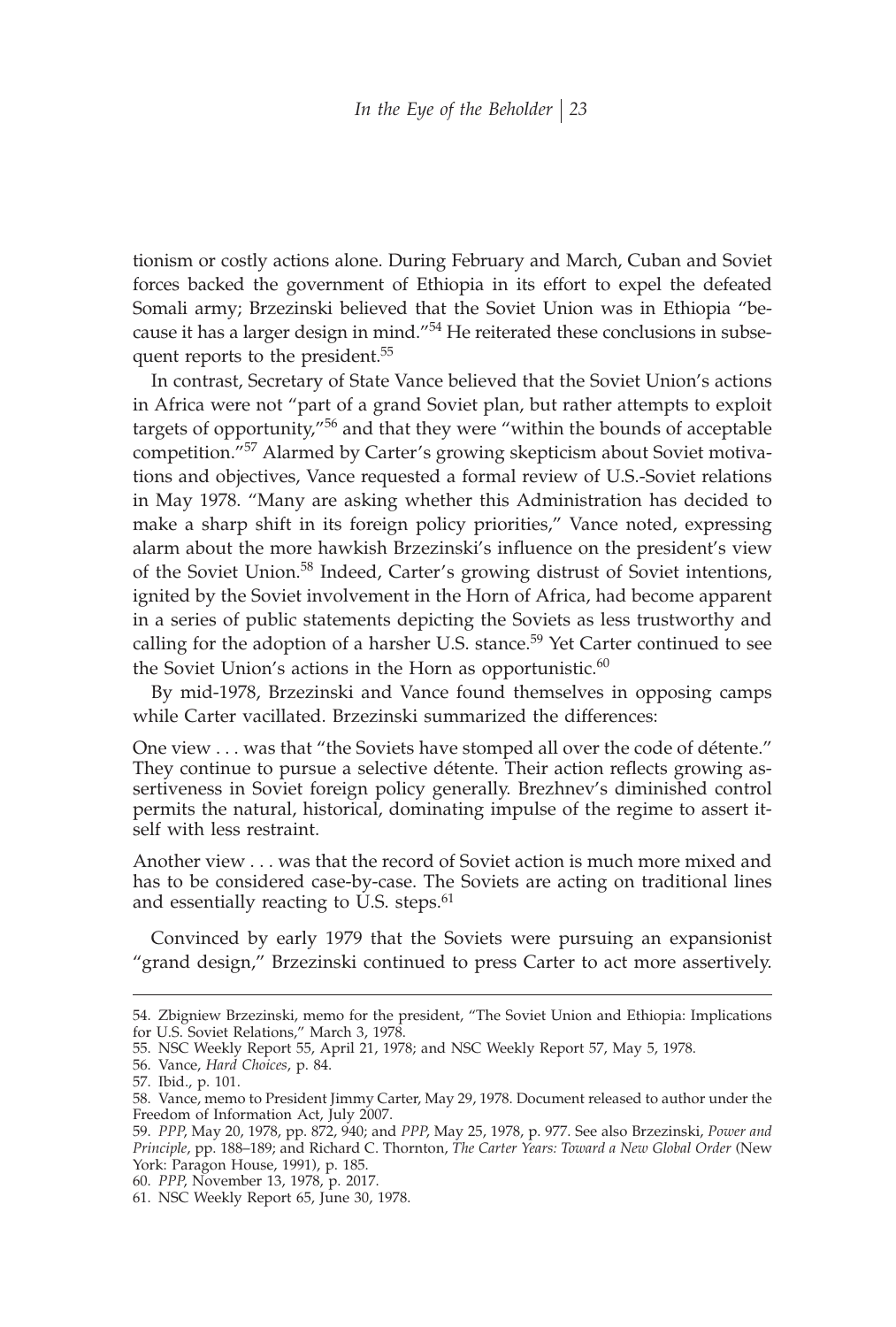He wrote to Carter that the recent pattern in Soviet interventions revealed revisionist intentions.<sup>62</sup> Although alarmed, the president continued to reject Brzezinski's calls to "deliberately toughen both the tone and the substance of our foreign policy."<sup>63</sup> The issue of Soviet intentions resurfaced in the fall of 1979 during the uproar over the Soviet brigade in Cuba. Brzezinski saw this as another credible indicator of Soviet expansionist intentions, but Carter and Vance were unpersuaded.<sup>64</sup>

The Soviet invasion of Afghanistan in December 1979 caused Carter to reevaluate his perceptions of Soviet intentions. On January 20, 1980, he declared that it had made "a more dramatic change in my opinion of what the Soviets' ultimate goals are than anything they've done in the previous time that I've been in office."<sup>65</sup> Carter now viewed the Soviet Union as expansionist, not necessarily because of the financial or political costs incurred by the Soviets, but because the invasion represented a qualitative shift in Soviet behavior. Explaining this shift, Carter adopted Brzezinski's line of reasoning, saying, "[I]t is obvious that the Soviets' actual invasion of a previously nonaligned country, an independent, freedom-loving country, a deeply religious country, with their own massive troops is a radical departure from the policy or actions that the Soviets have pursued since the Second World War."<sup>66</sup> Consequently, he warned that the invasion of Afghanistan was "an extremely serious threat to peace because of the threat of further Soviet expansion into neighboring countries."67

The invasion was seen as an informative indicator of intention not solely because it was a "costly" action, but also because of the emotional response it invoked in Carter. Indeed, the reason he saw the invasion as indicative of Soviet intentions can also be explained, as Richard Ned Lebow and Janice Stein point out, by the "egocentric bias" that led Carter to exaggerate the extent to which he, personally, was the target of Soviet actions.<sup>68</sup> In particular, the invasion contradicted the frank rapport and the understanding that he felt he had achieved with Brezhnev during their meeting in June 1979 in Vienna.<sup>69</sup> Indeed,

<sup>62.</sup> NSC Weekly Report 84, January 12, 1979.

<sup>63.</sup> NSC Weekly Report 109, September 13, 1979.

<sup>64.</sup> Brzezinski, *Power and Principle*, pp. 347–351.

<sup>65.</sup> Jimmy Carter, interview, *Meet the Press*, January 20, 1980. See also Jimmy Carter, *Keeping Faith: Memoirs of a President* (Fayetteville: University of Arkansas Press, 1995), p. 480; "Message for Brezhnev from Carter Regarding Afghanistan," December 28, 1979; and Brzezinski, *Power and Principle*, p. 429.

<sup>66.</sup> *PPP*, January 20, 1980, p. 11. For a similar line of reasoning, see also pp. 308, 329.

<sup>67.</sup> *U.S. Department of State Bulletin* (*DSB*), Vol. 80, No. 2034 (January 1980).

<sup>68.</sup> Richard Ned Lebow and Janice Gross Stein, "Afghanistan, Carter, and Foreign Policy Change: The Limits of Cognitive Models," in Dan Caldwell and Timothy J. McKeown, eds., *Diplomacy, Force, and Leadership: Essays in Honor of Alexander L. George* (Boulder, Colo.: Westview, 1993), p. 112. 69. Raymond L. Garthoff, *Détente and Confrontation: American-Soviet Relations from Nixon to Reagan*, rev. ed. (Washington, D.C.: Brookings Institution Press, 1994), p. 1059.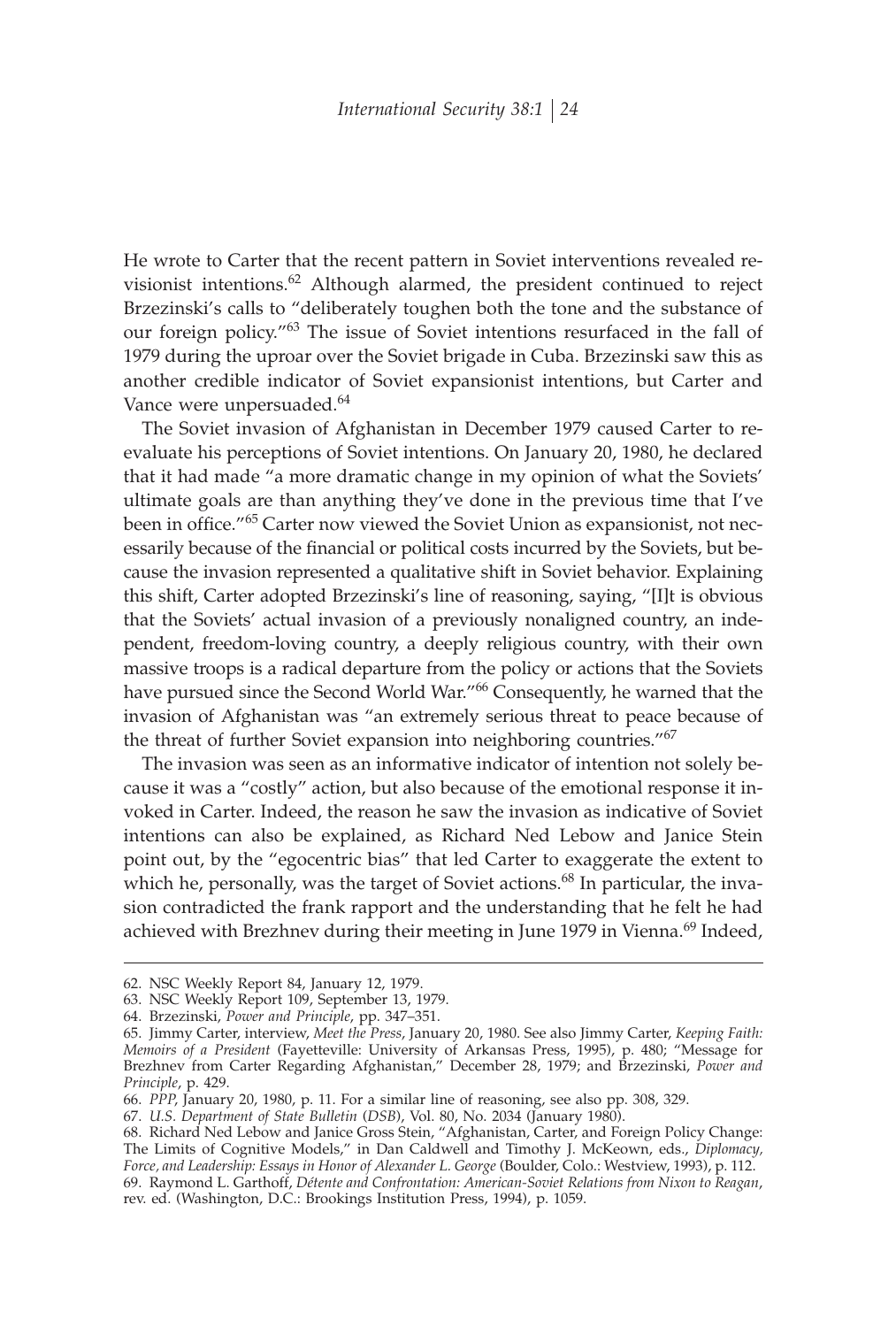during that summit meeting, Carter spoke of "continuing cooperation and honesty in our discussions," and upon his return he had proudly reported to Congress that "President Brezhnev and I developed a better sense of each other as leaders and as men."<sup>70</sup> Brezhnev's justification for the invasionwhich asserted that the Soviet troops were sent in response to requests by the Afghan government—infuriated Carter, as he interpreted it as an "insult to his intelligence."<sup>71</sup> Finally, Brezhnev's betrayal also suggested that the Soviet leader could not be trusted to be a partner for détente. As Carter explained, "[T]his is a deliberate aggression that calls into question détente and the way we have been doing business with the Soviets for the past decade. It raises grave questions about Soviet intentions and destroys any chance of getting the SALT Treaty through the Senate. And that makes the prospects for nuclear war even greater."<sup>72</sup> Carter wrote in his diary, "[T]he Soviet invasion sent a clear indication that they were not to be trusted."<sup>73</sup>

Vance's reactions to and interpretation of the Soviet invasion differed dramatically from Carter's. He did not see the invasion as significant and costly, and thus informative of Soviet intentions. Rather, he considered it an "aberration" from past behavior, and "largely as an expedient reaction to opportunities rather than as a manifestation of a more sustained trend."<sup>74</sup> Vance understood why others might view the invasion as a significant signal of expansionist intentions, but he believed that "the primary motive for the Soviet actions was defensive, [and] that the Soviets do not have long-term regional ambitions beyond Afghanistan."<sup>75</sup> Indeed, Vance continued to view Soviet intentions as opportunistic long after the invasion of Afghanistan.<sup>76</sup>

In sum, the evidence presented provides strong support for the selective attention thesis. The support for the capabilities thesis is weak: the significant Soviet military buildup did not lead all U.S. observers to see Soviet intentions as becoming more hostile throughout this period. More important, none of the decisionmakers referred to the Soviet military buildup in explaining his assessment of Soviet political intentions. Brzezinski's writings rarely discussed the recent Soviet military buildup, even though it would have bolstered the

71. Ibid.

<sup>70.</sup> Quoted in ibid.

<sup>72.</sup> Hamilton Jordan, *Crisis: The Last Year of the Carter Presidency* (New York: G.P. Putnam's Sons, 1982), p. 99.

<sup>73.</sup> Jimmy Carter, *White House Diary* (New York: Farrar, Straus and Giroux, 2010), p. 383.

<sup>74.</sup> Ibid. For a similar logic, see Marshall Shulman, memorandum for Warren Christopher, "Notes on SU/Afghanistan," January 22, 1980; and Vance, *Hard Choices*, p. 388.

<sup>75.</sup> NSC Weekly Report 134, March 28, 1980.

<sup>76.</sup> See interviews with Vance and Shulman in Melchiore Laucella, "Cyrus Vance's Worldview: The Relevance of the Motivated Perspective," Ph.D. dissertation, Union Institute, 1996.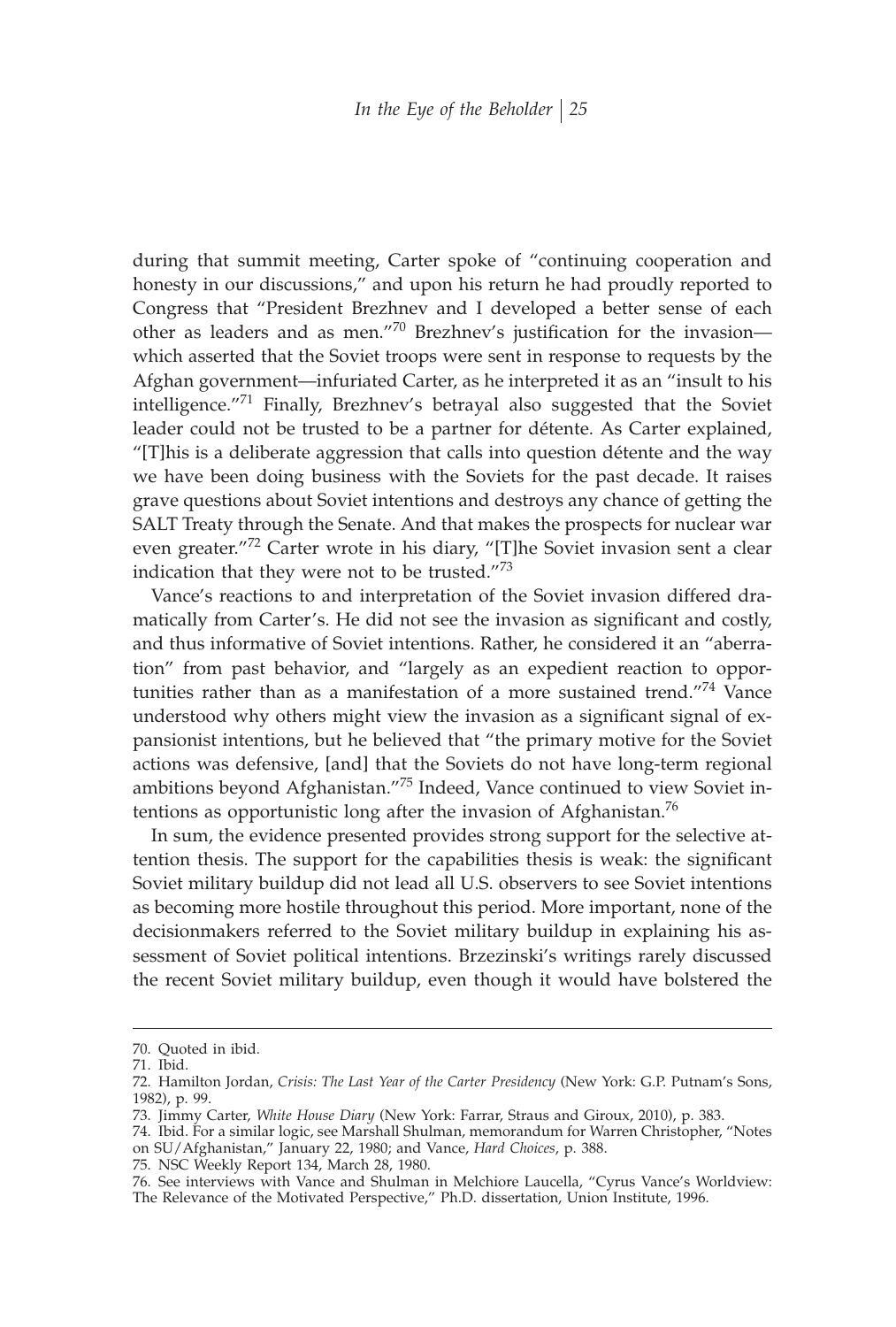hawkish case.<sup>77</sup> The evidence for the behavior thesis is moderate. Both Carter and Brzezinski used Soviet military interventions to infer political intentions. Yet the behavior thesis does not explain why, unlike Brzezinski, Carter and Vance did not infer hostile or expansionist motives from Soviet involvement in the Horn of Africa; it also does not explain why the invasion of Afghanistan triggered such a dramatic change in Carter's beliefs about Soviet intentions but had no such effect on Vance. Finally, the behavior thesis fails to account for the differences between the decisionmakers' inference processes—which largely relied on assessments of Soviet actions, albeit not necessarily "costly" ones—and the U.S. intelligence community's inference process, which, as described in the next section, largely relied on assessments of Soviet capabilities.

## u.s. intelligence community assessments of soviet intentions

The bulk of the integrated national intelligence estimates (NIEs) on the Soviet Union throughout the Cold War focused on aspects of the Soviet military arsenal. As Raymond Garthoff stated, "Estimates of Soviet capabilities were the predominant focus of attention and received virtually all of the intelligence collection, analysis, and estimative effort."<sup>78</sup> Former Director of Central Intelligence George Tenet noted that "from the mid-1960s on to the Soviet collapse, we knew roughly how many combat aircraft or warheads the Soviets had, and where. But why did they need that many or that kind? What did they plan to do with them? To this day, Intelligence is always much better at counting heads than divining what is going on inside them. That is, we are very good at gauging the size and location of militaries and weaponry. But for obvious reasons, we can never be as good at figuring out what leaders will do with them."<sup>79</sup>

<sup>77.</sup> In only a few statements did the decisionmakers link Soviet intentions to the buildup. For example, in a report to Carter, Brzezinski wrote: "Soviet defense programs are going beyond the needs of legitimate deterrence and are increasingly pointing towards the acquisition of something which might approximate a war-fighting capability. While we do not know why the Soviets are doing this (intentions?), we do know that their increased capabilities have consequences for our national security." This statement does not, however, lend support to the capabilities thesis, as Brzezinski explicitly says that he cannot infer Soviet intentions from these indicators. Brzezinski also addressed capabilities in other reports, but he did not link them—implicitly or explicitly—to an assessment of Soviet political intentions. NSC Weekly Report 33, October 21, 1977; and NSC Weekly Report 108, September 6, 1979.

<sup>78.</sup> In this section, I rely in part on interviews I conducted with William Odom, head of the National Security Agency at the time, and Fritz Ermarth, Raymond Garthoff, Melvin Goodman, and Douglas MacEachin, all former CIA analysts of the Soviet Union. Raymond L. Garthoff, "Estimating Soviet Intentions and Capabilities," in Gerald K. Haines and Robert E. Leggett, eds., *Watching the Bear: Essays on CIA's Analysis of the Soviet Union* (Washington, D.C.: Center for the Study of Intelligence Publications, 2003), chap. 5, https://www.cia.gov/library/center-forthe-study-of-intelligence/csi-publications/books-and-monographs/watching-the-bear-essays-oncias-analysis-of-the-soviet-union.

<sup>79. &</sup>quot;Speeches Delivered at the Conference," in ibid., chap. 8.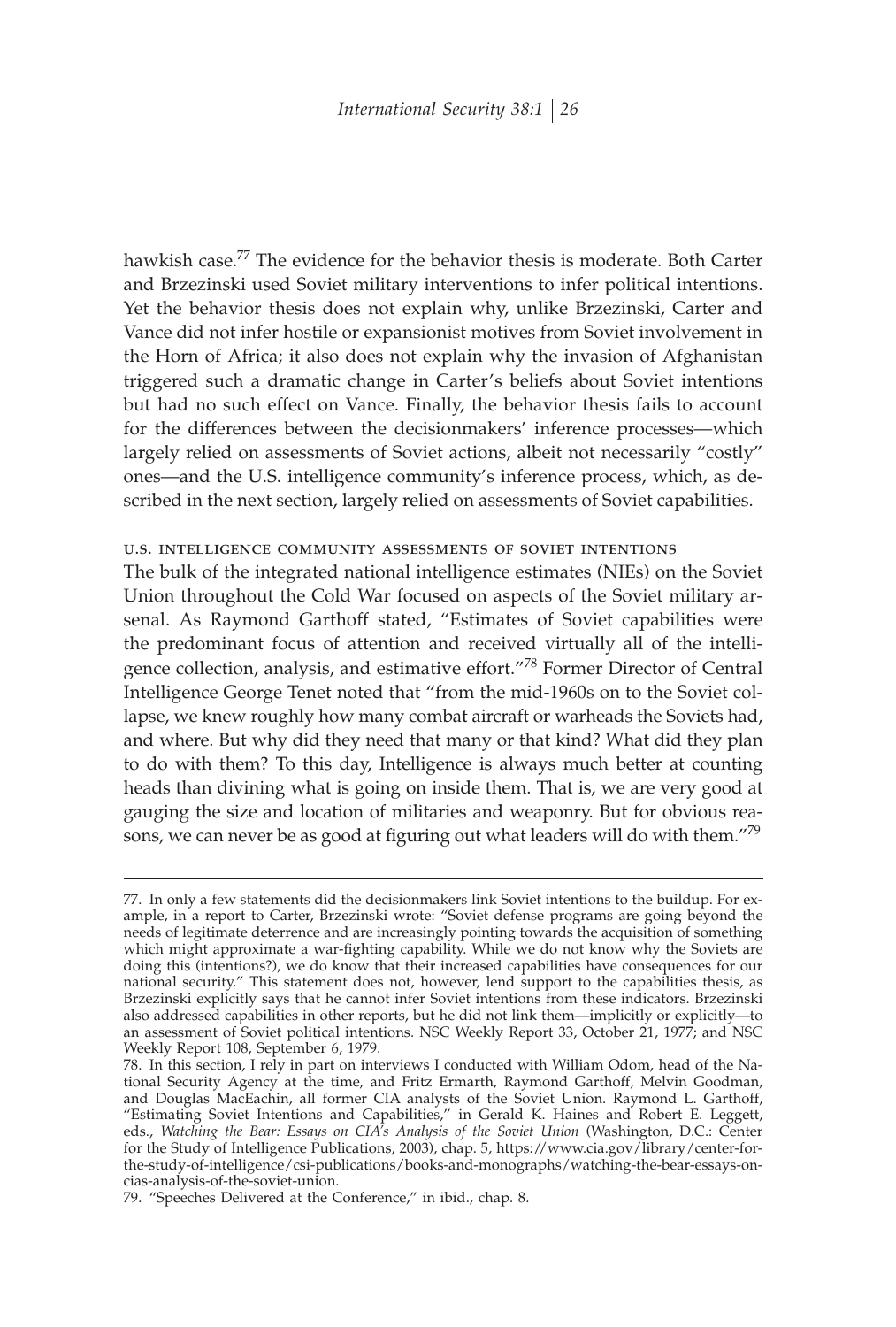During the mid-to-late 1970s, various agencies within the U.S. intelligence community held differing views about Soviet intentions. For example, the State Department's Bureau of Intelligence and Research and the Central Intelligence Agency (CIA) saw the Soviets as opportunistic. The military intelligence agencies and the Defense Intelligence Agency (part of the Department of Defense) viewed Soviet intentions as expansionist. The reasoning described in the integrated NIEs shows that all U.S. intelligence agencies viewed measures of Soviet current and projected strategic power as the most important indicator of Soviet political intentions. For example, NIE 11-4-78 estimated that "more assertive Soviet international behavior" was "likely to persist as long as the USSR perceives that Western strength is declining and its own strength is steadily increasing." It judged that "if the new [Soviet] leaders believe the 'correlation of forces' to be favorable, especially if they are less impressed than Brezhnev with U.S. military might and more impressed with their own, they might employ military power even more assertively in pursuit of their global ambitions."<sup>80</sup> The centrality of Soviet capabilities and the balance of capabilities as indicators of intentions also dominated NIE 11-3/8-79, in which Director of Central Intelligence Stansfield Turner asserted that "as they [the Soviets] see this [military] superiority increase during the next three to five years, they will probably attempt to secure maximum political advantage from their military arsenal in anticipation of U.S. force modernization programs."<sup>81</sup> Competing and minority views were also routinely registered in the NIEs. One such view in this NIE claimed that Soviet perceptions of the global correlation of forces were "providing them with the latitude to safely confront the U.S." or its vital interests, and that in places where the Soviets enjoyed the "advantage of proximity" or "a preponderance of conventional forces," the regional correlation of forces made these areas more vulnerable to aggressive Soviet behavior.<sup>82</sup> Similarly, NIE 11-3/8-80 repeated the intelligence community's assessment that "the Soviet leadership is now confident that the strategic military balance is shifting in the Kremlin's favor and that the aggressiveness of its foreign policy will continue to increase as the Soviet advantage grows."<sup>83</sup>

Interagency disagreements about Soviet military strength and the evolving correlation of forces shaped readings of Soviet intentions. Agencies that perceived the Soviet Union as highly confident in its power also predicted that Soviet foreign policy would become more aggressive. Agencies that per-

<sup>80.</sup> NIE 11-4-78, p. 6.

<sup>81.</sup> NIE 11-3/8-79, p. 4.

<sup>82.</sup> Ibid.

<sup>83.</sup> NIE 11-3/8-80, pp. B17–B18.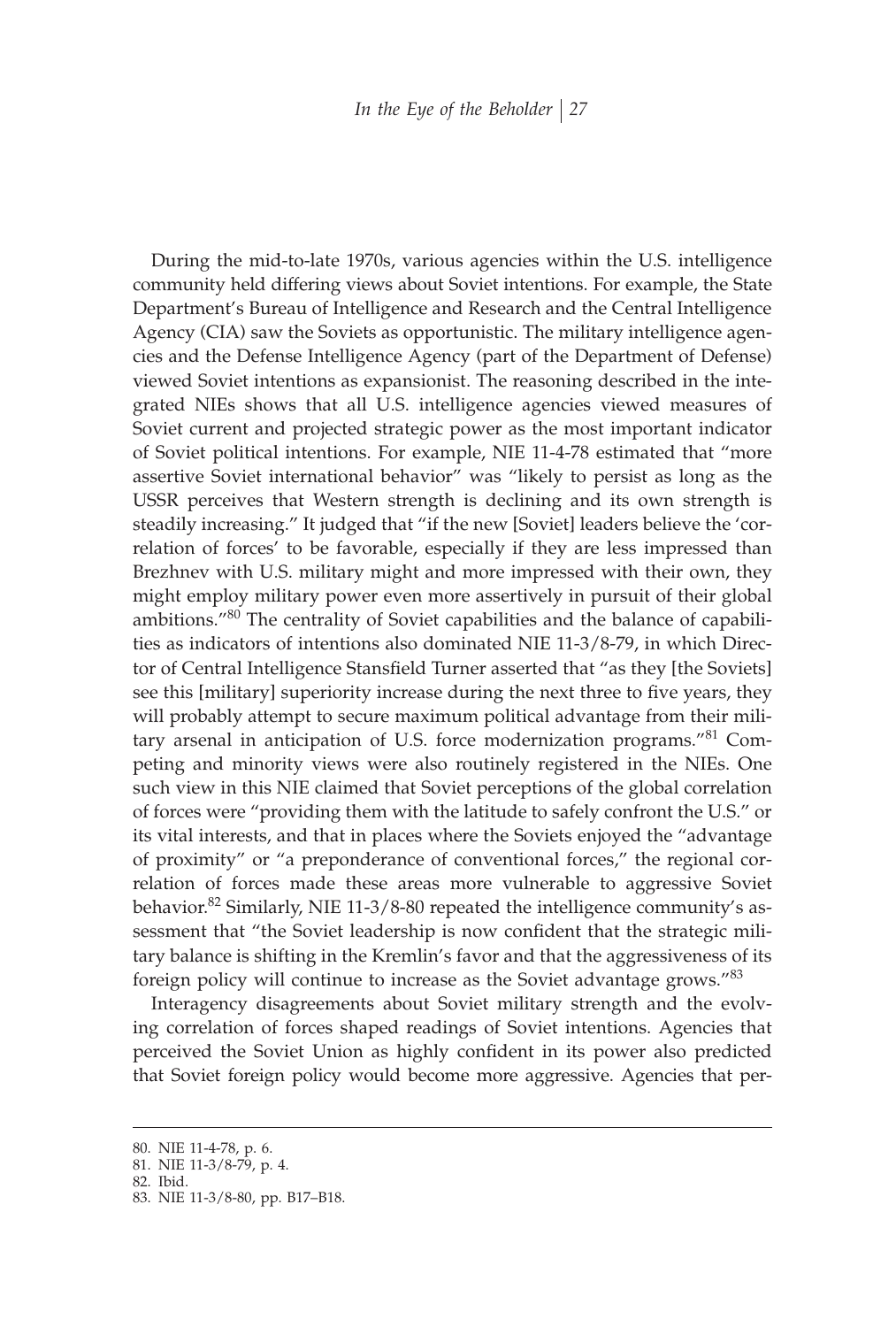ceived Soviet capabilities as weaker also saw Soviet intentions as less aggressive and Soviet objectives as more moderate.<sup>84</sup> Bureaucratic interests did sometimes influence interpretations of Soviet capabilities and intentions, but whatever the parochial motives of analysts from different agencies and in spite of their disagreements about Soviet intentions, all of the intelligence agencies grounded their estimates of intentions in Soviet capabilities. Furthermore, in stark contrast to the Carter administration's decisionmakers, the intelligence community made almost no references to presumably costly noncapabilities-based actions to support the inferences they were drawing about their political intentions.<sup>85</sup>

In sum, the review of the NIEs on the Soviet Union reveals that unlike Carter, Brzezinski, and Vance, the U.S. intelligence community did not assess Soviet political intentions on the basis of behavioral or vivid indicators, but rather on their reading of Soviet military capabilities. This finding is consistent with both the capabilities thesis and the selective attention thesis's organizational expertise hypothesis. The marked differences between evaluations by the civilian decisionmakers and those of the intelligence community, as well as the substantial number of NIEs dedicated to assessing Soviet military capabilities, provide further support for the selective attention thesis.

## *The End of the Cold War, 1985–88*

During his first term, President Ronald Reagan perceived Soviet intentions as expansionist. His views changed dramatically, however, during his second administration. Following the Moscow summit in May 1988, Reagan asserted that his characterization of the Soviet Union five years earlier as an "evil empire" belonged to "another time, another era."<sup>86</sup> When asked if he could declare the Cold War over, the president responded, "I think right now, of course."<sup>87</sup> This section explores the indicators that President Reagan, Secretary of State George Shultz, and Secretary of Defense Caspar Weinberger used to assess Soviet political intentions during Reagan's second term, and how the U.S. intelligence community analyzed similar indicators to infer Gorbachev's intentions during the same period. The discussion that follows begins with some background information about trends in Soviet capabilities and costly action. This is followed by an analysis of how Reagan and his advisers per-

<sup>84.</sup> See, for example, NIE 11-4-77; NIE 11-3/8-79; and NIE 11-3/8-80.

<sup>85.</sup> NIE 11-4-78 made some references to current Soviet actions with respect to SALT and détente. This line of reasoning, however, was rarely invoked. NIE 4-1-78, pp. ix, x, 17.

<sup>86.</sup> Quoted in Raymond L. Garthoff, *The Great Transition: American-Soviet Relations and the End of the Cold War* (Washington, D.C.: Brookings Institution Press, 1994), p. 352.

<sup>87.</sup> President's news conference, Spaso House, Moscow, *DSB*, June 1988, p. 32.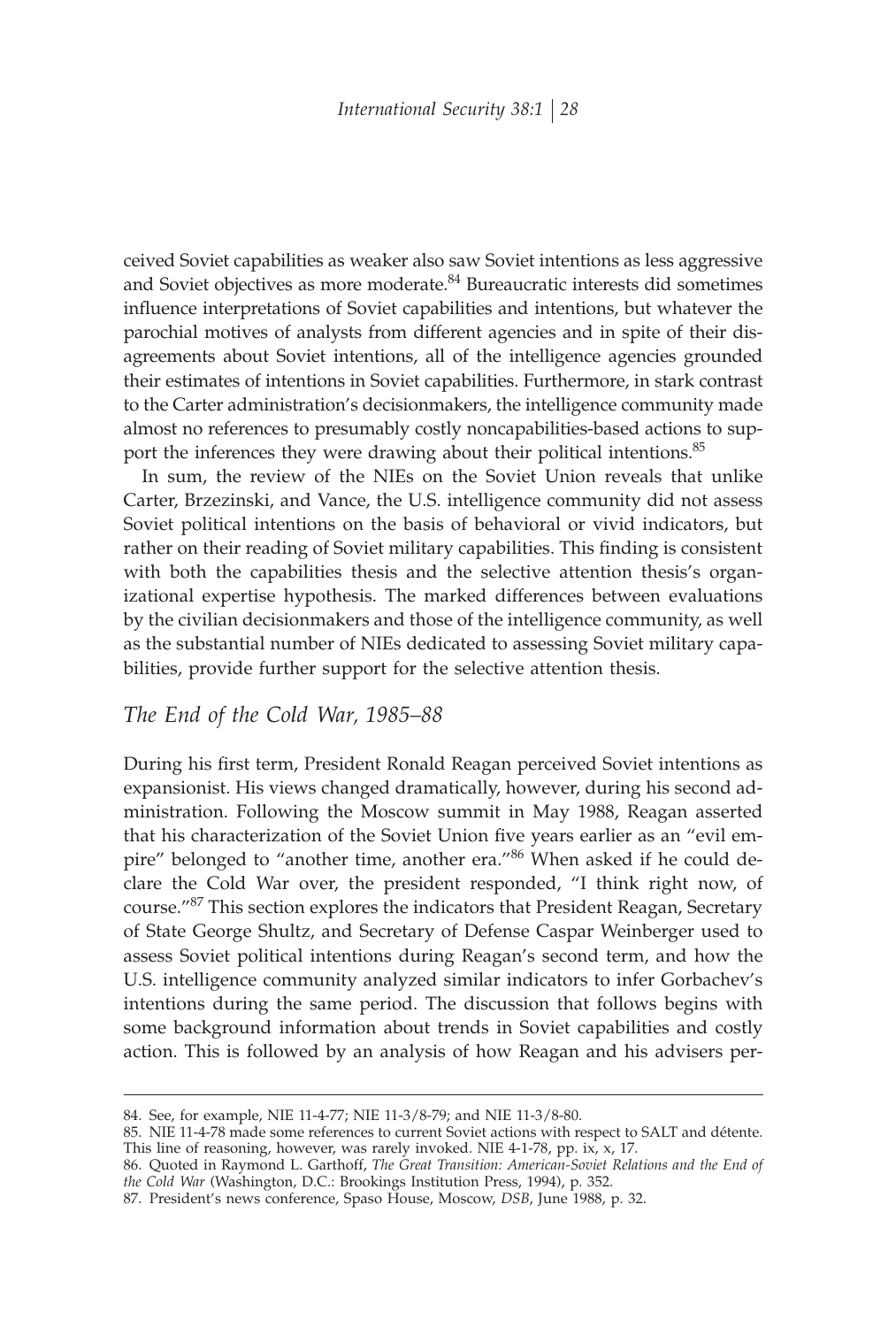ceived Soviet intentions. The final section evaluates the inference process that the coordinated assessments of the U.S. intelligence community used to judge Soviet intentions during the same period.

Realist accounts of the end of the Cold War point to the decline in Soviet power relative to that of the United States during the late 1980s.<sup>88</sup> Yet archival documents show that at this time, the U.S. defense establishment estimated that the Soviet Union's military power was growing; that the Soviets were modernizing their strategic force comprehensively;<sup>89</sup> and that the Warsaw Pact had a strong advantage over NATO in almost all categories of forces as a result of its continuing weapons production.<sup>90</sup> In addition, prior to the signing of the Intermediate Nuclear Forces (INF) Treaty, the United States perceived the theater nuclear balance of power as extremely threatening, given the Soviet Union's vigorous modernization and initial deployment of intermediate-range ballistic missiles in Europe. Although the INF Treaty, which took effect in June 1988, substantially limited Soviet medium-range and intermediate-range ballistic missile forces, the U.S. intelligence community believed that it did not diminish the Soviets' ability to wage a nuclear war.<sup>91</sup> Then, in December 1988, Soviet Head of State Mikhail Gorbachev announced a unilateral and substantial reduction in Soviet conventional forces in Eastern Europe. Even so, U.S. perceptions of the balance of capabilities did not change until late 1989, following initial implementation of the Soviet force reductions. The announcement itself did not result in U.S. recognition of any significant diminution of Soviet capabilities in either size or quality. $92$ 

As for Soviet behavioral signals, Gorbachev's proposals during 1985 and 1986 were not sufficiently "costly." $93$  During 1987 and 1988, however, the Soviet Union offered additional and significant reassurances to the United States. Especially costly were the Soviet acceptance of asymmetric reductions in the INF in 1987, the withdrawal of Soviet troops from Afghanistan

<sup>88.</sup> William C. Wohlforth, "Realism and the End of the Cold War," *International Security*, Vol. 19, No. 3 (Winter 1994/95), pp. 91–129.

<sup>89.</sup> See, for example, NIE 11-3/8-86; NIE 11-3/8-87; and NIE 11-3/8-88.

<sup>90.</sup> Frank Carlucci, "Annual Report to the President and Congress, 1989" (Washington, D.C.: Government Printing Office, February 18, 1988), p. 29.

<sup>91.</sup> NIE 11-3/8-88, p. 5. The Department of Defense reached a similar conclusion. U.S. Department of Defense, Office of the Secretary of Defense, "Soviet Military Power" (Washington, D.C.: U.S. Department of Defense, 1989), p. 7; and U.S. Department of Defense, Office of the Secretary of Defense, "Soviet Military Power" (Washington, D.C.: Government Printing Office, 1990), pp. 54–55.

<sup>92.</sup> National Intelligence Council (NIC), "Status of Soviet Unilateral Withdrawal," M 89-10003 (Washington, D.C.: NIC, October 1989).

<sup>93.</sup> Jack F. Matlock, *Reagan and Gorbachev: How the Cold War Ended* (New York: Random House, 2004), pp. 275–276; and Garthoff, *The Great Transition*, p. 334. For an analysis of Gorbachev's costly actions and their effects on perceived intentions, see Haas, "The United States and the End of the Cold War"; and Kydd, *Trust and Mistrust in International Relations*.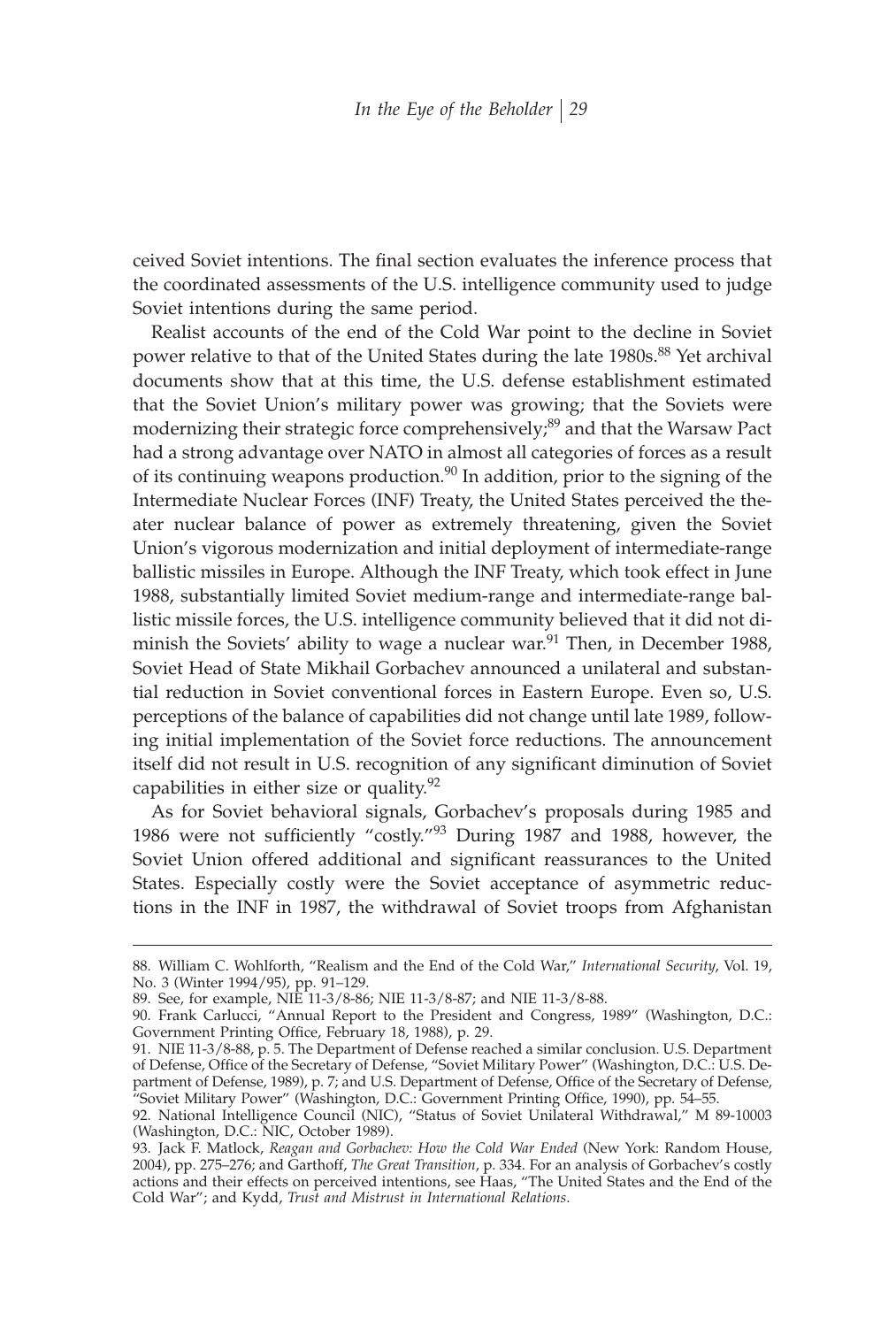announced publicly in February  $1988<sup>94</sup>$  and a series of other actions that Gorbachev undertook throughout 1988 aimed at restructuring the political system in the Soviet Union.<sup>95</sup>

second reagan administration's assessments of soviet intentions A review of the historical record shows that Reagan, Shultz, and Weinberger disagreed on which Soviet actions they categorized as costly. Their interpretation of signals was shaped by their expectations, theories, and vivid, costless information.

To be sure, all three decisionmakers shared similar hawkish views of the Soviet Union, but they exhibited important differences in outlook. Weinberger held much more hawkish views than Reagan and Shultz at the start of Reagan's second administration.<sup>96</sup> Shultz was far less hawkish and did not believe, prior to 1985, that the Soviet Union desired global domination. Reagan's views were closer to those of Weinberger than Shultz. During his first term, Reagan had repeatedly referred to the Soviet Union as an ideologically motivated power bent on global hegemony.<sup>97</sup> Until mid-1987, Reagan continued to view Soviet intentions as expansionist. In December 1985, Reagan stated both in public and in private his belief that Gorbachev was still dedicated to traditional Soviet goals and that he had yet to see a break from past Soviet behavior.98 In 1986, although Reagan had begun to view Gorbachev's policies as signaling a positive change in attitude, he still asserted that he "had no illusions about the Soviets or their ultimate intentions."<sup>99</sup>

Reagan and Shultz began to gradually reevaluate their perceptions of

<sup>94.</sup> Soviet Foreign Minister Eduard Shevardnadze informed Shultz of the decision to withdraw from Afghanistan in September 1987. Gorbachev publicly confirmed this decision in February 1988.

<sup>95.</sup> Some decisionmakers in the United States did recognize the significance of Gorbachev's efforts to institute glasnost (openness, or transparency) within the Soviet Union during 1987. It was only from mid-1988, however, that his actions seemed aimed at fundamental institutional change. Both Shultz and Matlock argue that Gorbachev's actions had not, as of the end of 1987, signified fundamental reforms. George Shultz, *Turmoil and Triumph: My Years as Secretary of State* (New York: Charles Scribner's Sons, 1993), p. 1081; and Matlock, *Reagan and Gorbachev*, pp. 295–296. By mid-1988, however, Reagan had begun to praise Gorbachev for initiating true "democratic reform." He said that Gorbachev's efforts were "cause for shaking the head in wonder," leading him to view Gorbachev as "a serious man seeking serious reform." *DSB*, Vol. 2137 (1988), pp. 37–38.

<sup>96.</sup> In his comprehensive study on perceptions of the Soviet Union during the Reagan administration, Keith Shimko noted that "Weinberger's views of the Soviet Union were about as hard-line as one could get." Shimko, *Images and Arms Control*, p. 233.

<sup>97.</sup> Ibid., pp. 235–237. According to Shimko, however, Reagan exhibited a rather superficial understanding of the Soviet Union, and his beliefs about the Soviet Union may not have formed a coherent image.

<sup>98.</sup> See, for example, *DSB*, November 1985, p. 11; and *PPP*, 1985, p. 415.

<sup>99.</sup> *PPP*, 1986, p. 1369.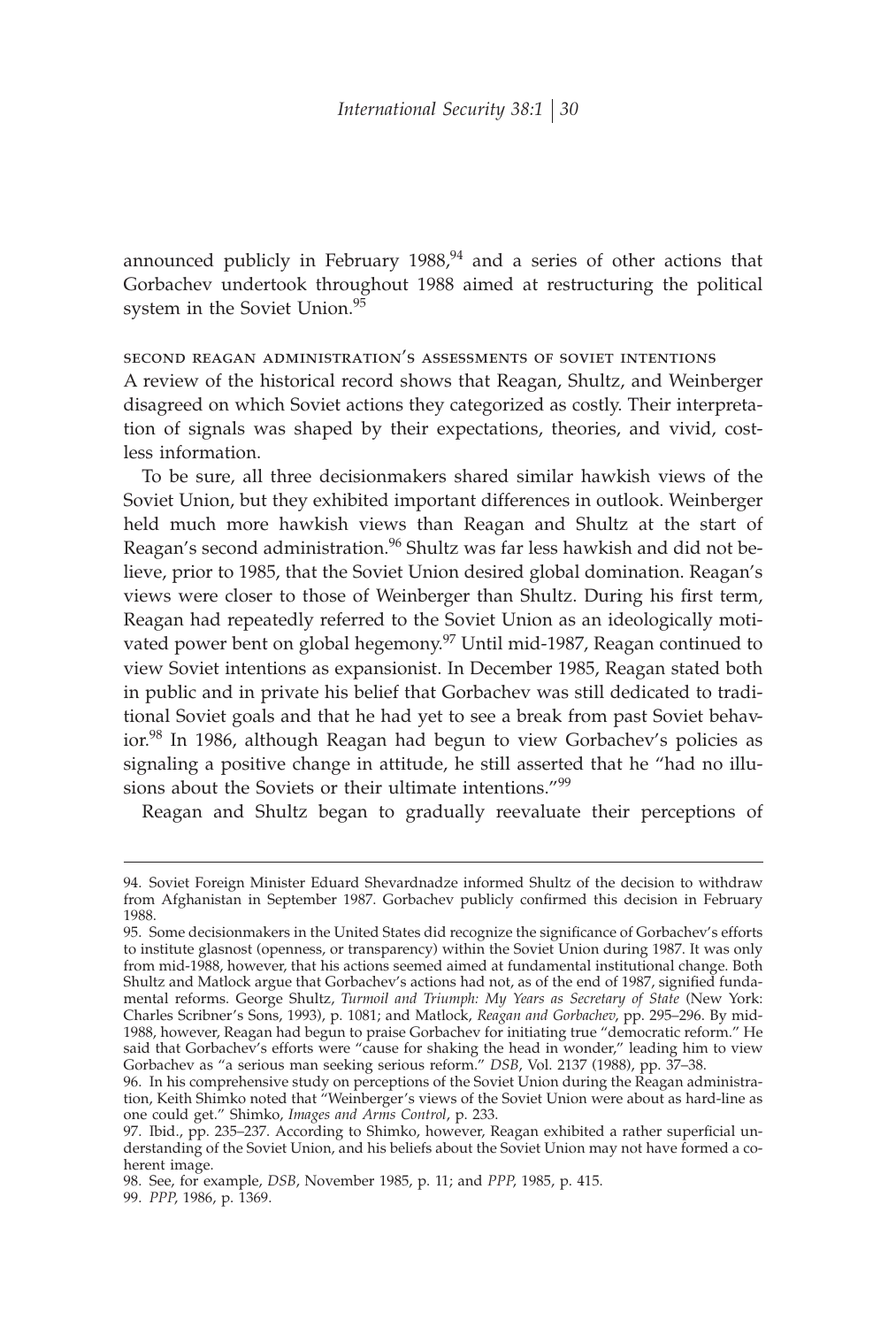Gorbachev's intentions during 1987. The Soviet leader's acceptance of the U.S. proposal on INF was a major contributing factor. In 1987 Reagan reflected on his evolving characterization of the Soviet Union: "With regard to the evil empire. I meant it when I said it [in 1983], because under previous leaders they have made it evident that  $\dots$  their program was based on expansionism."<sup>100</sup> Still, neither Reagan nor Shultz expected Gorbachev to signal a genuine change in Soviet foreign policy objectives. Reagan wrote, "[I]n the spring of 1987 we were still facing a lot of uncertainty regarding the Soviets. . . . It was evident something was up in the Soviet Union, but we still didn't know what it was."<sup>101</sup>

Two events in the spring of 1988 persuaded Reagan and Shultz of a change in Soviet intentions. First, the initial Soviet withdrawal from Afghanistan in April symbolized to both that the Brezhnev Doctrine was dead.<sup>102</sup> Shultz explained that the dominant perception in the administration was that "if the Soviets left Afghanistan, the Brezhnev Doctrine would be breached, and the principle of 'never letting go' would be violated."103 In a private conversation with Gorbachev, Reagan acknowledged that the withdrawal "was a tangible step in the right direction," and took note of Gorbachev's statement that "the settlement could serve as a model for ending other regional conflict."<sup>104</sup> The second event occurred during the 19th Communist Party Conference, at which Gorbachev proposed major domestic reforms such as the establishment of competitive elections with secret ballots; term limits for elected officials; separation of powers with an independent judiciary; and provisions for freedom of speech, assembly, conscience, and the press. The proposals signaled to many in the Reagan administration that Gorbachev's domestic reforms were meant to make revolutionary and irreversible changes. Ambassador Jack Matlock described these proposals as "nothing short of revolutionary in the Soviet context," adding that they "provided evidence that Gorbachev was finally prepared to cross the Rubicon and discard the Marxist ideology that had defined and justified the Communist Party dictatorship in the Soviet Union."<sup>105</sup>

Reagan also paid significant attention to some "costless" actions and viewed

<sup>100.</sup> *PPP*, 1987, pp. 1508–1509.

<sup>101.</sup> Ronald Reagan, *An American Life* (New York: Simon and Schuster, 1990), p. 683.

<sup>102.</sup> The Brezhnev Doctrine, announced in 1968, asserted the Soviet Union's right to use Warsaw Pact forces to intervene in any Eastern bloc nation that was seen as compromising communist rule and Soviet domination, either by trying to leave the Soviet sphere of influence or even by attempting to moderate Moscow's policies.

<sup>103.</sup> Shultz, *Turmoil and Triumph*, p. 1086.

<sup>104.</sup> Transcripts of the Washington Summit, June 1, 1988, 10:05 a.m.–11:20 a.m.; and *PPP*, 1988, pp. 632, 726.

<sup>105.</sup> Matlock, *Reagan and Gorbachev*, pp. 295–296.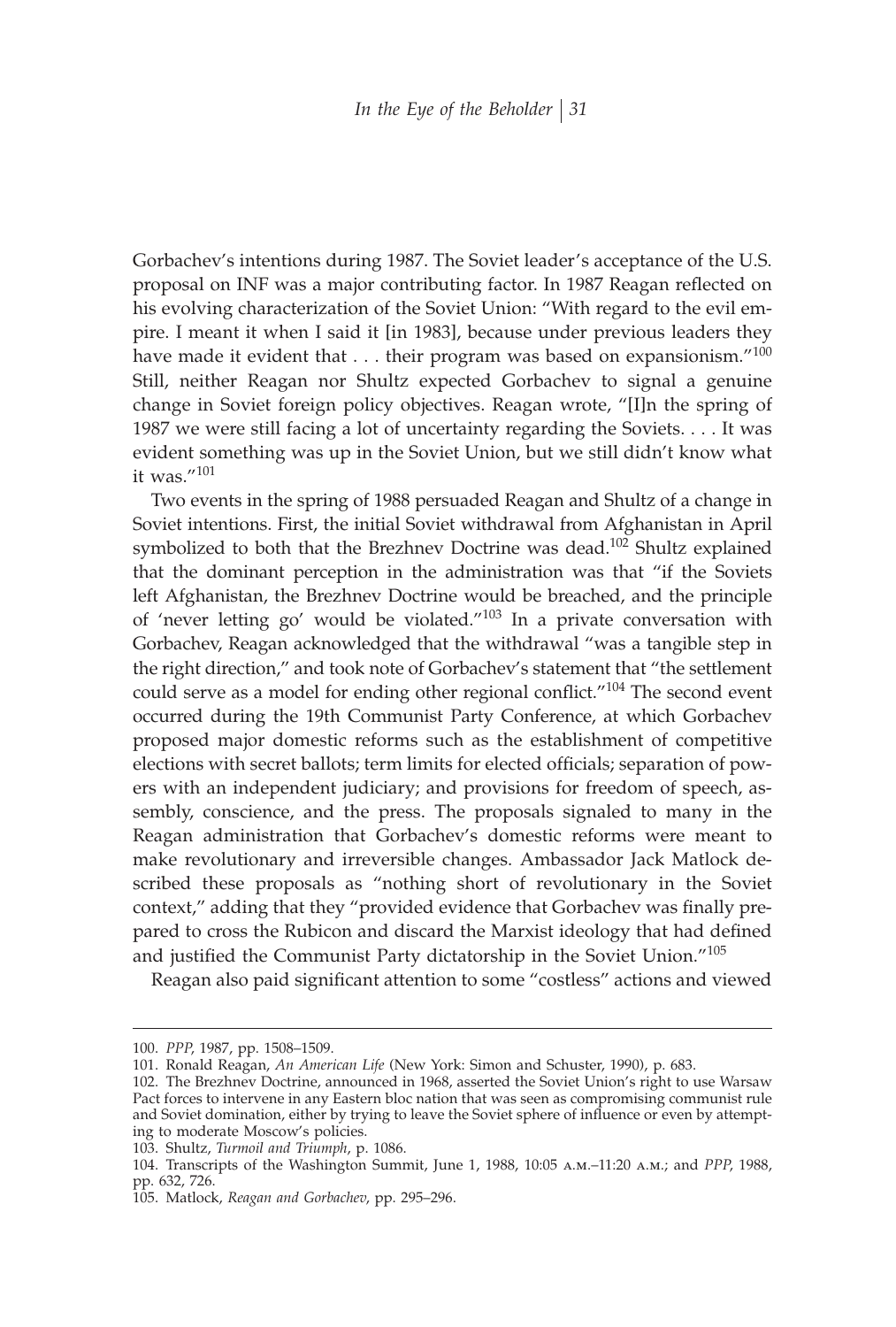them as credible signals of changed intentions given their vividness. Reagan repeatedly cited his positive impressions of Gorbachev from their private interactions in four summit meetings as persuading him that Gorbachev was genuinely seeking to reduce U.S.-Soviet tensions.<sup>106</sup> Emphasizing his growing conviction of Gorbachev's trustworthiness, $107$  Reagan began increasingly to refer to Gorbachev as a friend who was "very sincere about the progressive ideas that he is introducing there [in the Soviet Union] and the changes that he thinks should be made."<sup>108</sup> He had come to respect and admire the Soviet premier, and in private writings and public statements, Reagan was explicit in attributing his assessments of Soviet intentions to these feelings.<sup>109</sup> The president wrote, "It's clear that there was a chemistry between Gorbachev and me that produced something very close to a friendship. He was a tough, hard bargainer....I liked Gorbachev even though he was a dedicated Communist."<sup>110</sup> Toward the end of his second term, Reagan was asked whether he considered Gorbachev a "real friend." The president responded, "Well, I can't help but say yes to that."<sup>111</sup>

Other members of Reagan's administration noticed the importance of vivid information in shaping his views. Matlock thus notes, "Once he [Reagan] and Shultz started meeting with Gorbachev they relied on their personal impressions and personal instincts." This should not come as a surprise, Matlock adds, "If a person reaches a top political system in a country they know how decisions are made even in a foreign country." Reagan's personality specifically his openness to contradictory information, his belief in his power of persuasion, and his emotional intelligence<sup>112</sup>—allowed him to rely heavily on his personal impressions of Gorbachev. As Barbara Farnham puts it, for Reagan, "[p]ersonal experience counted for everything."<sup>113</sup> Reagan's confi-

<sup>106.</sup> Reagan and Gorbachev interacted during four summit meetings: the Geneva Summit (November 1985), the Reykjavik Summit (October 1986), the Washington Summit (December 1987), and the Moscow Summit (May 1988). During these summits, the two held long, private meetings, as a result of which Reagan gained a positive impression of the Soviet leader. Yarhi-Milo, *Knowing Thy Adversary*.

<sup>107.</sup> *PPP*, June 1, 1987, pp. 594–595; *PPP*, June 11, 1987, p. 624; *PPP*, June 12, 1987, pp. 635–636; *PPP*, August 29, 1987, p. 988; and *PPP*, September 16, 1987, p. 1038.

<sup>108.</sup> *PPP*, May 24, 1988, p. 649 .

<sup>109.</sup> For a fuller account of the role that vividness played in Reagan's case, see Hall and Yarhi-Milo, "The Personal Touch."

<sup>110.</sup> Reagan, *An American Life*, p. 707.

<sup>111.</sup> *PPP*, 1988, pp. 708–709.

<sup>112.</sup> For an excellent analysis of Reagan's personality traits that allowed him to revise his beliefs about the Soviet threat, see Barbara Farnham, "Reagan and the Gorbachev Revolution: Perceiving the End of Threat," *Political Science Quarterly*, Vol. 116, No. 2 (Summer 2001), pp. 225–252; and Fred I. Greenstein, "Ronald Reagan, Mikhail Gorbachev, and the End of the Cold War: What Difference Did They Make?" in William C. Wolforth, ed., *Witnesses to the End of the Cold War* (Baltimore, Md.: Johns Hopkins University Press, 1996).

<sup>113.</sup> Farnham, "Reagan and the Gorbachev Revolution," p. 248.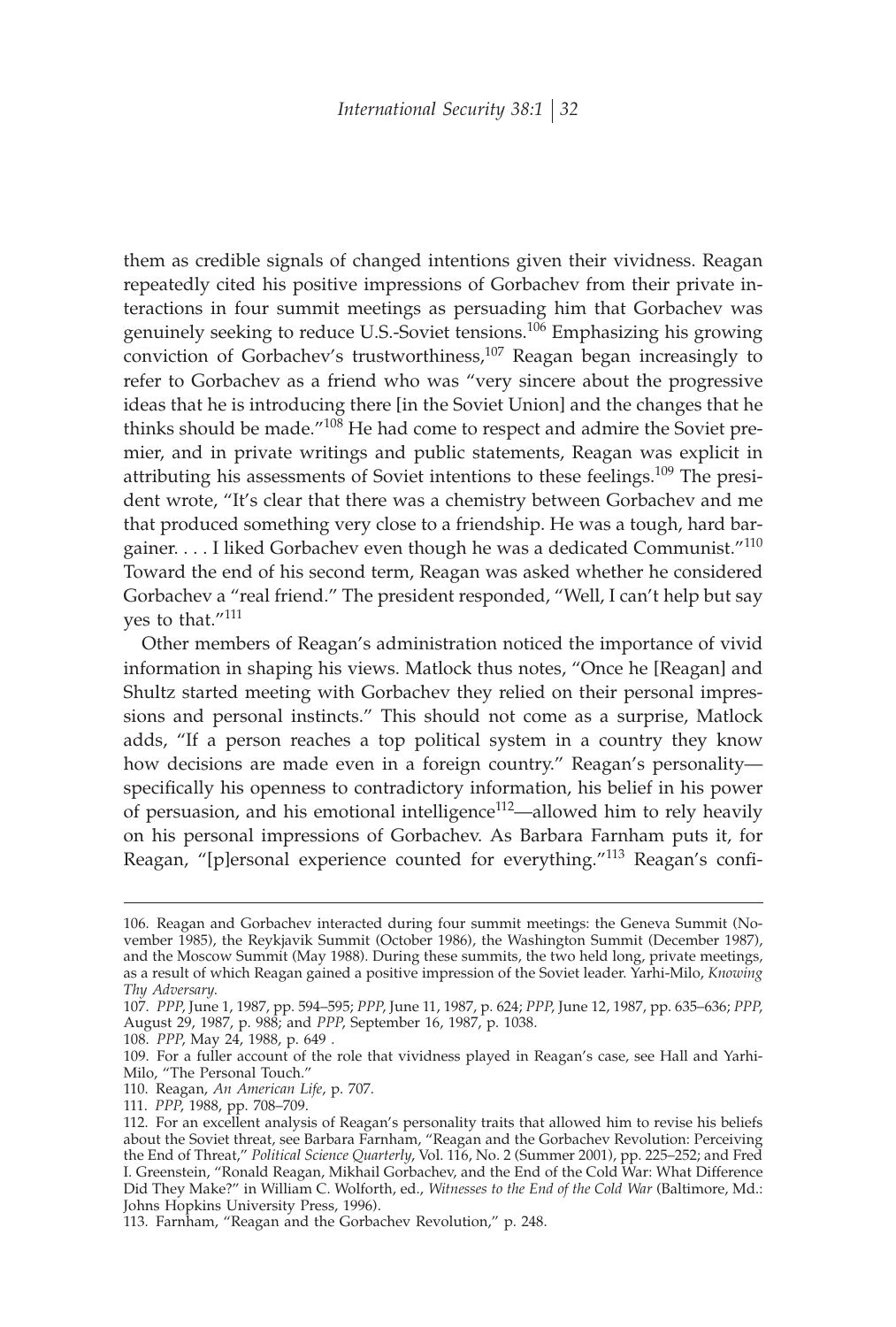dants have pointed to his tendency to reduce issues to personalities: "If he liked and trusted someone, he was more prone to give credence to the policies they espoused."<sup>114</sup>

Trust also came to characterize Shultz's relationship with the Soviet minister of foreign affairs, Eduard Shevardnadze. For instance, Shultz trusted Shevardnadze's private advance assurances in September 1987 that the Soviets would withdraw from Afghanistan within a year.<sup>115</sup> Secretary of Defense Frank Carlucci similarly observed that "the personal bonds that began to develop between the president and Gorbachev, between George [Shultz] and Shevardnadze," led to "the gradual building of trust."<sup>116</sup> Shultz said of Reagan and Gorbachev, "One reason they respected each other was that they both could see that the other guy was saying what he thought. Maybe you did not agree with him and maybe you did. But there it was. It wasn't maneuvering and manipulating and trying to make some obscure point. It was right there. It was real. What you saw was what you got."<sup>117</sup>

Another example of vivid and credible, though costless, signaling was Gorbachev's responsiveness to some of Reagan's requests, both public and private. Beginning in 1987, Reagan announced certain actions that he asked Gorbachev to take to signal a change in Soviet intentions. Interestingly, instead of demanding a reduction in Soviet military capabilities, Reagan called for changes in Soviet behavior, including a withdrawal of Soviet troops from Afghanistan, changes in Soviet policies on immigration and freedom of religion, release of certain dissidents, and greater transparency in Soviet security policy.<sup>118</sup> Although some of these actions meet the definition of a costly signal, others do not. Regardless, Reagan interpreted Gorbachev's actions that appeared to be responsive to his personal requests as significant signals of reassurance.<sup>119</sup> For example, Reagan wrote that by late 1987, "[t]here were tentative indications that 'quiet diplomacy' was working with Gorbachev: Although neither he nor I discussed it publicly, some of the people whose names were on the lists I'd given him of people who we knew wanted to leave the Soviet Union began receiving exit permits." Impressed by this gesture, Reagan

<sup>114. &</sup>quot;Leadership and the End of the Cold War," in Richard K. Herrmann and Richard Ned Lebow, eds., *Ending the Cold War: Interpretations, Causation, and the Study of International Relations* (Basingstoke, U.K.: Palgrave Macmillan, 2004), p. 183.

<sup>115.</sup> Reagan, *An American Life*, p. 691.

<sup>116.</sup> Quoted in Wohlforth, *Witnesses to the End of the Cold War*, p. 46.

<sup>117.</sup> Quoted in ibid., p. 105.

<sup>118.</sup> See Matlock, *Reagan and Gorbachev*, pp. 295–296; and *PPP*, June 1, 1987, pp. 594–595; *PPP*, June 11, 1987, p. 624; *PPP*, June 12, 1987, pp. 635–636; *PPP*, August 29, 1987, p. 988; and *PPP*, September 16, 1987, p. 1038.

<sup>119.</sup> During the Washington Summit, Reagan was satisfied by Gorbachev's (private) promise that he would end the shipment of Soviet military weapons to Nicaragua. Reagan, *An American Life*, p. 701.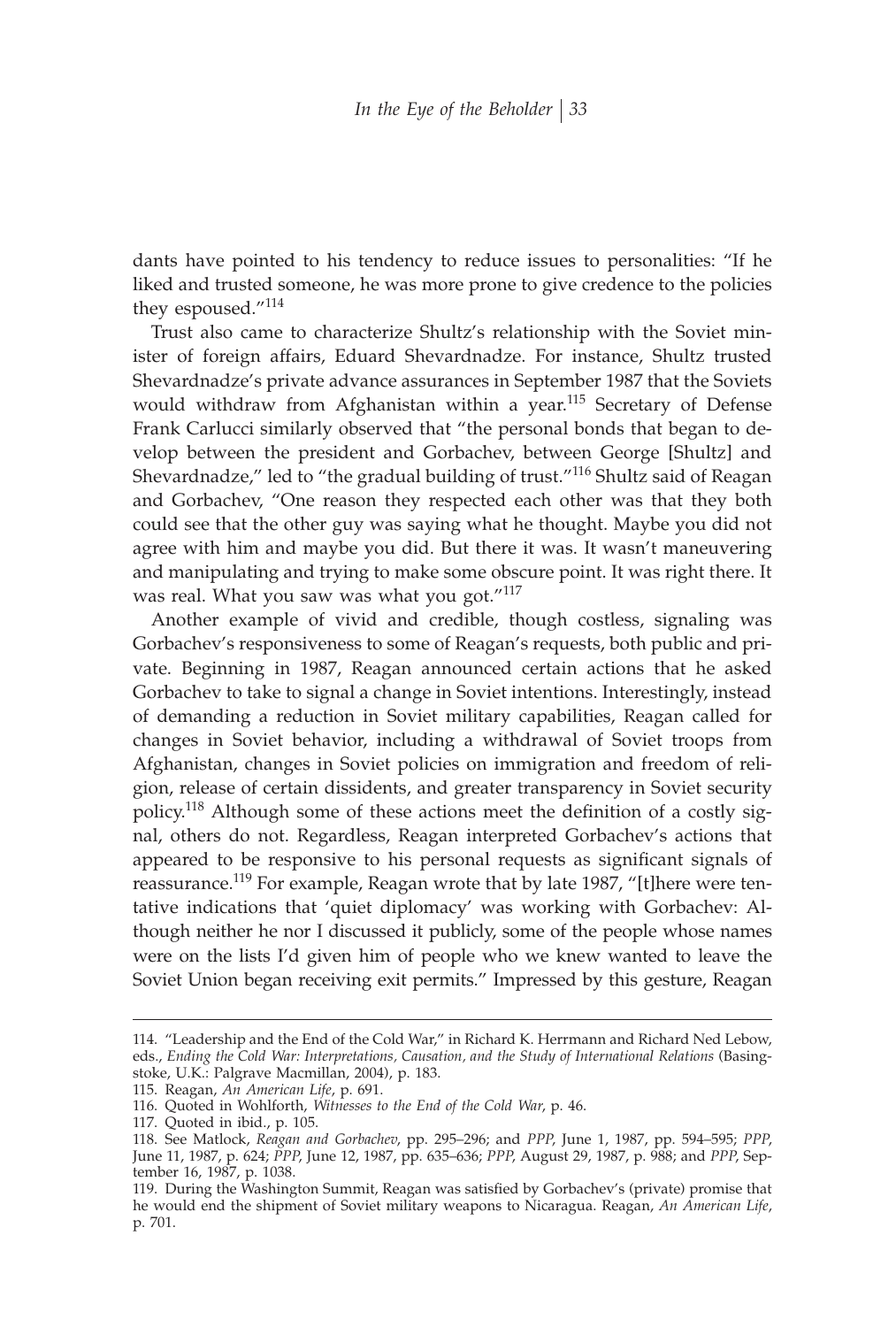says, "Although Soviet troops were still fighting in Afghanistan and the Soviets were still supporting guerillas in Central America and elsewhere, we were at least seeing real deeds from Moscow."<sup>120</sup> As a result, Reagan concluded his second term with far warmer views about the Soviet Union and its intentions.

Unlike Reagan and Shultz, Secretary of Defense Weinberger did not regard any of Gorbachev's actions—costly or cheap—as credibly signaling reassurance.<sup>121</sup> As he put it in 1990, "Not only did Gorbachev give up all of the Soviet 'non-negotiable' demands [regarding the INF Treaty], but he gave us precisely the kind of treaty that the President had sought for seven years. That act of course does not mean—any more than does the Soviet withdrawal from Afghanistan—that the USSR has given up its long-term aggressive designs."<sup>122</sup> There are several potential explanations why Weinberger's beliefs about Soviet intentions did not change. My argument here, however, is that the actions that scholars would consider to be especially costly actions of reassurance were regarded by Weinberger as irrelevant to his assessment of Soviet intentions.<sup>123</sup>

As for the role of Soviet capabilities, both Reagan and Shultz saw a connection between the Soviet Union's capabilities, its actions, and its political intentions. In their eyes, Soviet expansionist conduct during the 1970s occurred at a time when the United States had lost its superiority over the Soviet Union in strategic nuclear weapons.<sup>124</sup> They made it clear, however, that it was Soviet behavior during that period, rather than the Soviet military buildup, that was the decisive evidence of Soviet aggressive intentions. In fact, one of Reagan's favorite quotations was that "nations do not mistrust each other because they are armed; they are armed because they mistrust each other."<sup>125</sup> Reagan simi-

<sup>120.</sup> Ibid., pp. 686–687.

<sup>121.</sup> Weinberger's collection of private papers is still classified, and most of his public statements do not contain explicit references to Soviet intentions. Thus, I rely on his memoirs and interviews during and after his tenure as secretary of defense.

<sup>122.</sup> Caspar W. Weinberger, *Fighting for Peace: Seven Critical Years in the Pentagon* (New York: Warner, 1990), pp. 348–349.

<sup>123.</sup> Still, the question remains: Why did Weinberger not change his views about Soviet intentions? One interpretation is that the principle of cognitive consistency prevented him from considering information that contradicted his beliefs about the Soviet Union to be at all informative. Others point to Weinberger's lack of vivid information, because the secretary of defense did not interact with Gorbachev, Shevardnadze, or Soviet Defense Minister Sergei Sokolov to the same extent as Reagan or Shultz. Finally, Weinberger's statements in the aftermath of the Cold War reveal that he considered Gorbachev's commitment to communism the most important indicator of the Soviet leader's intentions. Even as late as 2002, Weinberger asserted that "Gorbachev to this day is a committed Communist and still believes that what is necessary is to strengthen communism." Ronald Reagan Oral History Project, "Interview with Caspar Weinberger," November 19, 2002, pp. 28–29, http://web1.millercenter.org/poh/transcripts/ohp\_2002\_1119\_weinberger.pdf. 124. *PPP*, 1985, pp. 650, 1287–1288.

<sup>125.</sup> See, for example, Ronald Reagan, speech given at Moscow State University, May 31, 1988; and *DSB*, August 1988.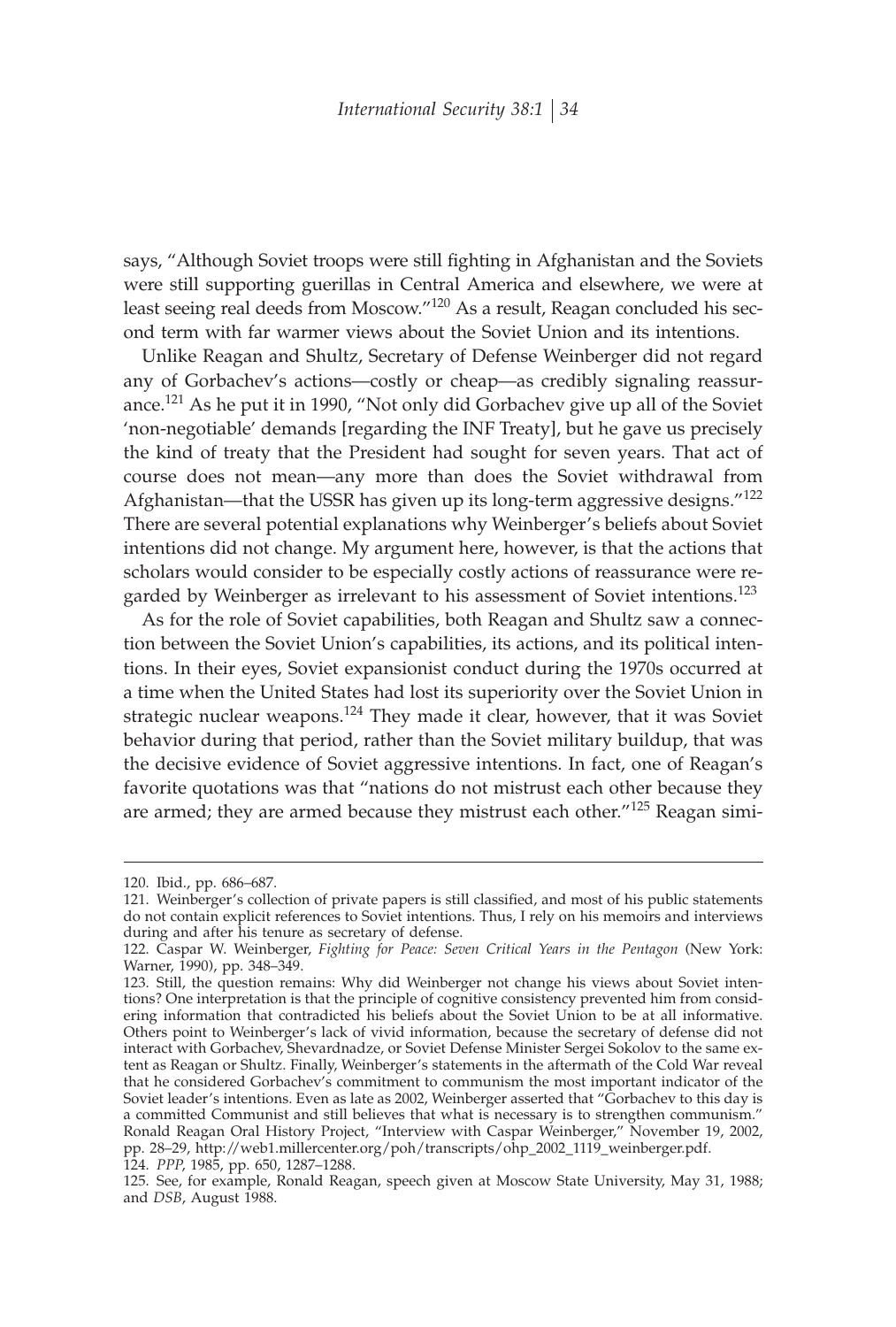larly acknowledged that the adversary's capabilities by themselves are not good indicators of its intentions; instead they are a by-product of how each state perceives the other's intentions.

Some scholars have pointed to ideological changes within the Soviet Union when explaining Reagan's changing perceptions. Reagan viewed Leninist-Marxist ideology as the root cause of Soviet expansionist behavior: "Marxist-Leninist regimes tend to wage wars readily against their neighbors as they routinely do against their own people."<sup>126</sup> It is difficult, if not impossible, however, to disentangle changes in Soviet ideology and identity from changes in Soviet domestic institutions during this period. These changes occurred simultaneously, and U.S. references to Soviet ideology were almost always accompanied by discussions of the observable implications of these ideological changes on Soviet domestic institutions. In a sense, ideology played an intermediate variable that linked changes in the Soviet Union's behavior with others' perceptions of its intentions. Mark Haas, who has examined how these two factors shifted Reagan's beliefs about Soviet intentions, reaches similar conclusions, stating, "Gorbachev needed to propose major democratic institutional changes before most U.S. leaders believed his commitment to liberalism was genuine. Greater tolerance and respect for basic human rights were insufficient to arrive at this conclusion."<sup>127</sup>

In conclusion, the series of Gorbachev's costly actions should make this an easy case for the behavior thesis, yet, the empirical evidence lends only moderate support. While Reagan and Shultz relied on costly behavior signals to infer intentions, they also focused significantly on behavioral actions such as their own personal impressions of Gorbachev. Further, the behavior thesis fails to explain Weinberger's inference process: the secretary of defense stated explicitly that he did not regard any of Gorbachev's costly actions as credible reassuring indicators of intentions. As a result, his assessments of Soviet intentions did not change at all, even after leaving office. These aspects in the inference processes underscore the subjective nature of credibility. The support for the capabilities thesis is weak. Given the perceived trends in Soviet capabilities described at the beginning of this section, one would have expected the perceived intentions of the Soviet Union to have remained hostile until mid-1988. This thesis, therefore, cannot explain the radical change in Reagan's and Shultz's perceptions, and why the president and his secretary of state rarely focused on the Soviet military arsenal as an indicator that shaped their assessments of Soviet political intentions during the period under examination.

<sup>126.</sup> *PPP*, September 22, 1986, pp. 1230–1231; and *PPP*, October 4, 1986, p. 1323.

<sup>127.</sup> Haas, "The United States and the End of the Cold War," p. 175. See also *PPP*, February 7, 1986.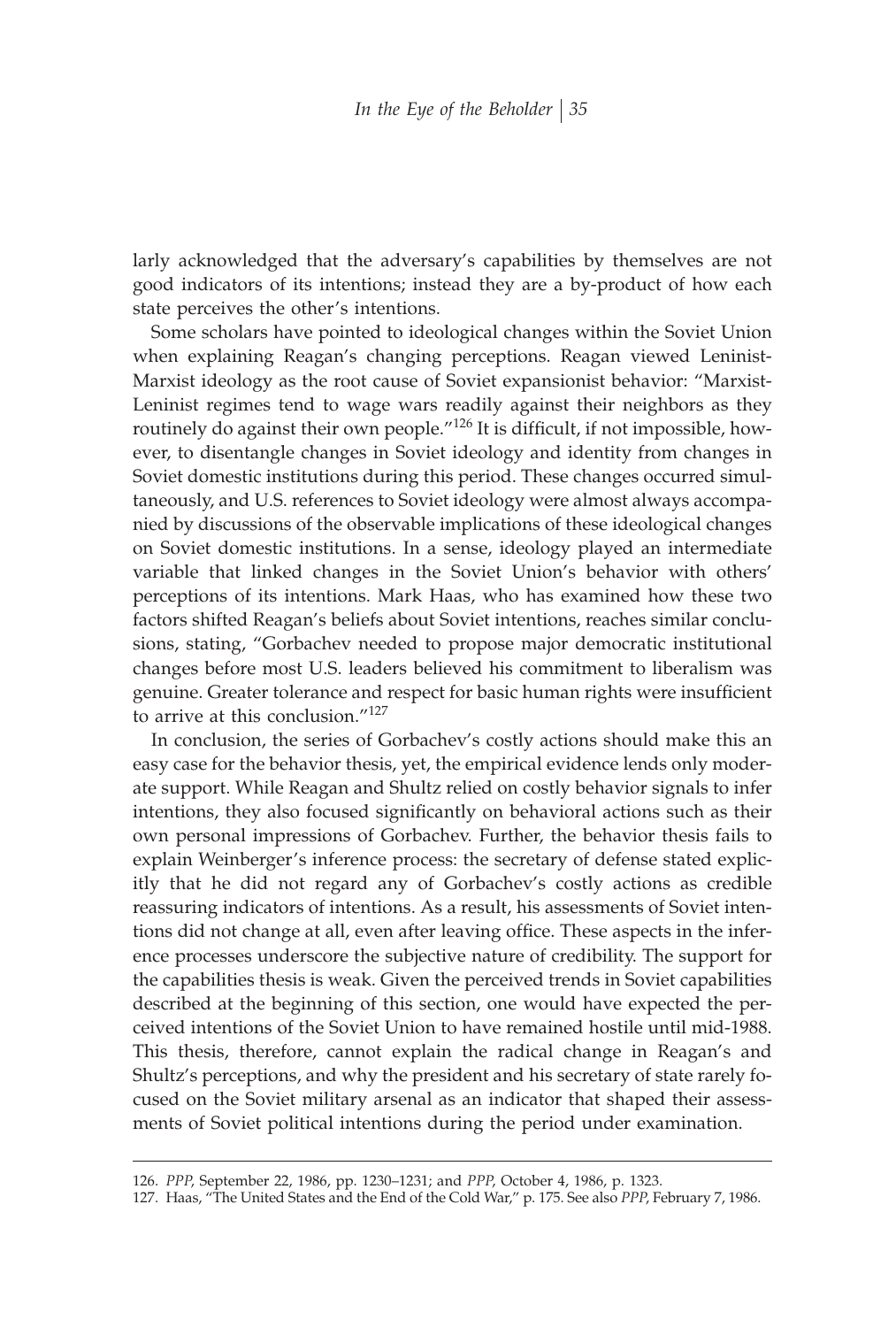## u.s. intelligence community's assessment of soviet intentions

The U.S. intelligence community's National Intelligence Estimates focused on markedly different indicators of Soviet intentions from 1985 to 1988 than did Reagan, Shultz, and Weinberger.128 It gave greatest weight to the Soviet Union's military capabilities in judging Soviet political intentions. The U.S. intelligence community, as is now known, overestimated Soviet strategic forces and defense spending during the 1980s; this overestimation was an important contributing factor to the community's tendency to overstate Soviet hostility.129

Intelligence estimates from 1985 to 1987 concluded that Gorbachev was seeking détente with the West to reduce U.S. challenges to Soviet interests and to decrease U.S. defense efforts. His long-term goal was said to be to "preserve and advance the USSR's international influence and its relative military power."<sup>130</sup> Recognition by the Soviet leadership that the correlation of forces would soon shift against the Soviet Union and a relative decline in Soviet economic power were offered as the leading explanations for Gorbachev's cooperative initiatives.<sup>131</sup> A 1985 NIE stated, "Moscow has long believed that arms control must first and foremost protect the capabilities of Soviet military forces relative to their opponents. The Soviets seek to limit U.S. force modernization through both the arms control process and any resulting agreements."<sup>132</sup> A Special NIE in 1986 pointed to Soviet concerns about the Reagan administration's Strategic Defense Initiative as the primary motive behind Gorbachev's pursuit of a détente-like policy vis-à-vis the West. The NIEs portrayed Gorbachev's arms control initiatives as propaganda aimed at bolstering his campaign of deception.<sup>133</sup> The intelligence community's working assumption was that, despite serious economic problems since the mid-1970s, Soviet objectives remained unchanged.<sup>134</sup>

By mid-1988, Reagan's and Shultz's assessments of Soviet intentions had undergone a fundamental change, but the available NIEs indicate that the U.S. intelligence community did not revise its estimates of Soviet objectives until mid-1989.<sup>135</sup> Throughout 1987 and 1988, the community continued to hold that Gorbachev's foreign policy initiatives were merely tactical, and that no sig-

<sup>128.</sup> In addition to NIEs, I relied on the interviews that I conducted with Ermath, Garthoff, Goodman, MacEachin, and Odom.

<sup>129.</sup> The CIA's Office of Soviet Analysis had become increasingly concerned that estimates of projected Soviet strategic weapons systems were inflated. See, for example, MacEachin, memorandum to deputy director for intelligence, "Force Projections," NIE 11-3/8, April 22, 1986.

<sup>130.</sup> SNIE 11-9-86, p. 4; and NIE 11-18-87, pp. 3–4.

<sup>131.</sup> NIE 11-3/8-86; NIE 11-8-87; SNIE 11-16-88; and NIE 11-3/8-88. 132. NIE 11-3/8-85, p. 18. This line of reasoning is repeated in NIE 11-16-85, pp. 3–9.

<sup>133.</sup> See NIE 11-16-85, p. 13; and SNIE 11-8-86, pp. 15–17.

<sup>134.</sup> NIE 11-3/8-86, pp. 2, 18.

<sup>135.</sup> In an estimate published five days after the fall of the Berlin Wall, the intelligence community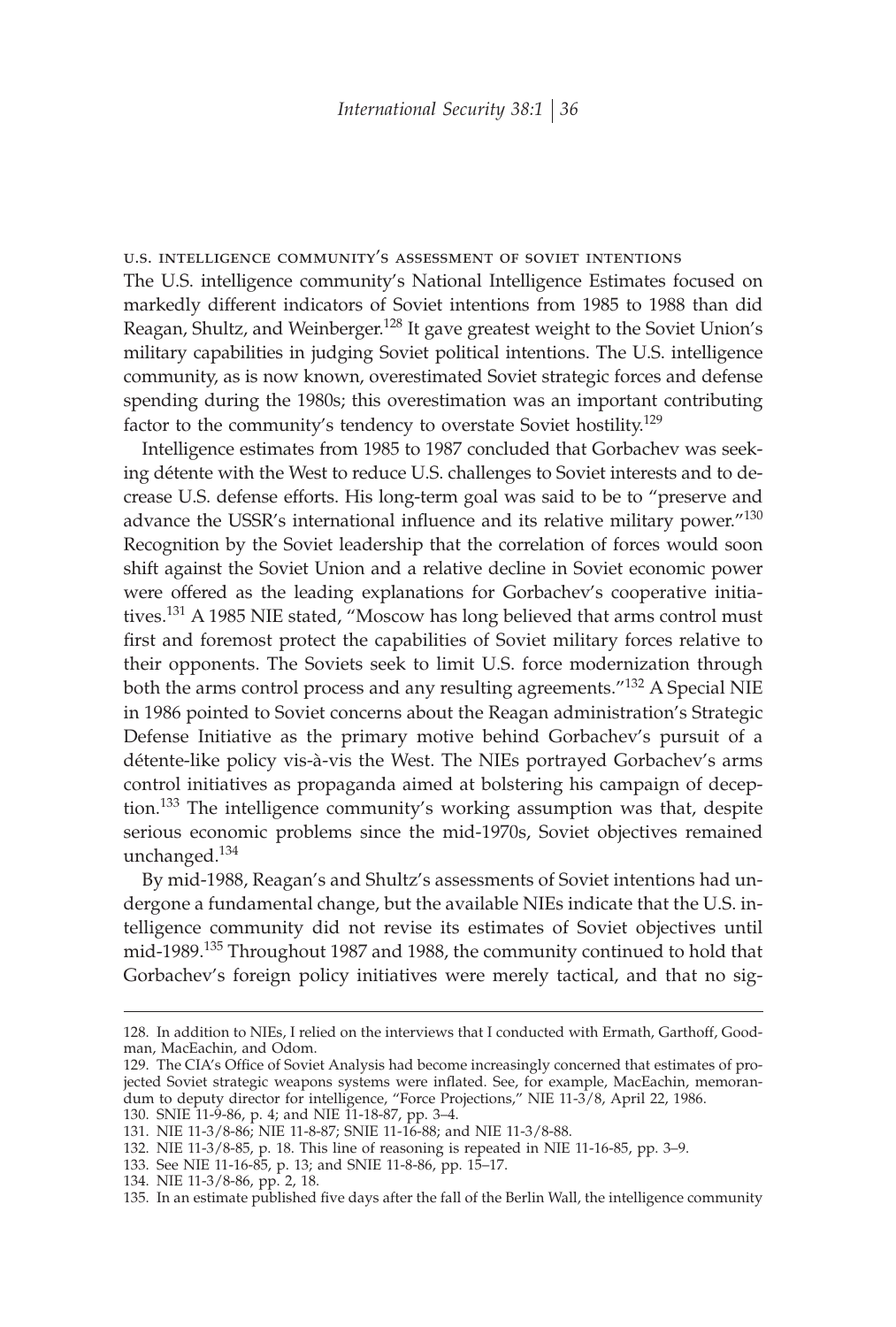nificant discontinuity in Soviet traditional goals and expectations could be anticipated.<sup>136</sup> For instance, in describing Gorbachev's "ultimate goal[s]," a late-1987 NIE repeated earlier assertions that Gorbachev was pursuing a clever plan to pursue communism, not through the use of blunt force, but through a deceiving posture of accommodation with the West that was intended to win more friends in the underdeveloped world.<sup>137</sup> Soviet modernization efforts toward greater "war-fighting" capabilities, coupled with calculations as to how economic difficulties would affect the strategic balance of power, were said to provide the most reliable guides to Soviet objectives.<sup>138</sup>

In conclusion, consistent with the expectations of the selective attention thesis's organizational expertise hypothesis, as well as with those of the capabilities thesis, the intelligence community's NIEs inferred Soviet political intentions primarily from its military capabilities. Throughout this period, the community did not update its assessments in response to Gorbachev's costly actions of reassurance, and it rarely used costly Soviet behavior to draw inferences about Soviet foreign policy goals. It saw Gorbachev's policies on arms limitations, for example, as rooted in the need to increase Soviet relative economic capabilities, a task that could be accomplished only by reducing pressure to allocate more resources to defense. Engaging NATO in arms control agreements was merely a ploy to undercut support in the West for NATO's weapons modernization efforts.<sup>139</sup> Thus, the support for the behavior thesis is weak.

still viewed Warsaw Pact intentions as hostile, and warned of the possibility of an unprovoked attack on Western Europe. NIE 11-14-89, p. iii.

<sup>136. &</sup>quot;NIE 11-18-87; SNIE, "Soviet Policy during the Next Phase of Arms Control in Europe"; Robert Gates, memorandum, "Gorbachev's Gameplan: The Long View," November 24, 1987; and NIE 11-3-8-88.

<sup>137.</sup> These goals were thought to include, first, constraining the growth of defense spending in order to rebuild Soviet economic strength so that in the long run Gorbachev could fulfill Soviet military requirements; second, pursuing diplomatic efforts to restrict the U.S. military buildup, specifically the Strategic Defense Initiative; third, moving beyond former Soviet positions on arms control to achieve domestic and foreign goals; and, finally, exploiting the new "favorable image" of the Soviet Union to reduce others' threat perceptions and to advance Soviet influence abroad through political means. The Defense Intelligence Agency disagreed, claiming that Gorbachev would "not be in a position to make an overall reduction in defense spending during the period of the Estimate." See NIE 11-18-87, pp. 3–4.

<sup>138.</sup> NIE 11-3/8-88.

<sup>139.</sup> Ibid. On the INF Treaty, see ibid., p. 6. The CIA did not foresee Gorbachev's announcements of unilateral cuts in conventional forces or the Soviet withdrawal from Afghanistan. Robert Gates, *From the Shadows: The Ultimate Insider's Story of Five Presidents and How They Won the Cold War* (New York: Simon and Schuster, 1996), pp. 428–433; and "Nomination of Robert M. Gates," Hearings before the Senate Select Committee on Intelligence, Vol. 2, September 24 and October 1, 2, 1991" (Washington, D.C.: Government Printing Office, 1992), pp. 520–521. Some NIEs did refer to recent Soviet behavior in analyzing specific issues—for example, Gorbachev's behavior in the ongoing arms control negotiations—but they did not use these indicators to reach conclusions about his larger foreign policy goals.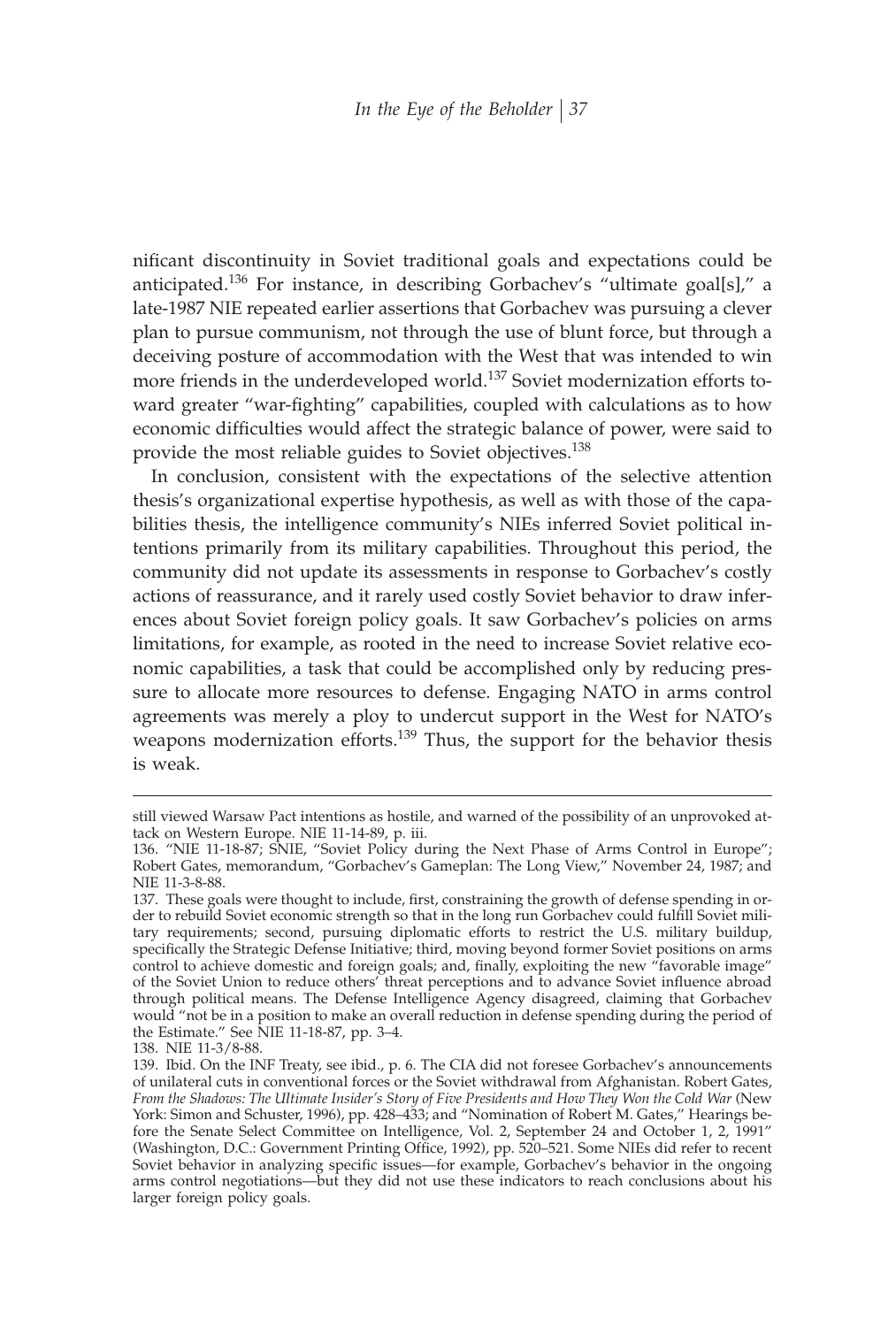Interestingly, the intelligence community's reluctance to revise its estimates of Soviet intentions led to repeated clashes between Director of Central Intelligence Robert Gates and Secretary of State Shultz, the latter saying later that he had little confidence in the community's intelligence reports on the Soviet Union.<sup>140</sup> Nevertheless, intelligence assessments had only limited impact on Reagan and Shultz, who drew conclusions about Soviet intentions largely from their personal impressions and insights from meetings with Gorbachev. As Matlock explains, "They are very experienced people and experienced politicians and it meant much more to them what they were experiencing."<sup>141</sup> Paul Pillar contends that Reagan and his advisers, apart from Shultz, "brushed aside as irrelevant any careful analysis of Soviet intentions, just as Carter and Brzezinski had brushed aside the question of the Soviets' reason for intervening in Afghanistan."<sup>142</sup>

# *The Interwar Period, 1934–39*

The inference process identified above is not unique to the nuclear era, the Cold War, or American observers. An analysis of how British decisionmakers and the British intelligence community assessed the political intentions of Germany in the years leading to World War II reveals similar patterns and strong support in favor of the selective attention thesis. In what follows, I describe the evolution in the assessments of Germany's intentions by several senior members of the British government. I then discuss the British intelligence's coordinated assessments during the same time period.

british decisionmakers' perceptions of nazi germany's intentions From 1933 until 1935, British observers generally viewed the military buildup in Germany as defensive in nature and moderate in pace, and the balance of power "was expected to show comfortable margins of superiority for the Allies in all three dimensions of all warfare—air, land, and sea."<sup>143</sup> Germany's

<sup>140.</sup> Shultz, *Turmoil and Triumph*, p. 864. See also "Nomination of Robert M. Gates," p. 481.

<sup>141.</sup> Author phone interview with Jack Matlock.

<sup>142.</sup> Paul Pillar, *Intelligence and U.S. Foreign Policy: Iraq, 9/11, and Misguided Reform* (New York: Columbia University Press, 2011), p. 116.

<sup>143.</sup> See, for example, Joint Intelligence Subcommittee, "Foreign Armament," CAB 56/2, January 22, 1937; Chiefs of Staff Committee, "Comparison of the Strength of Great Britain with That of Certain Other Nations as of May 1937," CAB 24/41, February 9, 1937; Chiefs of Staff Committee, "Comparison of the Strength of Great Britain with That of Certain Other Nations as of January 1938," CAB 24/296, November 12, 1937; Ministerial Subcommittee, "Report of the Ministerial Subcommittee on German Rearmament," CAB 24/268, November 23, 1934; Minutes of the 283rd Meeting of the CID,CAB 2/6, October 29, 1936, p. 176; "Estimated Scale of Air Attacks on England in the Event of War with Germany," Committee of Imperial Defence memo; Chiefs of Staff Committee, "The German Army—Its Present Strength and Possible Rate of Expansion in Peace and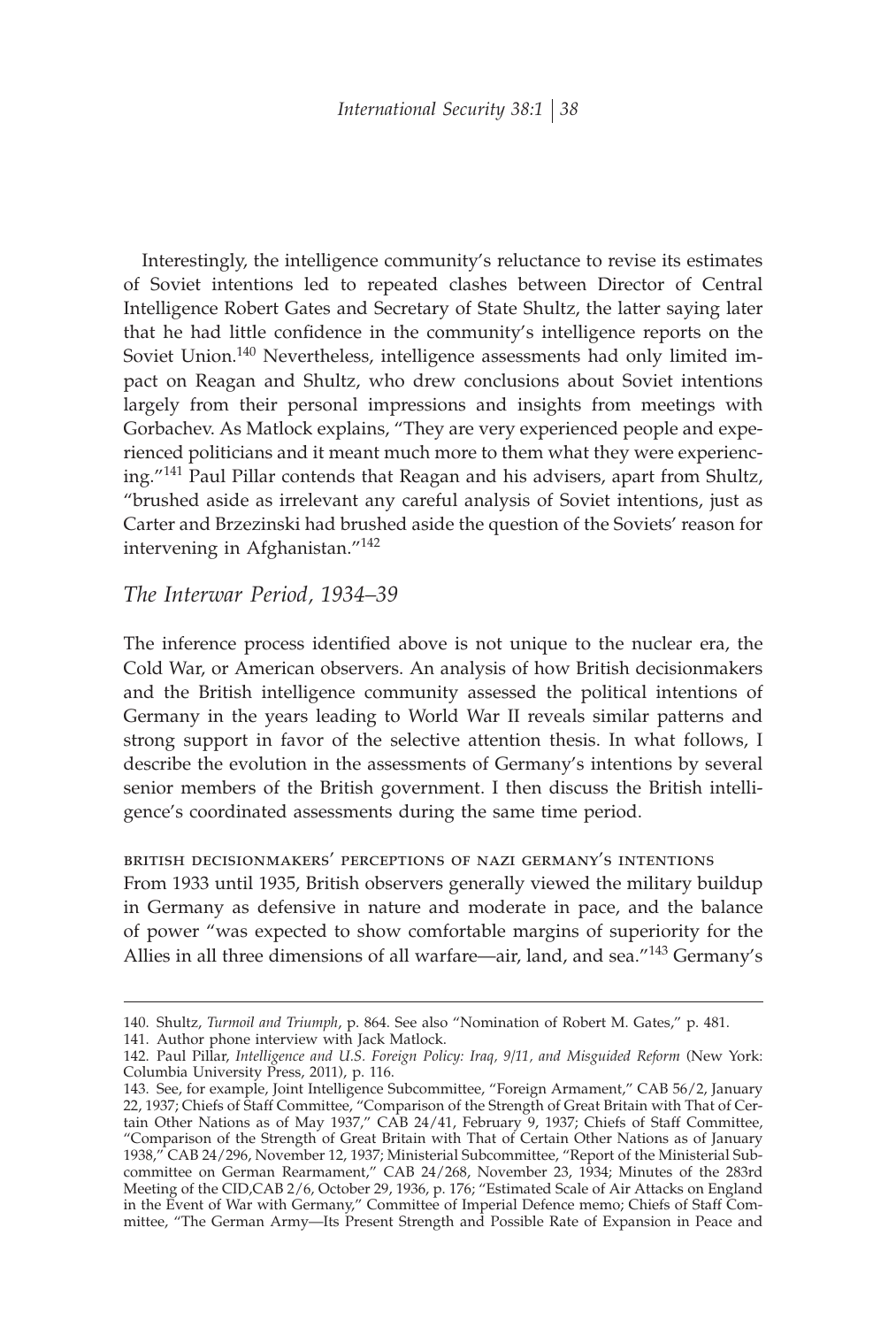withdrawal from the League of Nations and from the Disarmament Committee in 1933, however, led many British decisionmakers to conclude that Germany intended to revise the status quo by seeking limited territorial adjustments in Central-Eastern Europe and the return of some of Germany's colonies. Most decisionmakers still believed that Germany's intentions were opportunistic and limited. They accepted Hitler's assurances that he had no territorial ambitions in the West apart from the Rhineland.

Sir Robert Vansittart, the permanent undersecretary at the British Foreign Office, held a more hawkish view of Germany in 1933.<sup>144</sup> He was also among the first to see Germany's behavior as indicating expansionist intentions, although limited ones. Germany's past actions, Hitler's own writings and statements, "a continuous and daily stream of German oration, broadcast, literature, and teaching,"<sup>145</sup> and Hitler's efforts to militarize German society led Vansittart to conclude by mid-1934 that Hitler was determined to revise the status quo in Eastern Europe, and soon. In April 1934, therefore, Vansittart urged British decisionmakers to "listen to the Germans themselves—beginning with the official ones," who, according to Vansittart, were "giving us more specific warnings than ever we had before  $1914.^{\prime\prime 146}$ 

By the fall of 1936, British intelligence and military establishments had begun to revise their assessments about Germany's capabilities and to regard its military arsenal as superior to Britain's. They based these changes on the accumulation of new information, including the start of military conscription, announced in March 1935. Then, in March 1936, German troops remilitarized the Rhineland. Arguably a breach of the Treaty of Versailles, it represented Nazi Germany's first use of military force outside the boundaries of the Reich. Anthony Eden, Britain's foreign affairs secretary, along with Vansittart and other Foreign Office officials, saw the remilitarization of the Rhineland as a credible signal of a German determination to revise the status quo, and concluded that Germany could no longer be trusted to respect its international commitments. Eden commented, "Herr Hitler's action is alarming because of the fresh confirmation which it affords of the scant respect paid by German Governments to the sanctity of treaties."<sup>147</sup> In contrast, other members of

War," CAB 24/276, April 28, 1938; and Chiefs of Staff Committee, "Appreciation of the Situation in the Event of War against Germany in 1939 by the Joint Planning Subcommittee," CAB 53/29, October 26, 1936.

<sup>144.</sup> Michael Lawrence Roi, *Alternative to Appeasement: Sir Robert Vansittart and Alliance Diplomacy, 1934–1937* (Westport, Conn.: Praeger, 1997).

<sup>145.</sup> Vansittart, memo, "The Future of Germany," April 7, 1934, Documents on British Foreign Policy (DBFP) II, VI, app. 2.

<sup>146.</sup> Ibid.

<sup>147.</sup> Anthony Eden, memo, "Germany and the Locarno Treaty," CAB 24/261, March 8, 1936; and Minutes by Vansittart, DBFP II, XVI, No. 121, March 17, 1936.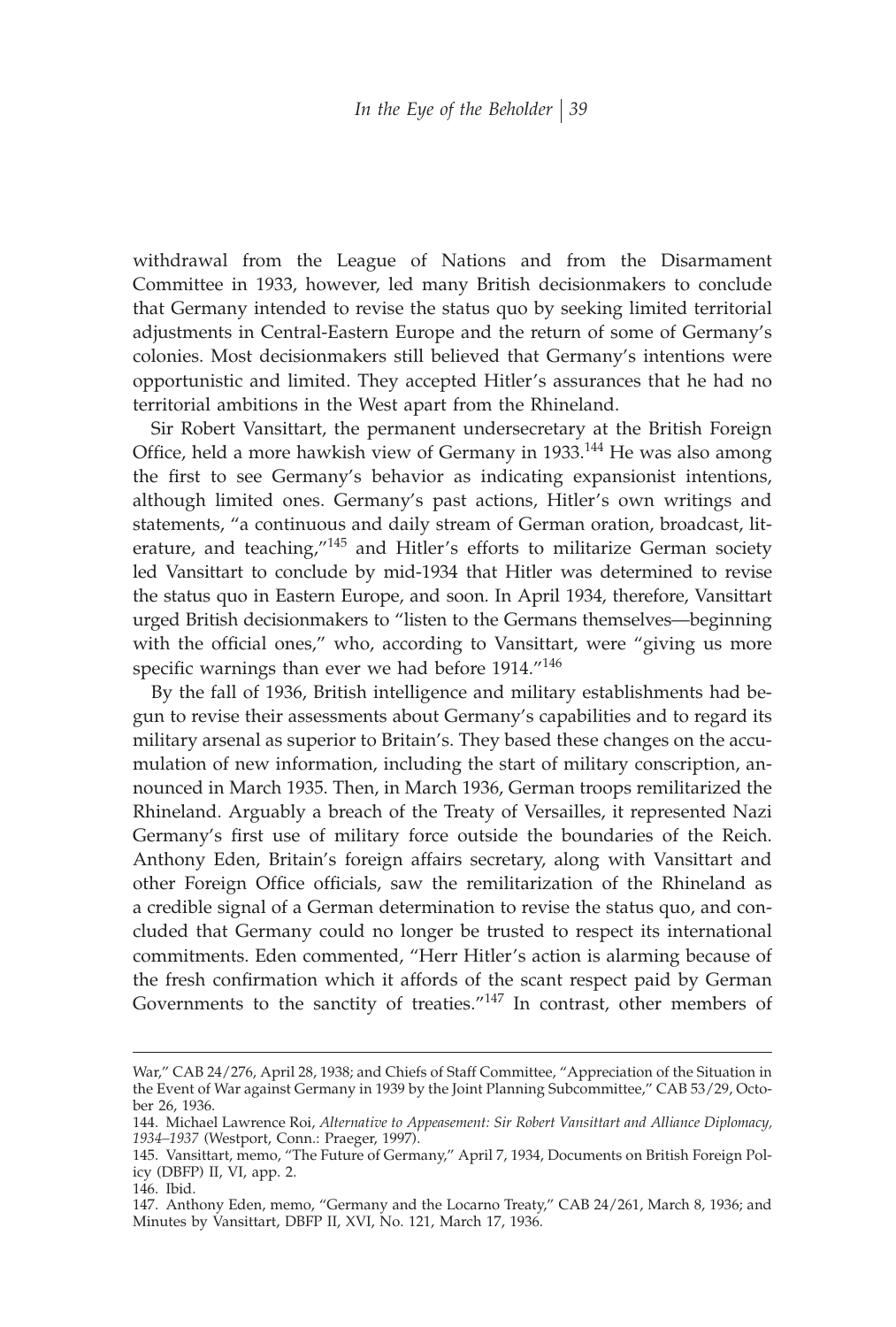the Cabinet, including Neville Chamberlain, did not view these arguably "costly" actions as reflecting German intentions. They continued to attribute to Germany opportunistic (and limited) intentions.

The March 1938 Anschluss with Austria did not lead Chamberlain, now prime minister, to change his views about Germany's intentions. He stated that "the seizure of the whole of Czechoslovakia could not be in accordance with Herr Hitler's policy, which was to include all Germans in the Reich but not to include other nationalities."<sup>148</sup> Both Chamberlain and his foreign secretary, Lord Halifax, viewed the Anschluss as indicating only opportunistic and limited aims; they believed Hitler preferred not to use military force to reach his objectives, and desired to avoid antagonizing Britain.<sup>149</sup>

Britain's newly appointed ambassador to Berlin, Nevile Henderson, held very dovish views of Germany. Henderson reassured Chamberlin throughout this period that Germany had benign intentions toward Britain.<sup>150</sup> In July, Henderson declared that he was "disinclined to believe in the reality of Germany's aggressive intentions against Great Britain unless and until she goes back on the [1935] Naval Agreement," which regulated the size of the German Navy in relation to the British Royal Navy. If it did, Henderson continued, this would make it "quite certain what her [Germany's] ultimate intentions are. Otherwise, risk though there be, it has got to be faced, and we have got to trust her."<sup>151</sup> Influenced by Henderson's assessment, Chamberlain cautioned members of the Cabinet not to give "too much credence to unchecked reports from non-official sources. He himself had seen His Majesty's ambassador to Berlin, who gave an account of the attitude of the Nazi government that was not discouraging."<sup>152</sup>

The Sudetenland crisis in the summer and fall of 1938 was seen as an informative signal of German intentions by some decisionmakers, including Halifax. He "could not rid his mind of the fact that Herr Hitler had given us

<sup>148.</sup> Minutes of the Committee on Foreign Policy (hereafter MCM), CAB 27/623, March 21, 1938, app. 1.

<sup>149.</sup> MCM, CAB 27/623, March 18, 1938; Halifax believed that if Germany were to take action beyond the Sudeten territories, it would be for defensive reasons, given Germany's worries about Czechoslovakia's relationships with the Soviet Union and France. Memo by Halifax, "Possibility of Modifying Czechoslovakia's Treaties of Mutual Assistance with France and Russia," CAB 27/ 627, June 14, 1938.

<sup>150.</sup> Henderson had been very critical of French attempts to contain Germany after World War I. He accepted the territorial claims the Nazis made in 1930s, partly because he believed that Britain should take the role of independent arbitrator in European affairs. His public speeches similarly have a pro-Nazi overtone. Aaron L. Goldman, "Two Views of Germany: Nevile Henderson vs. Vansittart and the Foreign Office, 1937–1939," *British Journal of International Studies*, Vol. 6, No. 3 (October 1980), pp. 247–277.

<sup>151.</sup> Letter from Nevile Henderson to Anthony Eden, July 1, 1937, DBFP II, XIX, No. 10. 152. MCM, CAB 23/94, July 13, 1938.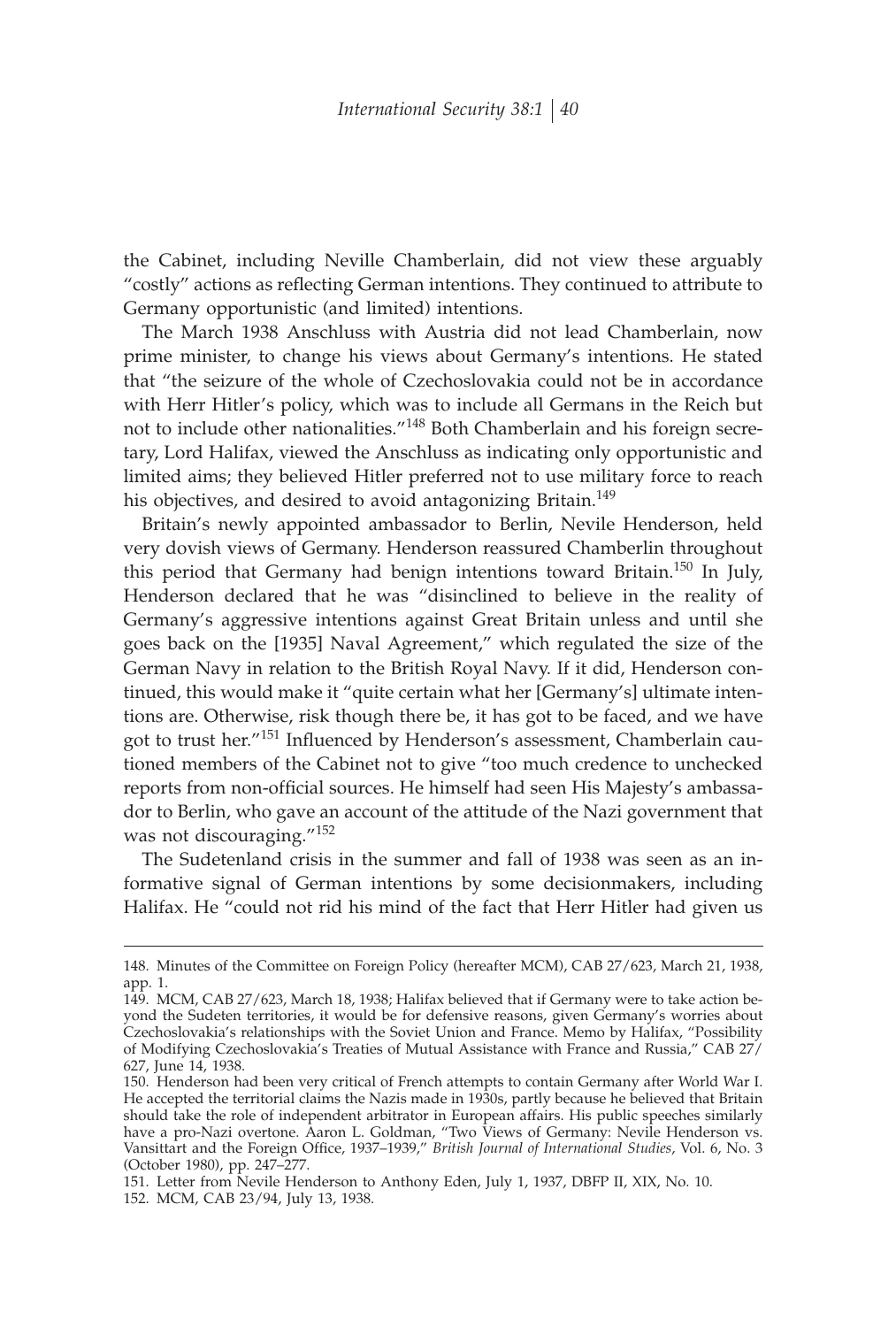nothing and that he was dictating terms, just as though he had won a war but without having to fight."<sup>153</sup> Halifax's reaction surprised Chamberlain, who remarked: "Your complete change of view since I saw you last night is a horrible blow to me."<sup>154</sup> Indeed, during that time, Chamberlain relied heavily on private assurances and personal impressions to interpret Hitler's intentions, especially from three personal interactions with the German leader. This information was far from "costly," yet Chamberlain gave it credence as an indicator of Hitler's political intentions during this critical moment. He genuinely believed that he had established a rapport with Hitler, and trusted Hitler's personal assurances that he had no intention of occupying the rest of Czechoslovakia if an agreement could be reached over the Sudeten territories. As he wrote in September 1938, "I had established a certain confidence which was my aim and on my side and in spite of the hardness & ruthlessness I thought I saw in his face I got the impression that here was a man who could be relied upon when he had given his word."<sup>155</sup>

Chamberlain declared to the Cabinet that he had established "some degree of personal influence over Herr Hitler" and "was satisfied that Herr Hitler would not go back on his word once he had given it" to Chamberlain. The "crucial question was whether Herr Hitler was speaking the truth when he said that he regarded the Sudeten question as a racial question which must be satisfied and that the object of his policy was racial unity and not the domination of Europe."<sup>156</sup> Chamberlain's strong belief in his ability to read Hitler's intentions was received with skepticism by Cabinet members who saw Hitler's past record of breaking promises as more credible evidence of his intentions.<sup>157</sup> Chamberlain was not alone in relying on his personal impressions and private assurances during that period, nor was he the only one who gave credence to "cheap talk." Eden, Halifax, and Henderson, for example, drew important inferences from their interactions with German officials on numerous occasions.<sup>158</sup>

From November 1938 to March 1939, however, British decisionmakers' as-

<sup>153.</sup> MCM, CAB 23/95, September 25, 1938.

<sup>154.</sup> Quoted in Adam Roberts, *The Holy Fox: A Biography of Lord Halifax* (London: Weidenfeld and Nicolson, 1991), pp. 117–118.

<sup>155.</sup> Chamberlain's private letter to his sister, dated September 19, 1938, quoted in Robert Self, *The Neville Chamberlain Diary, Letters*, Vol. 4: *The Downing Street Years, 1934–1940* (London: Ashgate, 2005), p. 348.

<sup>156. &</sup>quot;Meeting of Ministers on 'The Situation in Czechoslovakia,'" CAB 27/646, September 16, 1938.

<sup>157.</sup> Letter from Secretary of the Board of Trade to Chamberlain, PREM 1/266A, October 3, 1938.

<sup>158.</sup> After meeting with a number of top German officials in November 1937, Halifax said that his "impressions" of his three-hour meeting with Hitler led him to conclude that "[t]he Germans had no policy of immediate adventure." MCM, CAB 23/90, November 24, 1937; and Roberts, *The Holy Fox*, pp. 72–75.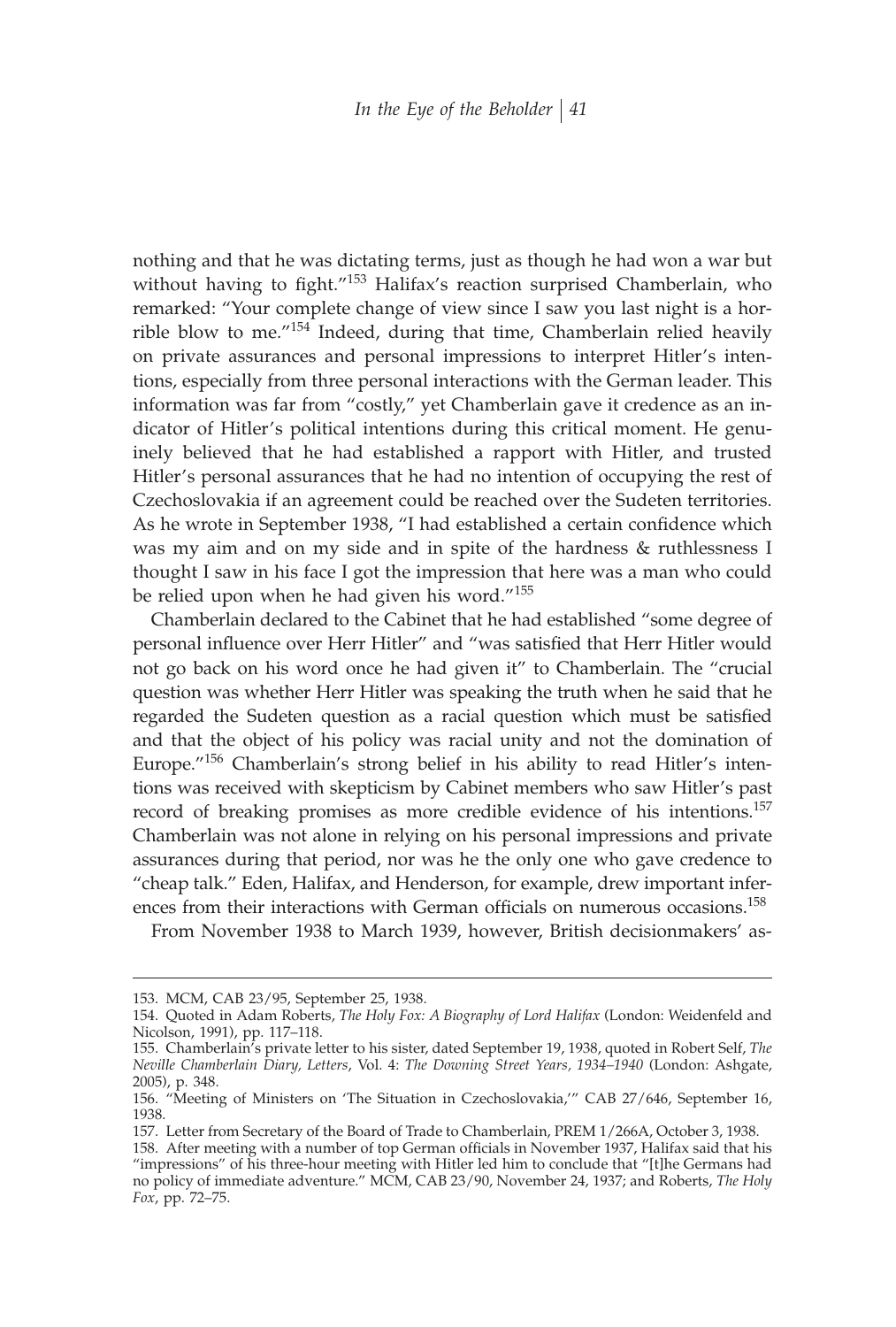sessments about Germany's intentions changed dramatically. The Foreign Office concluded that now "unmistakably . . . in the eyes of Herr Hitler and of the majority of the Nazi Party  $\dots$  Great Britain is Enemy No. 1. $^{\prime\prime}$ 159 This shift in perceptions occurred in two stages. First, intelligence reports indicated that Hitler was seriously contemplating an attack on the West and was no longer interested in maintaining good relations with Britain. This war scare led most Cabinet members to question their beliefs that Hitler's plans were limited. There was "one general tendency  $\dots$  running through all the reports," said Halifax, that made it "impossible to ignore them."<sup>160</sup> Chamberlain, however, questioned the validity of these reports, relying instead on Henderson's optimistic claims that "Herr Hitler does not contemplate any adventures at the moment and that all stories and rumors to the contrary are completely without real foundation."<sup>161</sup> His judgments were based on personal assurances from Hitler. As late as March 9, 1939, Henderson believed that, "as an individual," Hitler "would be as likely to keep it [his word] as any other foreign statesman."<sup>162</sup> Chamberlain shared this optimism right up to the eve of the German invasion of Czechoslovakia, relying largely on Henderson's reports. This contributed to a growing split with Halifax, who had come to the conclusion shortly after Munich that Hitler was able and willing to use force against Britain and its allies in the coming months.<sup>163</sup>

The German invasion of Czechoslovakia in March 1939 debunked the notion that Germany had limited intentions. A Foreign Office memo dated March 29 thus reasoned, "The absorption of Czecho-Slovakia has clearly revealed Germany's intentions." Halifax saw this as an indication that the Germans were "seeking to establish a position in which they could by force dominate Europe and if possible the world."<sup>164</sup> It was a "significant" signal because "this was the first occasion on which Germany had applied her shock tactics to the domination of non-Germans."<sup>165</sup> The newly appointed permanent undersecretary at the Foreign Office, Alexander Cadogan conceded that the invasion had confirmed Vansittart's alarming views, saying, "[I]t is turning out—at present—as Van predicted and as I never believed it would." He said that Henderson had been "completely bewitched by his German friends."<sup>166</sup>

<sup>159. &</sup>quot;Germany: Factors, Aims, Methods, etc.," FO (Foreign Office) 1093/86, December 20, 1938. 160. Memo by Halifax to Mr. Mallet, DBFP III, IV, No. 5.

<sup>161.</sup> Memo by Henderson to Halifax, February 18, 1939, DBFP II, XV, No. 118.

<sup>162.</sup> Memo by Henderson to Halifax, March 9, 1939, DBFP III, IV, No. 195.

<sup>163.</sup> Roberts, *The Holy Fox*, p. 141.

<sup>164.</sup> DBFP III, VII, 270–272.

<sup>165.</sup> MCM, CAB 23/98, March 15, 1939.

<sup>166.</sup> David Dilks, ed., *The Diaries of Sir Alexander Cadogan, O.M., 1938–1945* (London: Cassell, 1971), pp. 163, 151.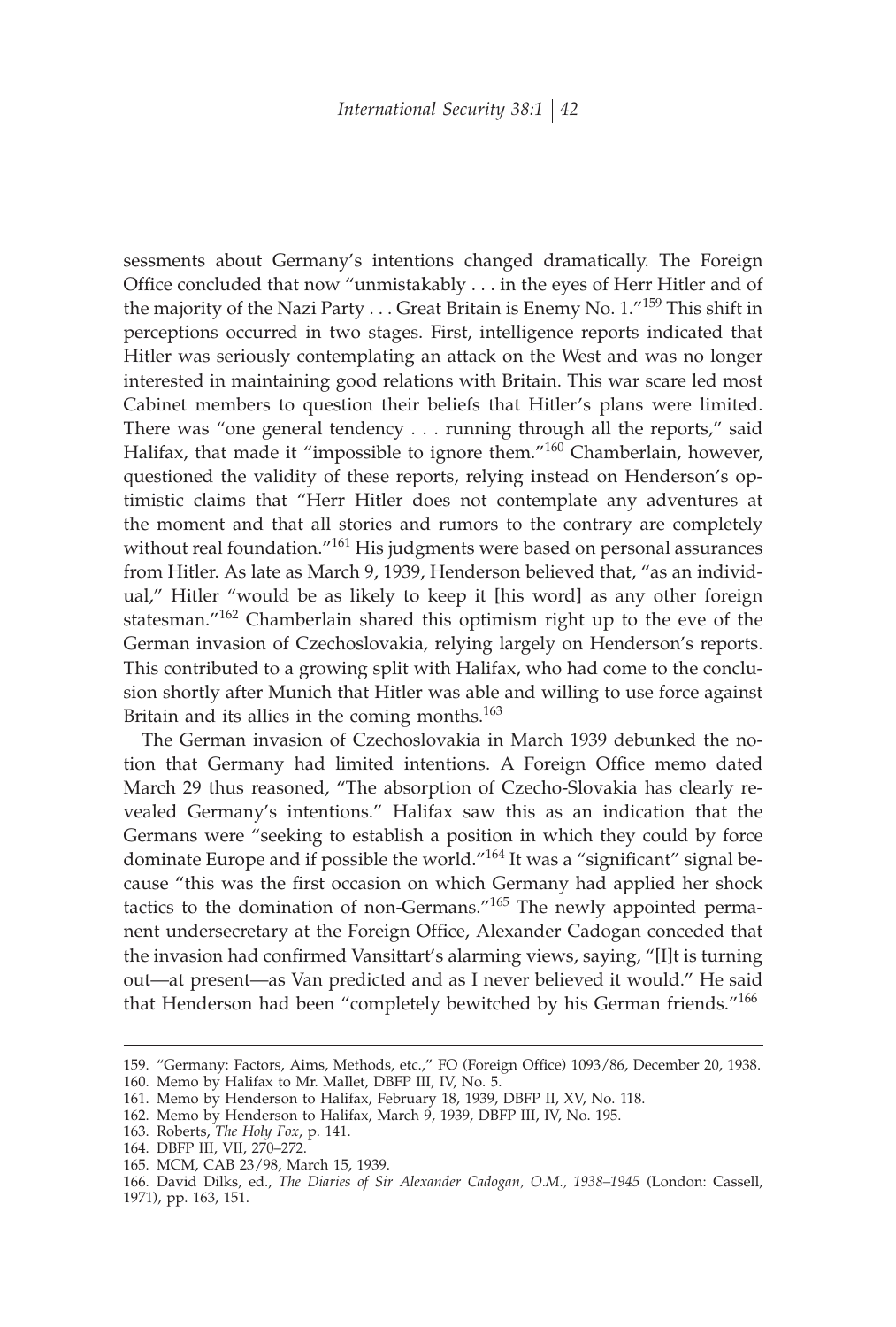The informative value of the German invasion did not stem only from its being a "costly" signal. From the perspective of Chamberlain and Henderson, it was both vivid and emotionally significant because, by invading, Hitler had explicitly reneged on his personal assurances to each of them. He had humiliated the prime minister and cast doubt on his judgment. Chamberlain wrote to his sister, "as soon as I had time to think, I saw that it was impossible to deal with Hitler, after he had thrown all of his assurances to the wind."<sup>167</sup> Fearing what Hitler's next move would be, Chamberlain confessed, "[I]t all sounds fantastic and melodramatic  $\dots$  but I cannot feel safe with Hitler."<sup>168</sup> Officially, Chamberlain voiced similar views:

The Prime Minister said [to the Cabinet] that up till a week ago we had proceeded on the assumption that we should be able to continue our policy of getting on to better terms with the Dictator Powers, and that although those powers had aims, those aims were limited. . . . On the previous Wednesday, German actions in Czechoslovakia had only just taken place. He [Chamberlain] had now come definitely to the conclusion that Herr Hitler's attitude made it impossible to continue to negotiate on the old basis with the Nazi regime.... No reliance could be placed on any of the assurances given by the Nazi leaders.169

In Cabinet discussions, both Halifax and Chamberlain—who would become known to history as the architects of appeasement—now conceded that Germany's actions demonstrated that its aims and methods were extremely hostile and would require England to "take steps to stop her by attacking on two fronts."<sup>170</sup> Halifax likewise argued that "the real issue was Germany's attempt to obtain world domination," and that it was "in the interest of all countries to resist... [or] we might see one country after another absorbed by Germany."<sup>171</sup>

To summarize, certain costly German actions were judged as much more credible signals about intentions than were German military capabilities. This support for the behavior thesis is manifested most clearly in the inferences that some British decisionmakers drew from Germany's withdrawal from the League of Nations and the Disarmament Conference in 1934 and its actions in a series of crises over the Rhineland, Austria, the Sudetenland, and Czechoslovakia. Nevertheless, the historical evidence is not entirely consistent

<sup>167.</sup> Letter to Hilda, March 19, 1939, in Self, *The Neville Chamberlain Diary Letters*, p. 393.

<sup>168.</sup> Letter to Ida, March 26, 1939, in ibid., p. 395.

<sup>169.</sup> MCM, CAB 23/98, March 18, 1939.

<sup>170.</sup> MCM, CAB 23/98, March 20, 1939.

<sup>171.</sup> MCM, CAB 23/98, March 18, 1939. On the impact perceptions of intentions had on British foreign policy at the time see Yarhi-Milo, *Knowing Thy Adversary*.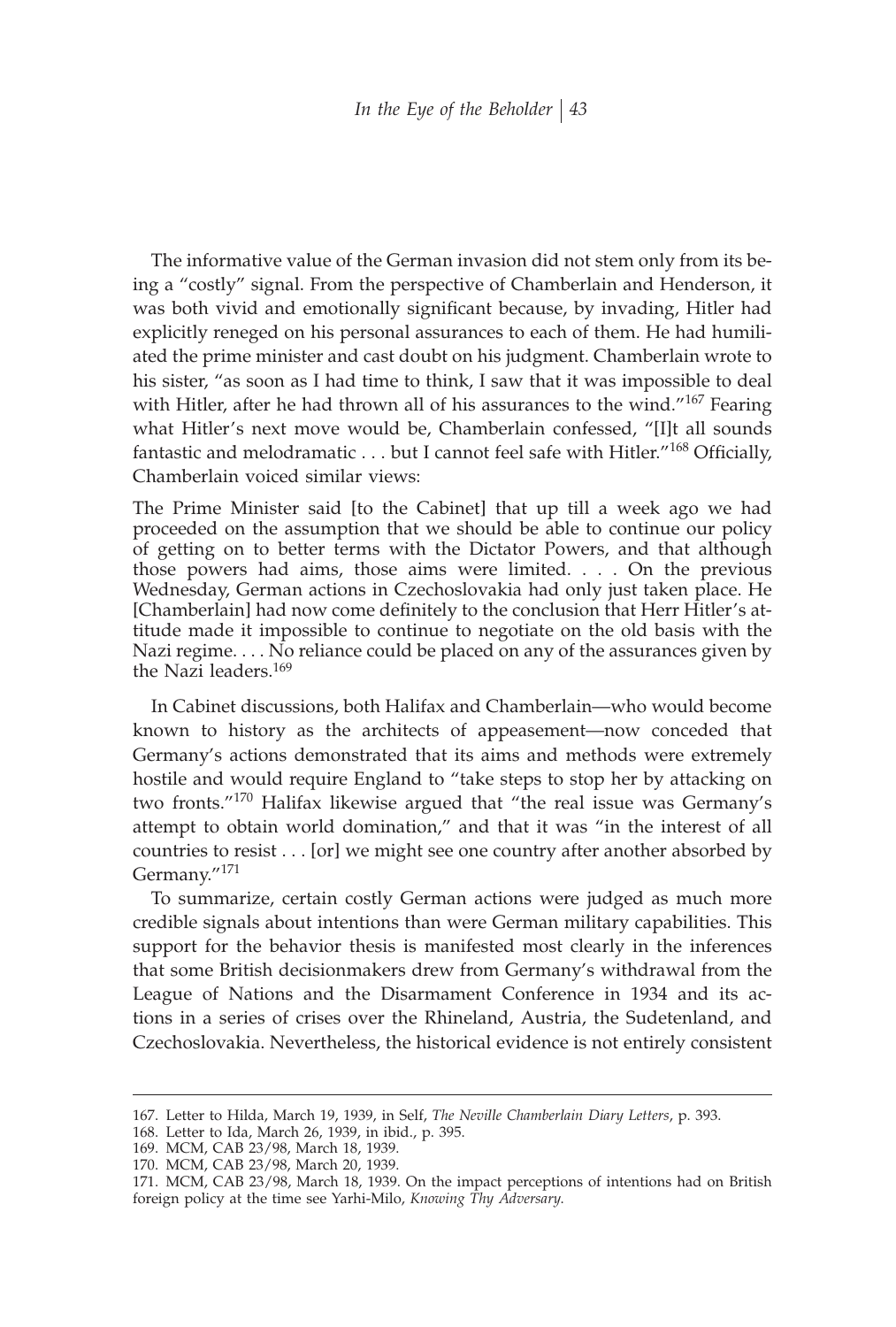with the logic and mechanism of the behavior thesis. British decisionmakers significantly disagreed about how to categorize Hitler's supposedly costly actions and drew different inferences from the same behavior. Consistent with the expectations of the subjective credibility hypothesis of the selective attention thesis, Vansittart—who from the beginning of the period had held the most hawkish views of Germany's intentions—categorized many of Germany's actions from 1934 to 1939 as credibly indicating hostile intentions. Henderson, who had held mostly dovish views of Germany, discounted many of Germany's "costly" actions. Furthermore, the documentary evidence indicates that in several important instances British decisionmakers ignored the history of Germany's costly actions and relied more significantly on personal insights from their interactions with Hitler and his advisers, as well as Hitler's personal verbal assurances. Such inference highlights the importance of vivid information and also challenges the logic of the behavior thesis. Finally, the support for the capabilities thesis is weak. Germany's rearmament program played an important role in alerting British decisionmakers to the rising threat and in dictating the menu of policy options available. As in the Cold War cases, however, trends in Germany's military buildup were not used as the primary indicator from which British decisionmakers inferred Germany's political intentions.

british military intelligence and perceptions of german intentions The collective assessments of the Annual and Strategic Reviews of the British Chiefs of Staff (COS) rarely discussed the issue of German political intentions and concentrated on collecting and analyzing information about changes in German military production. In part, this was because the Foreign Office was responsible for providing political intelligence. Yet, throughout this period, whenever the COS did discuss Germany's intentions, it drew its conclusions repeatedly and explicitly from calculations about the rate of its military rearmament and from the estimates about the military balance in Europe.

During 1934, British intelligence community assessments ranked Germany as militarily weaker than Britain. While the moderate buildup of German capabilities indicated to the COS Germany's clear desire to eventually change the status quo in Eastern Europe—if possible by nonmilitary means—it estimated that Germany would not launch an attack that would risk British involvement as long as the balance of military power was not in its favor. Even following Germany's claims that it had achieved parity in the air, the COS did not spend much time trying to gauge Germany's intentions. Instead, it continued to see the likelihood of war through calculations of military capabilities, which, at the time, still indicated Allied superiority. The COS estimated that, given its slow progress in rearming, Germany would be unlikely to defeat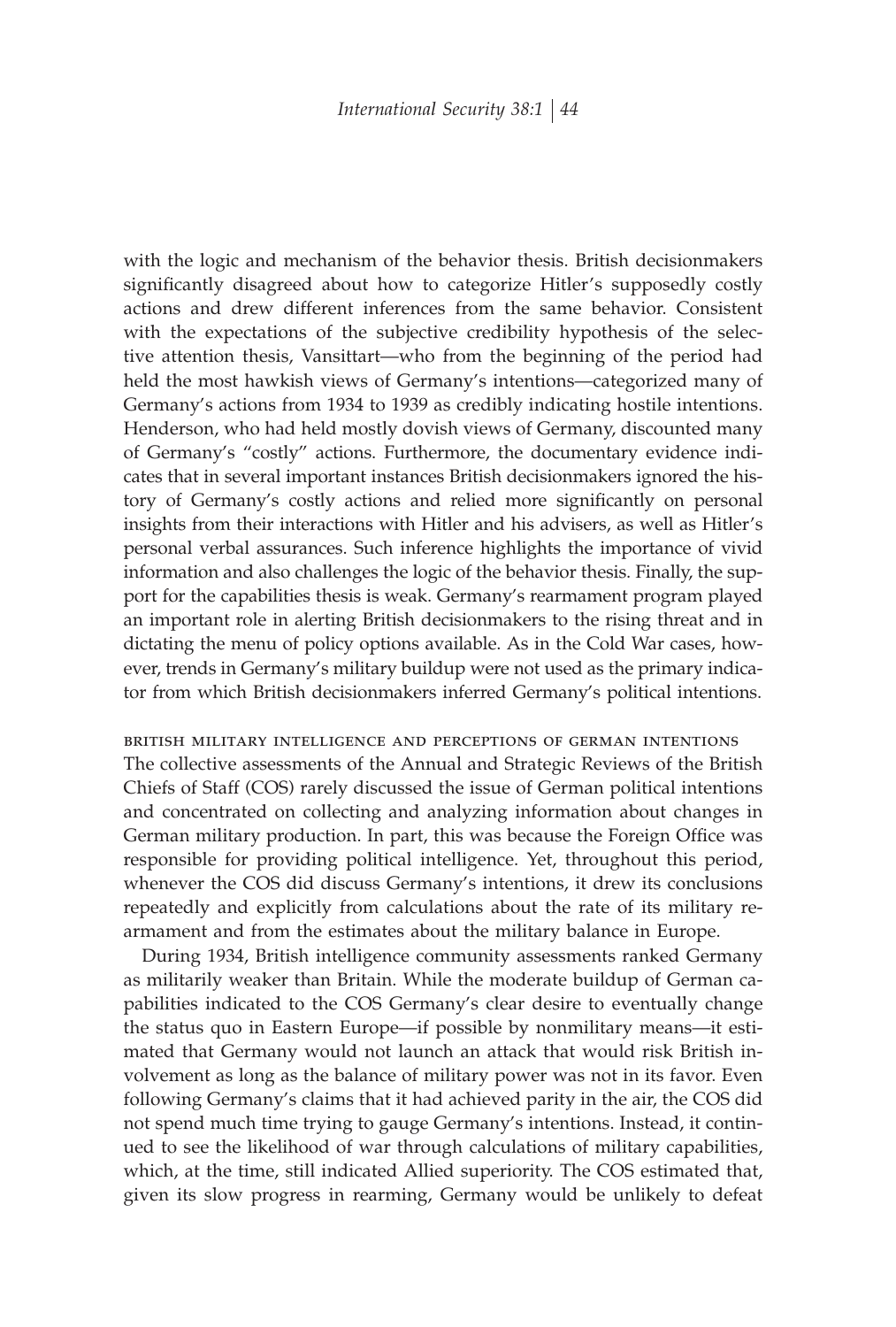Britain militarily in 1939, and therefore the COS estimated that Germany was unlikely to risk war.<sup>172</sup>

During the fall of 1936, however, assessments of Germany's capabilities and intentions changed with the growing recognition that the German buildup was aimed at achieving not just parity but superiority. Consequently, British intelligence saw Germany's intentions as more hostile. The COS still believed, however, that a German decision to engage in armed conflict with Britain would be based on calculations of German military readiness. Accordingly, the report concluded, "As Germany's rearmament progresses and she becomes more ready for war, the danger of conflict increases.<sup>173</sup> By May 1937, the COS had become extremely alarmed about the rate of Germany's military buildup, yet it still did not consider war against Britain likely, because it believed Germany was not yet ready militarily. A late 1937 COS report concluded, "The German General Staff are unlikely to consider that the strength of the German Army is sufficient to justify the prosecution of a land offensive before 1939–40."174

During the Sudetenland crisis, the COS conceded that Britain was in no position to defend Czechoslovakia militarily. It still believed that Germany did not seek greater objectives such as the total occupation of Czechoslovakia. If war came about, however, the COS concluded that Germany would be planning eventually to win a quick offensive war, including an aerial knockout blow, against Britain. The timing of such a war was hard to predict, in part because of changing estimates about when the German military would have sufficient advantage over the Allies in terms of numbers and efficiency, as well as the domestic balance between Nazi moderates and extremists. In April 1938, the COS estimated that even given a steady rate of expansion, Germany would not be prepared for war before January 1942.<sup>175</sup> In November 1938, however, the British military attaché in Berlin reported that Germany was likely to go to war in the autumn of 1939, because by then it would reach "the peak of its efficiency.<sup>176</sup>

In early 1939, a British military intelligence report on the future strategic balance expressed more optimism about Britain's ability to fight Germany (despite the worsening of the balance of military power), based on qualita-

<sup>172.</sup> CAB 53/25, COS 401 (JP), "Defence Plans for the Event of War against Germany."

<sup>173.</sup> Joint Planning Subcommittee of the COSC, "Strategic Review," CAB 53/28, July 3, 1936.

<sup>174. &</sup>quot;Comparison of the Strength of Great Britain with That of Certain Other Nations as of January 1938," CAB 24/296, November 12, 1937. For similar reasoning, see J.R. Ferris, "Indulged in All Too Little? Vansittart, Intelligence, and Appeasement," *Diplomacy & Statecraft*, Vol. 6, No. 1 (1995), pp. 122–175.

<sup>175. &</sup>quot;The German Army: Its Present Strength and Possible Rate of Expansion in Peace and War," CAB 24/276, April 22, 1938.

<sup>176.</sup> Mason-Macfarlane, memo, November 30, 1938. DBFP, III, III, No. 389.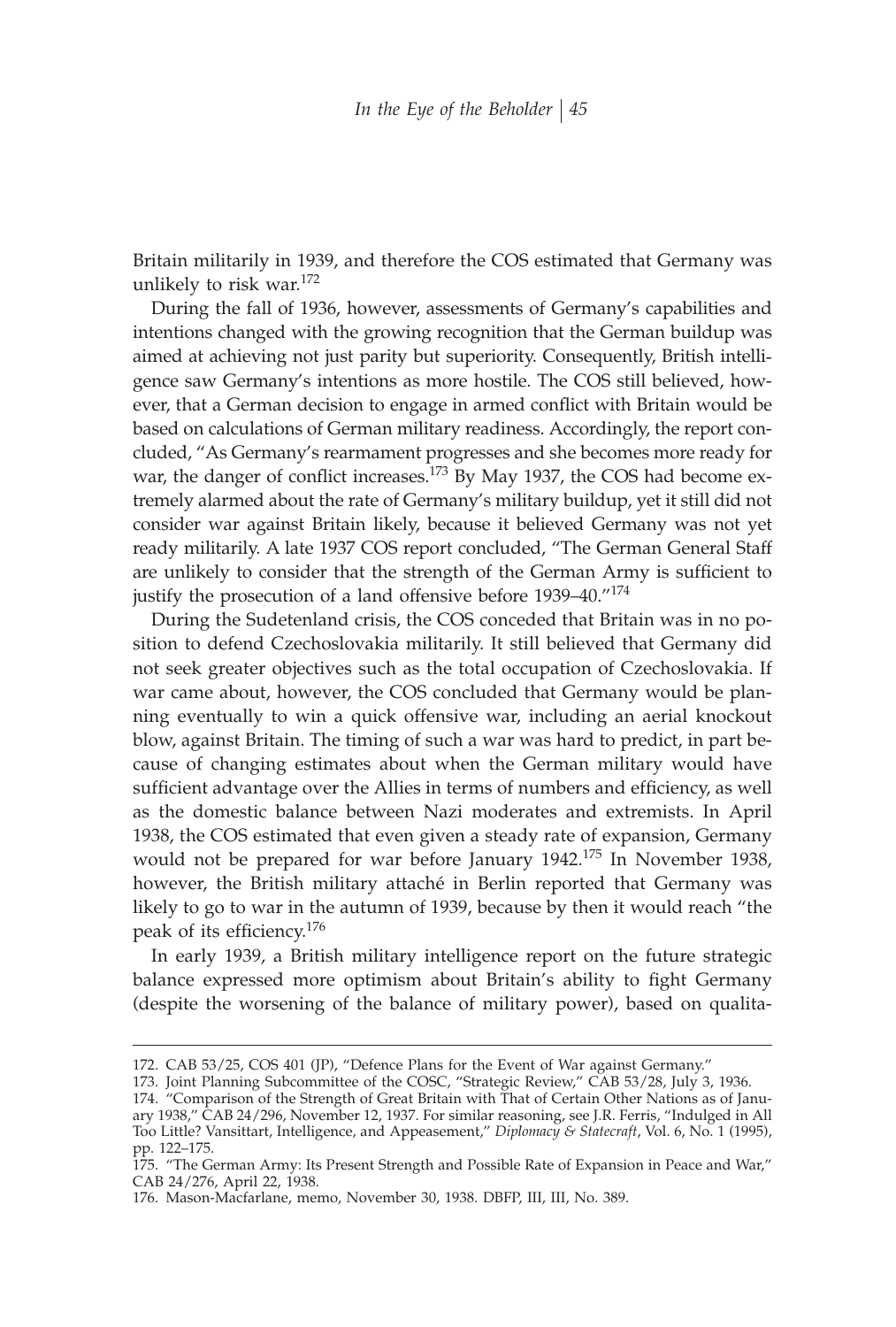tive factors such as population attitudes, air defense, latent economic power, and weaknesses in German morale and economic vulnerability. Moreover, while Germany had achieved military superiority, the pace of its rearmament had exceeded the capacity of the German economy to sustain it.<sup>177</sup> Nevertheless, the 1939 Strategic Appreciation "still showed a strong tendency to count numbers."<sup>178</sup>

In sum, the structure of the British intelligence community during the interwar period, which placed the Foreign Office as the principal provider of political intelligence, prevents any definite conclusions about sources of the inferences made by the COS about Hitler's long-term intentions. The available evidence suggests, however, that throughout the 1930s, the coordinated intelligence estimates by the COS carefully tracked quantitative trends in Germany's military arsenal, repeatedly using this indicator to draw inferences about Germany's intentions. This practice is consistent with the predictions of the capabilities thesis and the selective attention's organizational expertise hypothesis. British decisionmakers, however, did not adopt a similar inference process, a distinction that is consistent with the predictions of the organizational expertise hypothesis alone.

# *Conclusion*

The selective attention framework fills important gaps in scholars' understanding of the effectiveness of signals. This approach sees the interaction of signals with perceptual and organizational filters as central. In particular, several patterns emerge from the analysis. First, the subjective credibility hypothesis of the selective attention thesis receives strong support in all three cases examined in this study. At the heart of this hypothesis lies the idea that "credibility depends on how observers assess evidence and on what evidence they decide to assess."<sup>179</sup> Decisionmakers' own explicit or implicit theories or beliefs about how the world operates and their expectations significantly affect this selection and interpretation of signals. Decisionmakers in the British Cabinet, the Carter administration, and the second Reagan administration debated what to make of different indicators of intentions. To a large extent,

<sup>177.</sup> Paul Kennedy, "British 'Net Assessment' and the Coming of the Second World War," in Williamson Murray and Allan Millett, eds., *Calculations: Net Assessment and the Coming of World War II* (New York: Free Press, 1992), pp. 19–59; Wesley Wark, *The Ultimate Enemy: British Intelligence and Nazi Germany, 1933–1939* (Ithaca, N.Y.: Cornell University Press, 1985), pp. 211–216; and F.H. Hinsley, *British Intelligence in the Second World War*, abridged ver. (New York: Cambridge University Press, 1993).

<sup>178.</sup> Kennedy, "British 'Net Assessment' and the Coming of the Second World War," p. 30.

<sup>179.</sup> Mercer, "Emotional Beliefs," p. 14.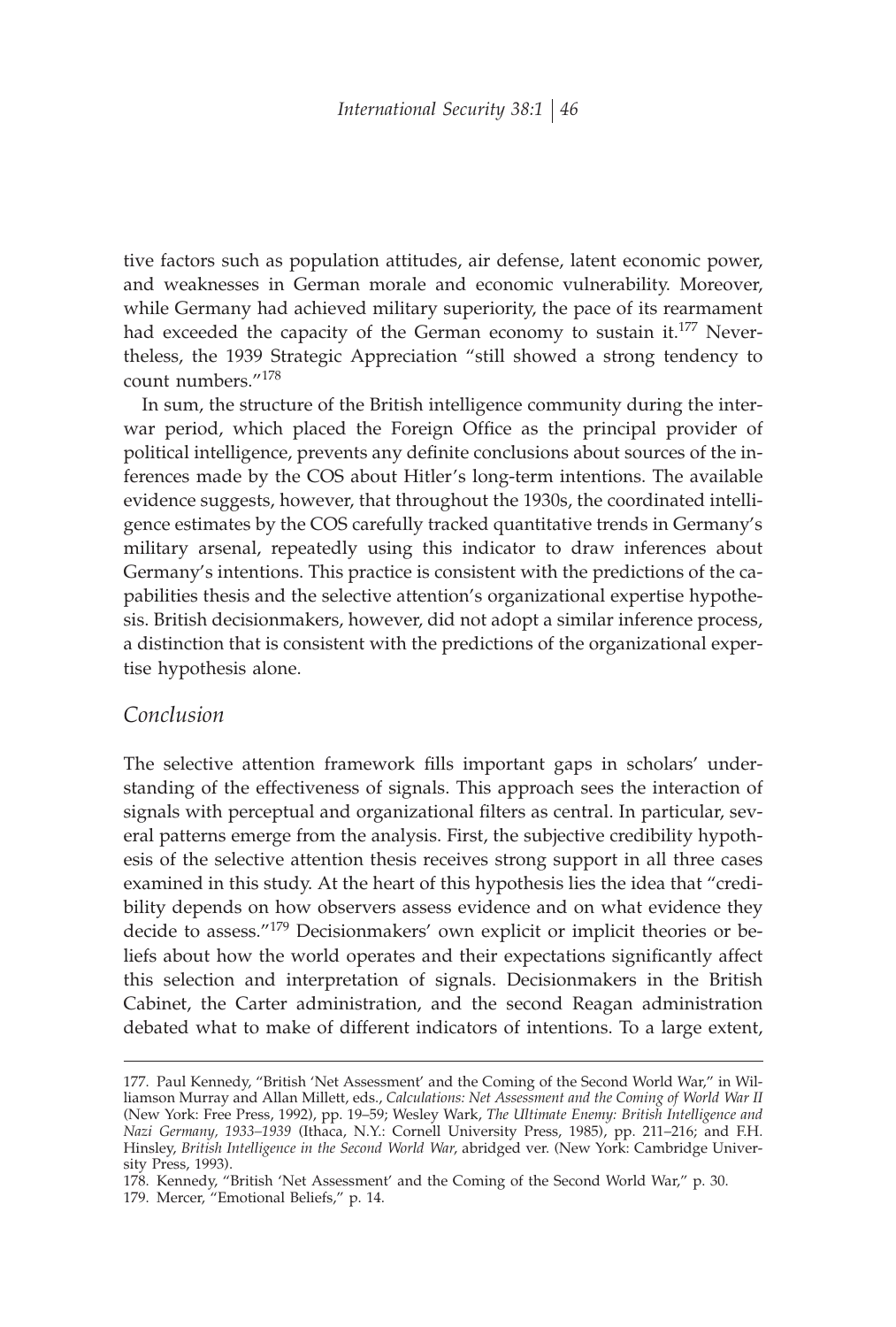their reading of signals was influenced by what they expected to see. Those decisionmakers with relatively hawkish views, such as Robert Vansittart and Zbigniew Brzezinski, were quicker to read early Nazi German and Soviet actions, respectively, as evidence of malign intentions. Some clung to their original beliefs and interpreted all incoming information through the prism of those beliefs. Thus, Caspar Weinberger did not revise his beliefs about the expansionist nature of Soviet intentions even when faced with costly reassuring actions. Similarly, Cyrus Vance interpreted Soviet actions in the Horn and in Afghanistan consistently with his existing belief that the Soviets were merely opportunistic.

Second, consistent with the selective attention thesis, British and American decisionmakers repeatedly and explicitly relied on their personal insights to derive conclusions about their adversary's intentions. They monitored and responded not only to what the adversary's leader promised or threatened behind closed doors, but also to how he delivered the message: tone of voice, mannerisms, and mood were critical pieces of intelligence in their eyes. Even though this method of inference is extremely risky, Anthony Eden, Lord Halifax, Neville Chamberlain, and Nevile Henderson relied on their personal impressions to derive their conclusions, and used these impressions to convince other members of the Cabinet of their perspectives, thereby explicitly risking their own reputations. Personal impressions gleaned from private meetings with Mikhail Gorbachev similarly played a critical role in transforming President Ronald Reagan's assessments of Soviet intentions. In sum, personal diplomatic communication may leave strong emotional impressions (positive or negative) on leaders, who then use these impressions as evidence of intentions. This inference process is, in some sense, rational, but it may cause leaders to act in ways that do not serve their best interests. Rather than debate the concept of rationality in a vacuum, scholars need to understand that vividness, or an affect heuristics, more generally, is essential for rationality.<sup>180</sup>

At times, vividness and costly signaling jointly produced a drastic change in decisionmakers' beliefs. The analysis has shown that vivid information provided the context for understanding Gorbachev's costly signals, leading to a transformation in Reagan's views. Similarly, the Soviet invasion of Afghanistan, because of its magnitude, its salience, and the emotional toll it exerted on President Carter, induced a drastic change in his beliefs. One can debate what to make of Chamberlain's change in beliefs, but here too one notes

<sup>180.</sup> Paul Slovic, Melissa Finucane, Ellen Peters, and Donald G. MacGregor, "The Affect Heuristic," in Gilovich, Griffin, and Kahneman, *Heuristics and Biases*, pp. 397-420; and A.R. Damasio, *Descartes' Error: Emotion, Reason, and the Human Brain* (New York: Avon, 1994).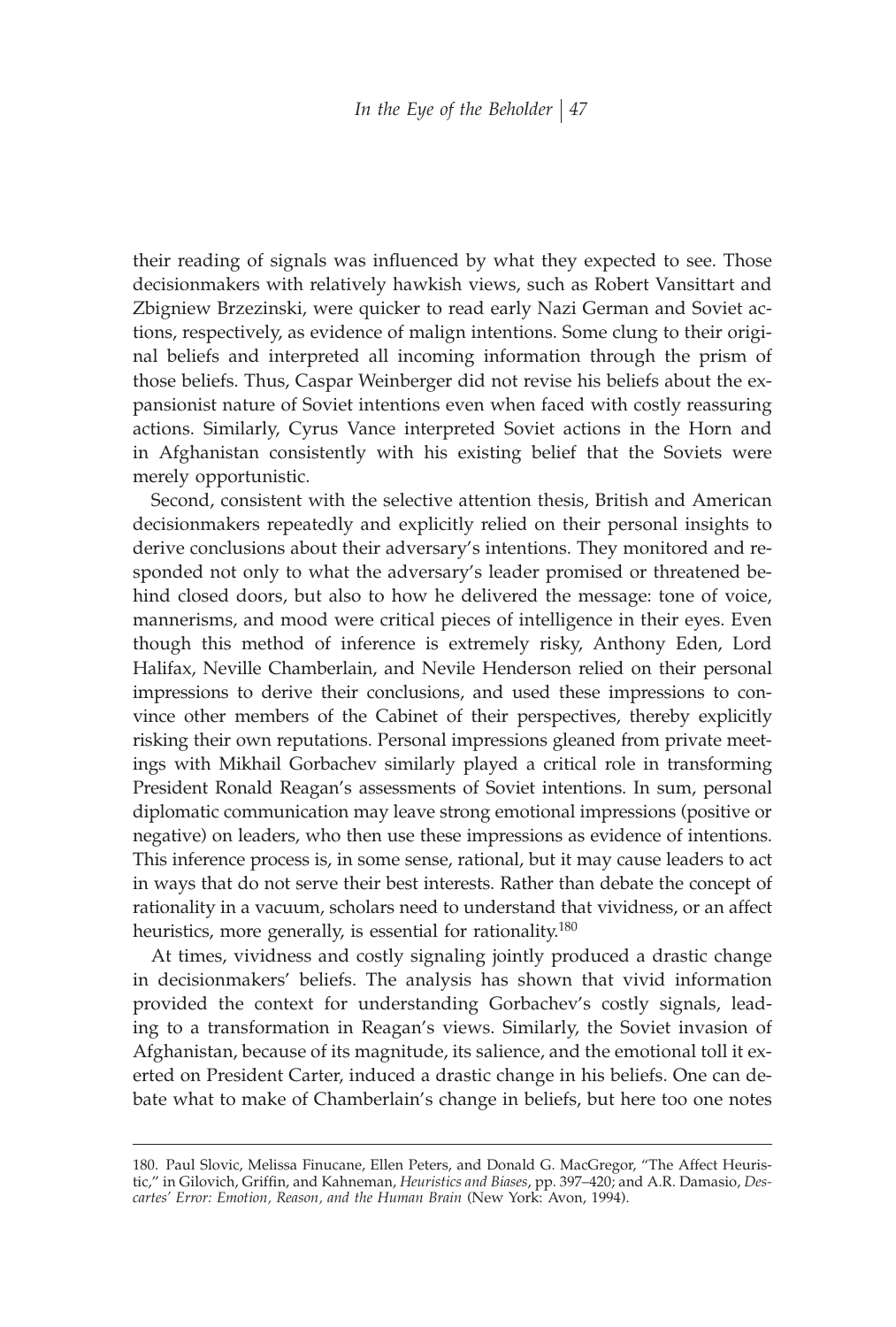that expectations, vividness, and certain costly actions were responsible for nuanced changes in his beliefs during the 1930s.

A third point has to do with the second hypothesis of the selective attention thesis pertaining to the filters that intelligence organizations use in estimating intentions. Collective intelligence assessments in the United States and Britain were consistent in their preference for military indicators over other types of indicators in their analysis of intentions. During the interwar period, British intelligence reports substantially focused on bean-counting practices regarding the military arsenal of Germany. Consequently, they derived conclusions about Germany's intentions in large part by referring to these military indicators. NIEs on the Soviet Union also carefully tracked changes in Soviet military inventories and future capabilities. They did not always recognize the tautological logic they were using: that is, in estimating capabilities, these coordinated intelligence reports used certain assumptions about Soviet intentions while the resulting estimates of Soviet capabilities were used to infer future political intentions.

These divergent uses of information point to a weakness in the relationship between decisionmakers and intelligence organizations.<sup>181</sup> For example, according to Brzezinski, intelligence assessments of the Soviet Union were "weak on the level of 'politology,' and thus "did not provide much help to the President . . . in determining what the Soviets, in general, were trying to do."<sup>182</sup> Intelligence analysts were painfully aware of this criticism, and saw the task of analyzing Soviet intentions as the "biggest single trap."<sup>183</sup> Director of Intelligence Stansfield Turner explained that, "sometimes they [decisionmakers] have better information than you do. I mean, whenever I briefed President Carter, I always had to keep in the back of my mind that 'he met with Brezhnev last week.' I'd never met with Brezhnev, so if he interpreted what Brezhnev was going to do tomorrow differently than we interpreted what Brezhnev might do tomorrow, I had to give him credit that maybe he understood Brezhnev better than we."<sup>184</sup> Similarly, commenting on

<sup>181.</sup> The evidence I have presented suggests that in neither of the Cold War episodes did U.S. decisionmakers use the NIEs to derive conclusions about their adversary's intentions. During the interwar period, British decisionmakers appear to have relied on human intelligence reports of the Secret Intelligence Services, but much less on the COS strategic reports, to reach conclusions about Germany's political intentions. Future studies should disaggregate the intelligence community and look beyond the coordinated reports in order to examine which and when individual intelligence agencies (or officials) tend to have a stronger influence on decisionmakers' assessments of the intentions of their state's adversary.

<sup>182.</sup> Quoted in Haines and Leggett, *Watching the Bear*, chap. 8.

<sup>183.</sup> Robert Gates, "The CIA and Foreign Policy," *Foreign Affairs*, Vol. 66, No. 2 (Winter 1987/88), pp. 225–226.

<sup>184.</sup> Interview with Turner, "Episode 21: Spies," *National Security Archive*, December 18, 1997, http://www.gwu.edu/~nsarchiv/coldwar/interviews/episode-21/turner1.html.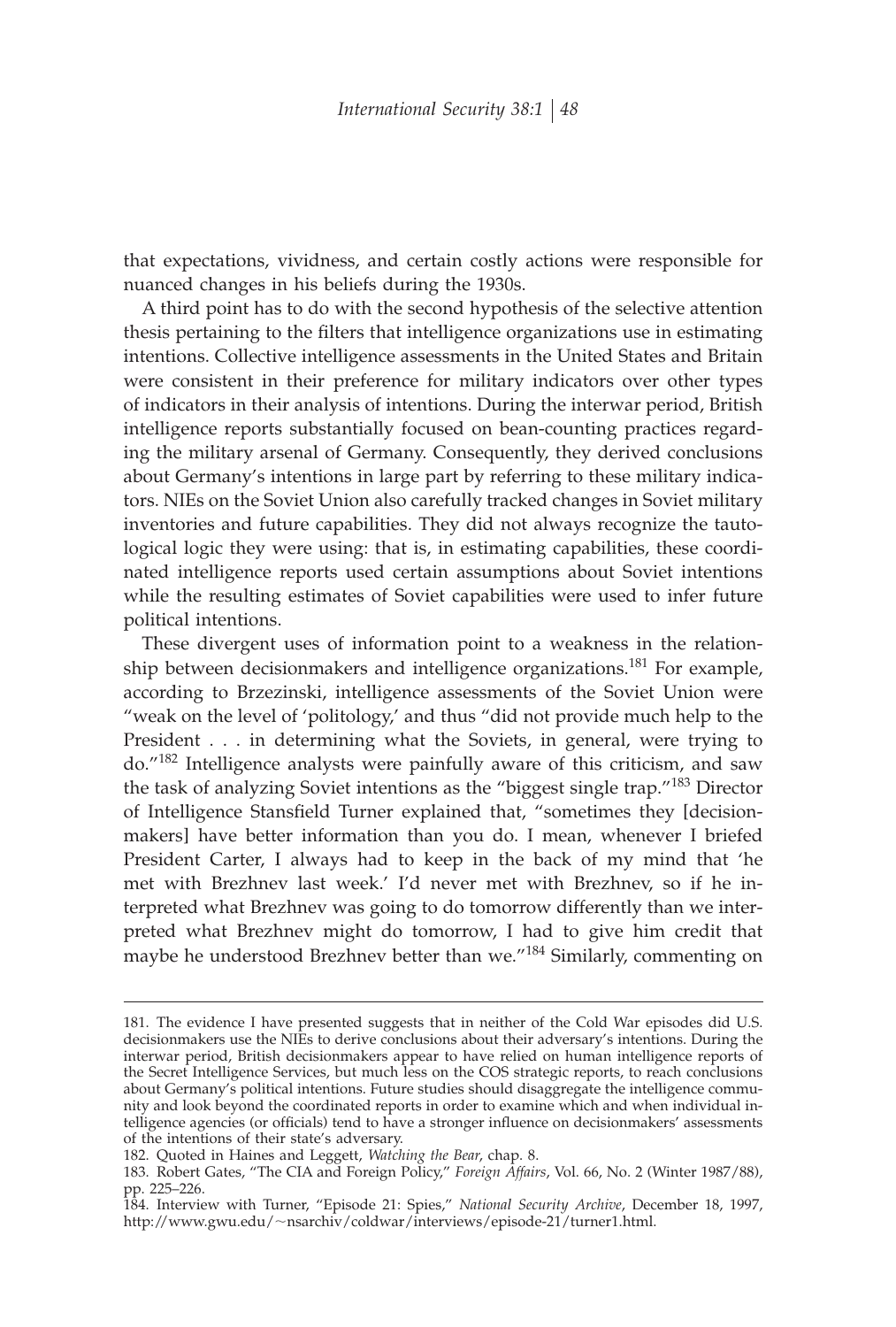British intelligence reports on Germany, Vansittart once remarked: "Prophecy is largely a matter of insight. I do not think the Service Departments have enough. On the other hand they might say that I have too much. The answer is that I know the Germans better."<sup>185</sup>

Of the alternative theses, the capabilities thesis has its greatest support in describing the practice of a state's intelligence organization. The Soviet Union's nuclear buildup and modernization efforts served as the main indicator the U.S. intelligence community used to estimate Soviet intentions during the 1970s, as well as the 1980s. British intelligence monitored trends in the German military to infer Germany's plans of where and when it would seek to expand. The capabilities thesis does a poorer job, however, at explaining how civilian decisionmakers read and interpret intentions. To be sure, armament efforts also had important "framing effects," because they forced decisionmakers to raise questions about the adversary's long-term objectives. Nevertheless, in none of the three episodes were these indicators regarded by the state's civilian leadership as primary evidence of the adversary's long-term intentions. This inference process implies that decisionmakers do not always assume the worst about intentions, as offensive realists would say that they should. More consistent with defensive realism, decisionmakers see estimating intentions as a central task of statecraft, and they attempt to detect important signals, which may reduce or exacerbate the security dilemma. What the realist logic neglects, however, is that decisionmakers' beliefs about the adversary's intentions are not necessarily driven by changes in the adversary's military forces. Thus, the policy prescription of rationalist security-dilemma scholars who identify changes in armament policies as a way of signaling intentions may not be effective.

The behavior thesis performs better than the capabilities thesis in explaining how decisionmakers gauge intentions. Indeed, for some British and U.S. decisionmakers, contemporary costly actions such as the German invasion of Czechoslovakia and observed shifts in Soviet behavior induced changes in beliefs about the adversary's intentions. Still, the empirical analysis provides many examples that contradict the causal mechanisms and underlying logic of the behavior thesis. Significantly, decisionmakers rarely agreed on what constituted a truly "credible" signal even when it was "costly." For example, British decisionmakers debated the meaning of Germany's remilitarization of the Rhineland, although the use of military force outside the Reich constituted a clear violation of

<sup>185.</sup> Quoted in Donald C. Watt, "British Intelligence and the Coming of the Second World War in Europe," in Ernest May, ed., *Knowing One's Enemies: Intelligence Assessment before the Two World Wars* (Princeton, N.J.: Princeton University Press, 1984), p. 268.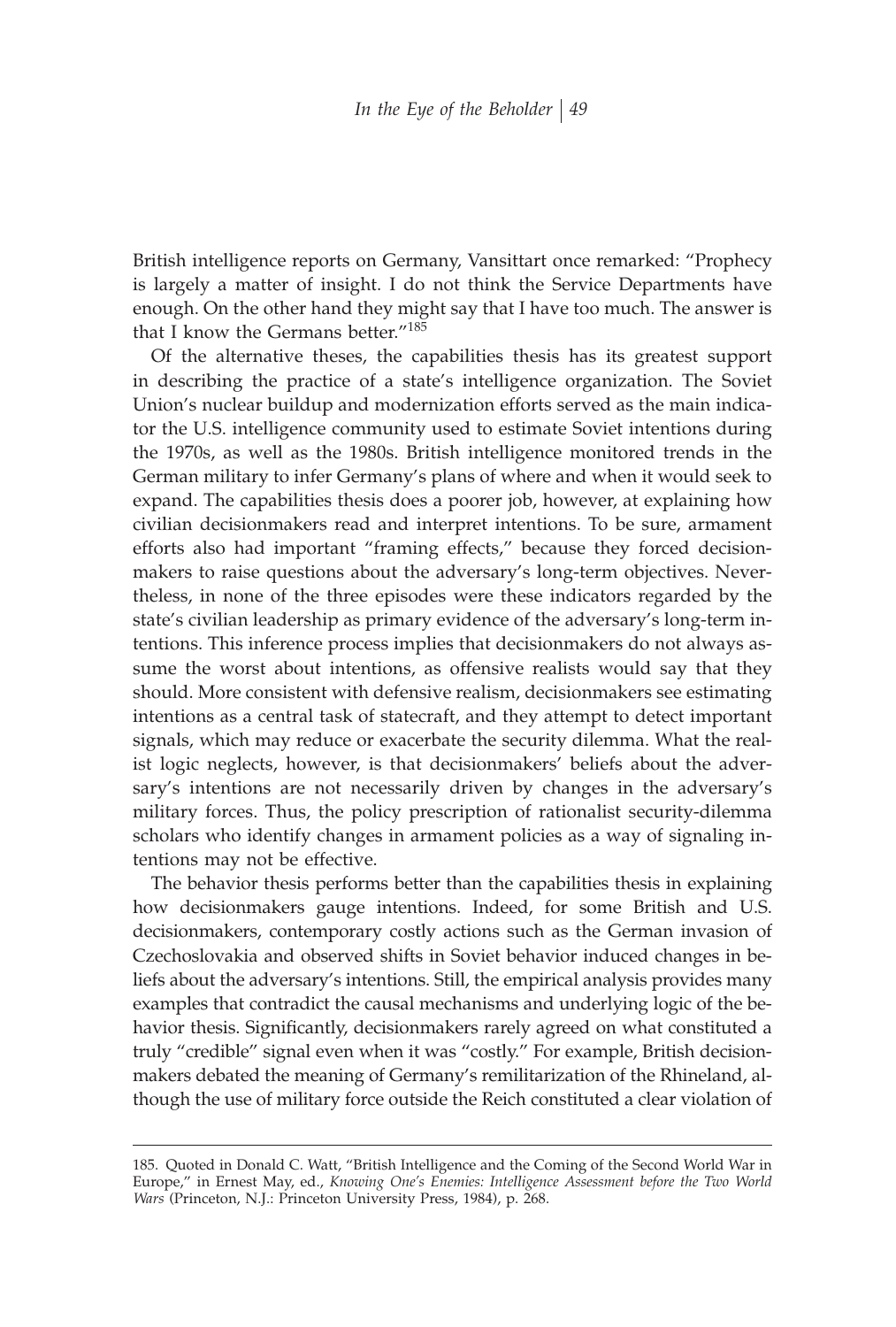the Treaty of Versailles. Members of the Carter administration disagreed on the significance of Soviet military involvement in the Horn of Africa. Some officials, such as Vance, did not treat the Soviet invasion of Afghanistan as a diagnostic indicator of Soviet expansionist intentions, despite its considerable scale and cost. Even at the end of the Cold War, a relatively easy test of the behavior thesis, one finds that some Reagan officials, including Weinberger, did not regard Gorbachev's costly actions as informative signals of reassurance. Indeed, neither Weinberger nor Vance updated his beliefs during his time in office, even when faced with hostile signals that would otherwise be categorized as "costly."186

Moreover, the assumption that the informational value of "costless" (and even private) communication will be discounted does not withstand empirical scrutiny.<sup>187</sup> Leaders explicitly drew on their personal insights about the sincerity and intentions of adversarial leaders. Chamberlain and other British decisionmakers repeatedly referred to Hitler's private verbal assurances, writings, and other types of costless action to infer his future policy goals. Finally, the behavior thesis does not explain why intelligence organizations ignored or dismissed those costly noncapabilities-based actions that civilian decisionmakers relied upon, a practice especially pronounced in the collective NIEs during the 1980s. These findings appear to challenge the empirical validity of the behavior thesis, but they do not negate the logic of costly signaling, as there is some evidence that certain "costly" behavioral signals were seen as informative in the eyes of some decisionmakers.

Taken together, the logic of the costly signaling approach deserves more scrutiny. Although certain costly actions do receive more attention than others, decisionmakers' inference processes diverge significantly from those predicted by that approach. Nonetheless, this study should not be seen as dismissing the costly signaling concept entirely. Rather, it reveals significant shortcomings

<sup>186.</sup> I also do not find support for the proposition that these decisionmakers' assessments of intentions were epiphenomenal to the interests of the bureaucracies they headed at the time. Both Weinberger and Vance continued to defend their assessments of Soviet intentions long after leaving office. There is no indication in their memoirs or in later statements that their perceptions had changed after leaving their posts. Moreover, the Foreign Office was taking the lead in voicing more alarmist views of Germany's intentions, even relative to those of the COS. British foreign ministers did not always share the views of the Foreign Office on Germany's intentions. Further work is needed, however, to investigate the influence of bureaucratic roles on the perceptions of the individuals who run these bureaucracies. Graham T. Allison, *Essence of Decision: Explaining the Cuban Missile Crisis* (Boston: Little, Brown, 1971). For critiques, see Stephen D. Krasner, "Are Bureaucracies Important? (Or Allison Wonderland)," *Foreign Policy*, Vol. 7 (1972), pp. 159–179; Robert J. Art, "Bureaucratic Politics and American Foreign Policy: A Critique," *Policy Sciences*, Vol. 4, No. 4 (1973), pp. 467–490; and Jonathan Bendor and Thomas H. Hammond, "Rethinking Allison's Models," *American Political Science Review*, Vol. 86, No. 2 (1992), pp. 301–322.

<sup>187.</sup> On the credibility of secret assurances, see Keren Yarhi-Milo, "Tying Hands behind Closed Doors: The Logic and Practice of Secret Reassurance," *Security Studies,* Vol. 22, No. 3 (2013).